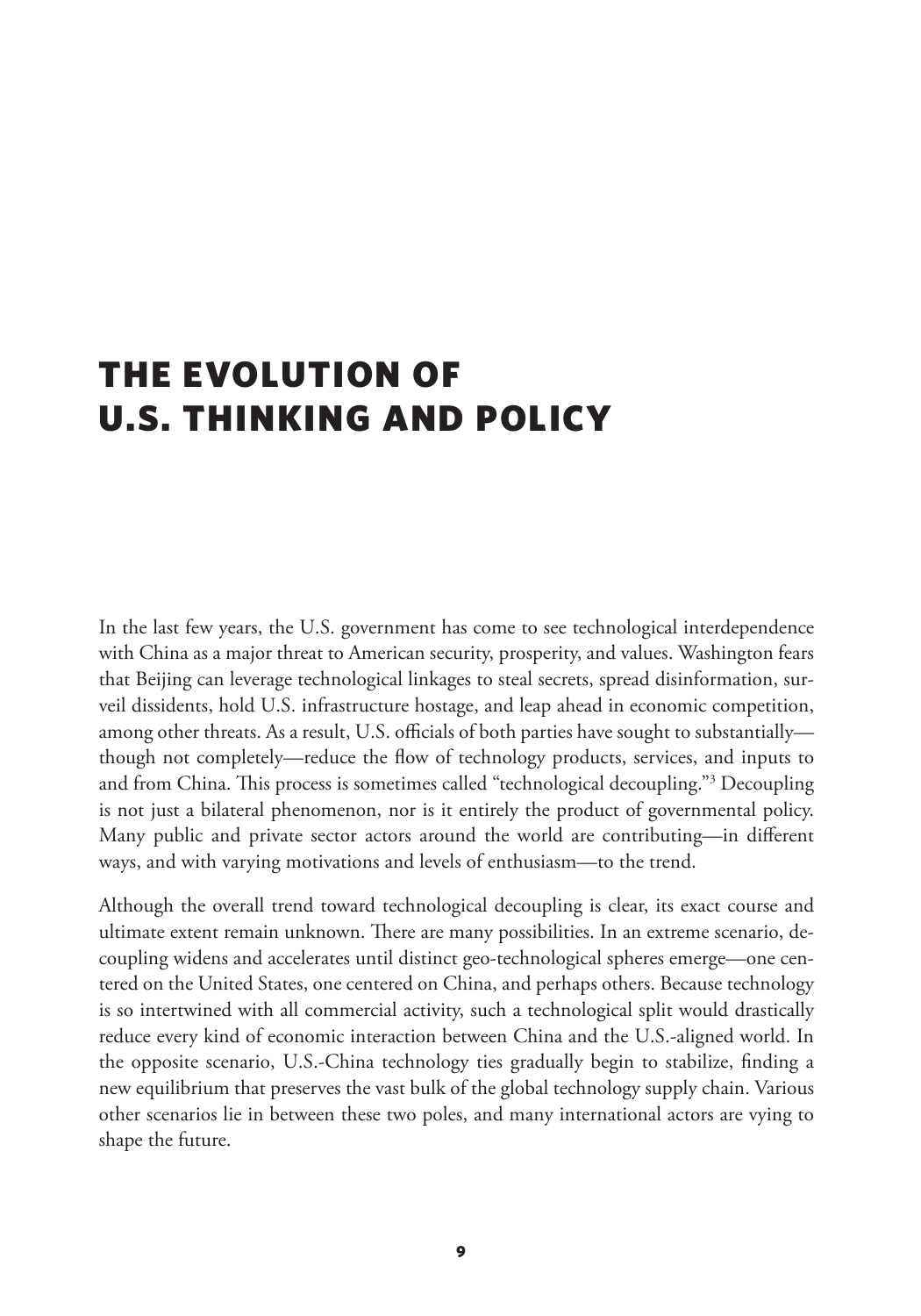<span id="page-1-0"></span>*The U.S. government has been a principal driver of recent technological decoupling with China and remains uniquely able to adjust this global trend up or down.*

The most important decisionmaker, for now, is the U.S. government. Washington has been a principal driver of recent technological decoupling with China and remains uniquely able to adjust this global trend up or down. By comparison, other major actors have been more reactive. While Beijing has long maintained its own limits

on American and other foreign technology, it has been more hesitant than Washington to add significant new technology restrictions in recent years. China still appears interested in retaining many of the technological links it has built over decades, at least until it can position itself for greater self-sufficiency. Beijing has therefore responded in a cautious, reciprocal manner to many U.S. tech restrictions (though it is gradually becoming more assertive). Other governments and private sector players have diverse views on technological decoupling, yet very few are as forward-leaning as the U.S. government, and none has pushed the trend as forcefully and effectively.

#### A NEW CONVENTIONAL WISDOM

Two broad trends have driven the U.S. government's recent interest in technological decoupling. First, beginning in the mid-2010s, U.S. policymakers and political leaders developed much darker views of China. Previously, most in Washington had believed that China's rise was largely compatible with and even beneficial to American interests. Although Beijing's human rights abuses, market distortions, and other behavior were always points of friction, U.S. officials in the 1990s and 2000s thought the best solutions were further integration of China into global institutions and deepening of bilateral political and economic engagement.<sup>4</sup>

This official consensus, never without dissenters, eroded and eventually collapsed during the Obama administration. Major catalysts included China's militarization of disputed islands and broader military buildup; its unrelenting intellectual property theft and exploitation of international trade rules to move up the economic value chain; its deepening authoritarianism and abhorrent repression of Uyghurs and other minority groups; and its bolder encroachments on Hong Kong and Taiwan.<sup>5</sup> Across the board, China seemed increasingly intent on and capable of challenging U.S. interests, values, and visions of global order. These developments caused a sea change in U.S. thinking on China. Within a few short years, cautious optimism or ambivalence turned into distress and fear, and most U.S. policymakers came to identify Beijing as America's primary long-term state threat (see Table 2). As a result, U.S. leaders belatedly started to scrutinize the many ways their country had become dependent on or supportive of China in prior decades—with technology rightly emerging as a central concern.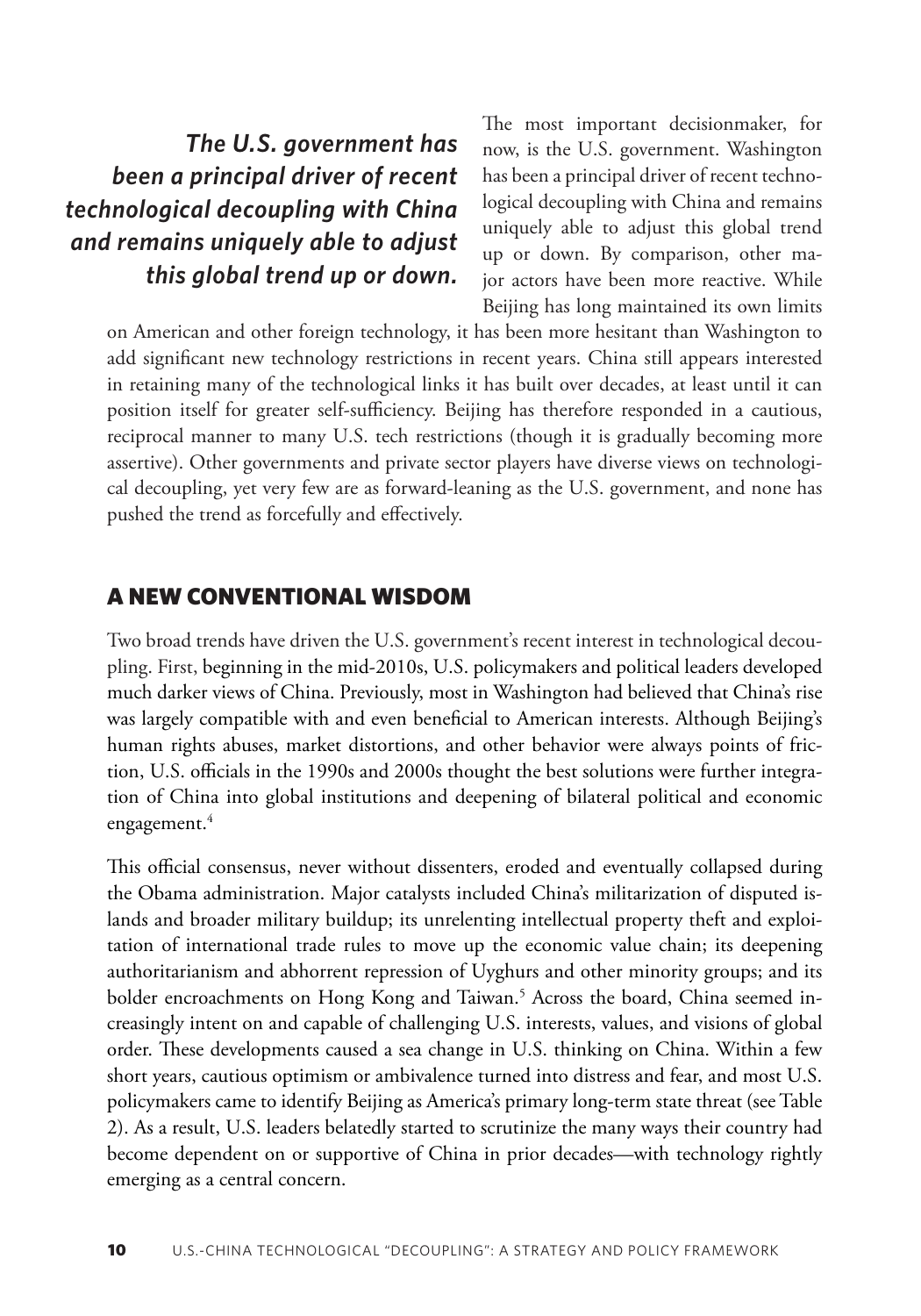#### Table 2: U.S. Rhetoric on China Has Shifted Dramatically Over a Decade

| 2010<br>Obama National Security Strategy                 | "We will continue to pursue a positive, constructive, and comprehensive<br>relationship with China." |
|----------------------------------------------------------|------------------------------------------------------------------------------------------------------|
| 2015                                                     | "The scope of our cooperation with China is unprecedented even as we remain alert."                  |
| <b>Obama National Security Strategy</b>                  |                                                                                                      |
| 2015                                                     |                                                                                                      |
| Secretary of Defense Ashton Carter,<br>Obama White House | "A return to great power competition," though "nothing is preordained about<br>this relationship."   |
| 2017                                                     | "China  want[s] to shape a world antithetical to U.S. values and interests."                         |
| <b>Trump National Security Strategy</b>                  |                                                                                                      |
| 2020                                                     | "The Chinese Communist Party['s] actions are the primary challenge today in                          |
| Secretary of State Mike Pompeo                           | the free world."                                                                                     |
| 2021                                                     | "Our relationship with China will be competitive when it should be, collaborative                    |
| Secretary of State Antony Blinken                        | when it can be, and adversarial when it must be."                                                    |

Sources: "National Security Strategy," White House, May 2010, [https://obamawhitehouse.archives.gov/sites/default/](https://obamawhitehouse.archives.gov/sites/default/files/rss_viewer/national_security_strategy.pdf) [files/rss\\_viewer/national\\_security\\_strategy.pdf;](https://obamawhitehouse.archives.gov/sites/default/files/rss_viewer/national_security_strategy.pdf) White House, "National Security Strategy," February 2015, [https://](https://obamawhitehouse.archives.gov/sites/default/files/docs/2015_national_security_strategy_2.pdf) [obamawhitehouse.archives.gov/sites/default/files/docs/2015\\_national\\_security\\_strategy\\_2.pdf;](https://obamawhitehouse.archives.gov/sites/default/files/docs/2015_national_security_strategy_2.pdf) David B. Larter, "White House Tells the Pentagon to Quit Talking About 'Competition' With China," Navy Times, September 26, 2016, [https://www.navytimes.com/news/your-navy/2016/09/26/white-house-tells-the-pentagon-to-quit-talking-about](https://www.navytimes.com/news/your-navy/2016/09/26/white-house-tells-the-pentagon-to-quit-talking-about-competition-with-china/)[competition-with-china/](https://www.navytimes.com/news/your-navy/2016/09/26/white-house-tells-the-pentagon-to-quit-talking-about-competition-with-china/); Michael R. Pompeo, "Communist China and the Free World's Future," State Department, July 23, 2020, https://2017-2021.[state.gov/communist-china-and-the-free-worlds-future-2/index.html;](https://2017-2021.state.gov/communist-china-and-the-free-worlds-future-2/index.html) Antony J. Blinken, "A Foreign Policy for the American People," State Department, March 3, 2021, [https://www.state.gov/a](https://www.state.gov/a-foreign-policy-for-the-american-people/)[foreign-policy-for-the-american-people/](https://www.state.gov/a-foreign-policy-for-the-american-people/).

Second, during roughly the same period, techno-nationalist ideas became ascendant around the world and eventually took hold in the United States. By the 2010s, digital technologies such as online platforms, mobile devices and apps, streaming media, and targeted advertising had matured into powerful new global industries, unsettling previous economic structures. Some tech firms, like social media companies, even subsumed state-like functions setting terms for public discourse and determining when and how governments could access their own citizens' private information. Digital technologies also came to have great value in espionage and warfare. Because the most globally successful tech companies were American, China and many other countries bristled at the entrenchment and extension of U.S. influence. They sought ways to claw back some measure of digital sovereignty—especially after Edward Snowden's disclosures about U.S. surveillance.

Washington was more sanguine at first. It had long extolled the digital globalization led by U.S.-based multinational tech companies, which enriched Silicon Valley and empowered America on the world stage. But an onslaught of major cyber and influence operations by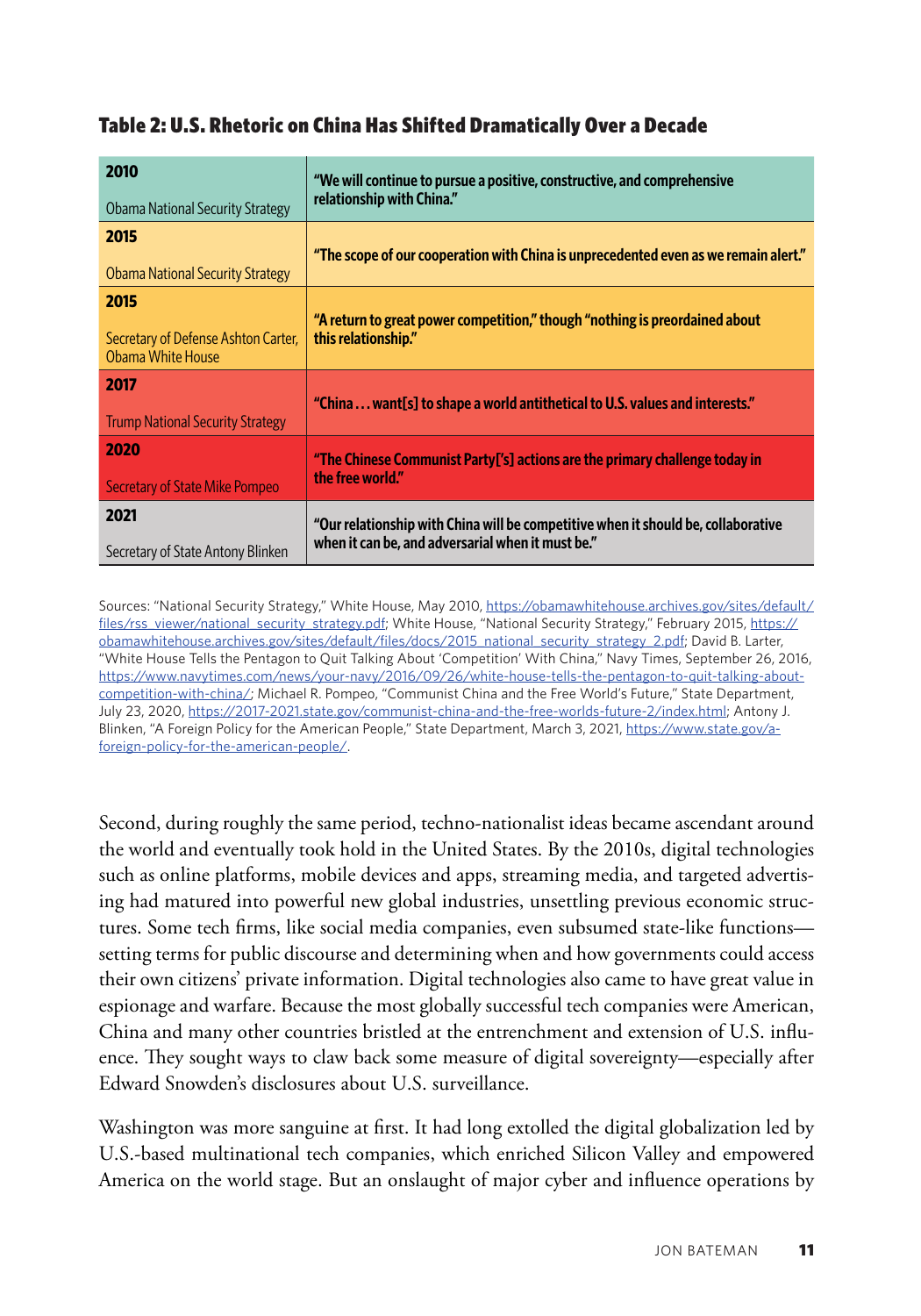<span id="page-3-0"></span>foreign actors, including China, gradually convinced U.S. leaders that America's digital openness was also a vulnerability.<sup>[6](#page-26-0)</sup> Meanwhile, there was growing apprehension about the next wave of emerging tech, especially machine learning and 5G. These innovations were said to be even more transformative than previous digital technologies—but this time, China would rival or even surpass Western capabilities, in part due to Beijing's organized exploitation of its technological links with the West. Washington finally realized what other governments already understood: technology had become a key arena of interstate competition that could not simply be left to the marketplace. U.S. technology would need to be better protected from adversaries and more closely aligned with national strategy.

These two trends gave birth to a new American techno-nationalism focused principally on China. The basic ideas began to take shape during former president Barack Obama's second term and drove a few early regulatory actions[.7](#page-26-0) The Trump administration then went much further, elevating techno-nationalist thought within U.S. strategy and rhetoric and greatly expanding the number and scope of measures targeting Chinese tech threats. President Joe Biden, while making some tactical adjustments, has largely followed suit so far. There is now bipartisan consensus that the U.S. government must take a lead role in organizing the American technology ecosystem to reduce its interdependence with China.

#### PAST PRECEDENTS

Today's American techno-nationalism is not wholly unprecedented. In fact, much of the institutional architecture that Washington now uses to nurture and protect U.S. technology strength originated during two prior techno-nationalist periods. Early in the Cold War, U.S. leaders recognized that science and engineering would be key factors in America's military and geopolitical struggle with the Soviet Union. Thus they created the National Science Foundation, spent extraordinary sums on the Space Race, used defense contracts to seed what would become Silicon Valley, expanded the federal role in higher education, and worked with allies to establish the Coordinating Committee for Multilateral Export Controls (COCOM).<sup>[8](#page-26-0)</sup> By the time the Cold War was receding in the late 1980s and early 1990s, Japan had emerged as a fierce economic and technological competitor to the United States. This spurred another wave of U.S. techno-nationalist policies, including the creation of SEMATECH, a public-private partnership with the domestic semiconductor industry, and the Exon-Florio Amendment, which transformed the Committee on Foreign Investment in the United States from a sleepy study group into a powerful regulator of cross-border deals<sup>9</sup>

These earlier periods of techno-nationalism, which are still being debated, offer many potential lessons for today's U.S. policymakers.<sup>10</sup> Yet historical analogies should be treated with caution, as they fail to capture unique features of the current China challenge. The United States has successfully contested a geopolitical adversary (the Soviet Union) and a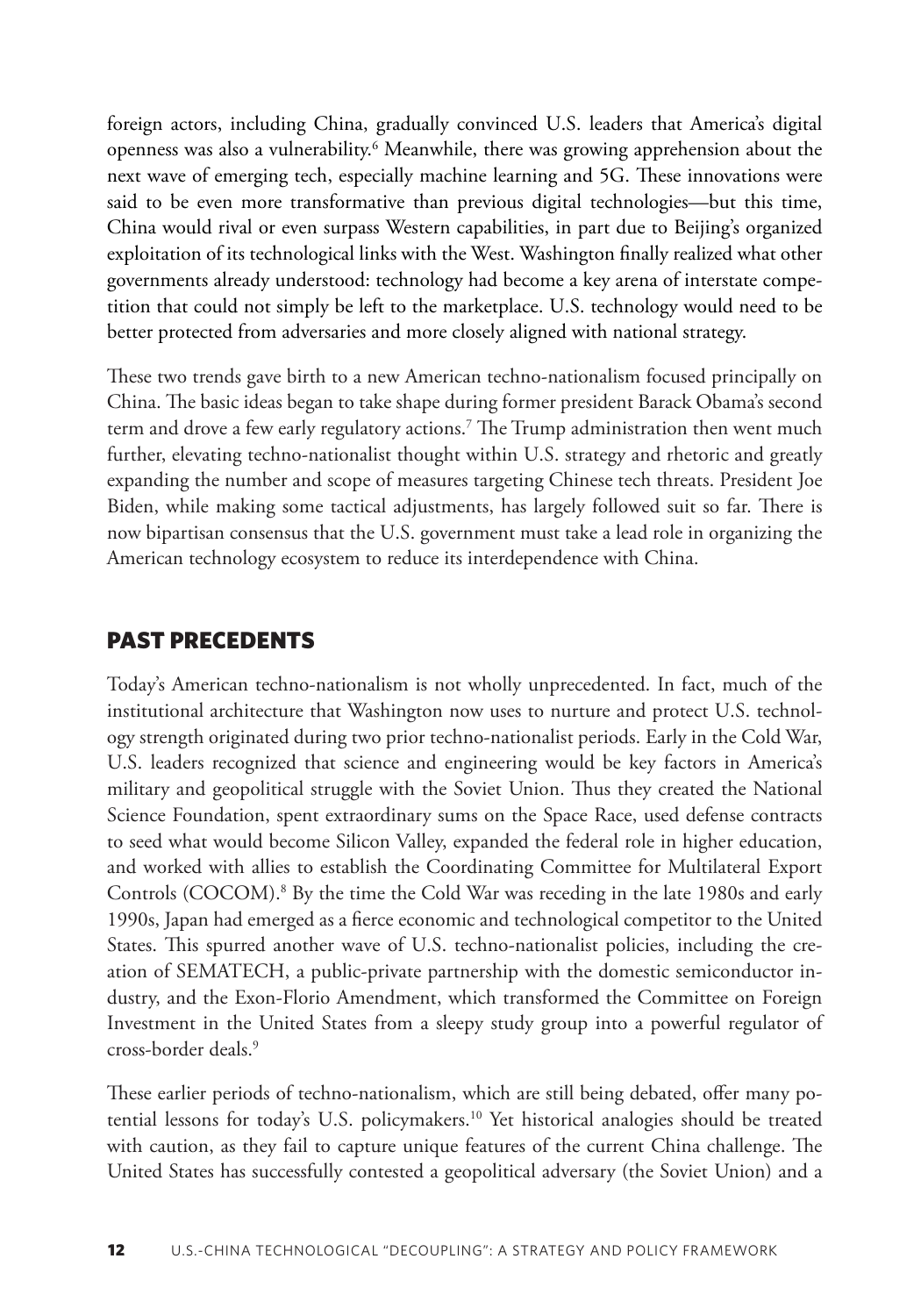<span id="page-4-0"></span>modern technological competitor (Japan), but it must now face a single rival that plays both these roles at once and has more latent capacity than either of its predecessors.

China's economy could become the world's largest in a decade, and it is already about 70 percent as big as America's in nominal terms—roughly equal to Japan's peak proportion (in 1995) and perhaps twice the share (or more) ever achieved by the Soviet Union.<sup>[11](#page-26-0)</sup> China's population is more than four times that of the United States, whereas the Soviet Union was only slightly larger than America, and Japan much smaller[.12](#page-26-0) Of course, China lacks

*The United States has successfully contested a geopolitical adversary (the Soviet Union) and a modern technological competitor (Japan). But China now plays both these roles and has more latent capacity than either predecessor.*

the Soviet Union's world-class nuclear arsenal and large network of allies, client states, and ideological bedfellows. And Beijing has fought no proxy wars in recent decades. Yet its deep economic and technological integration with the U.S.-aligned world grants it opportunities that the Kremlin never had, creating novel dilemmas for Washington. And while the Chinese economy faces serious demographic, financial, and political risks in the years to come, Beijing's signature brand of state-guided capitalism appears more dynamic and resilient than the creaky machinery of Soviet central planning.

The technological landscape has also changed a great deal since the mid-to-late twentieth century. Then, the U.S. government was a leading innovator in its own right and "spun off" many breakthroughs to the private sector. Now, private companies develop the most exciting new technologies while the public sector scrambles to understand and absorb them. Then, Washington had relatively cozy relationships with large American companies—as expressed in the famous (though hyperbolic) claim that "what was good for our country was good for General Motors, and vice versa.["13](#page-26-0) Today, major U.S.-based tech firms are vast, multinational, digital-physical enterprises with complex loyalties and their own foreign policies.<sup>14</sup>

The American nation has also changed, as has the world and the U.S. role within it. Domestic social cohesion, governance capacity, and political stability have plummeted.<sup>[15](#page-26-0)</sup> U.S. leaders now struggle to do anything big at home, or even to rally the country in the face of foreign threats. Looking outward, Washington confronts a more multipolar system and a somewhat strained set of alliances. America still leads, but with diminished influence, credibility, and prestige. Today's world is also much more interconnected, thanks in large part to decades of U.S.-driven globalization. Collaborative scientific research and international technology supply chains span the globe, creating efficiencies never before possible. But this interconnectedness also comes with looming, systemic risks: global climate change, global financial crises, global pandemics, global supply chain disruptions, and global cyber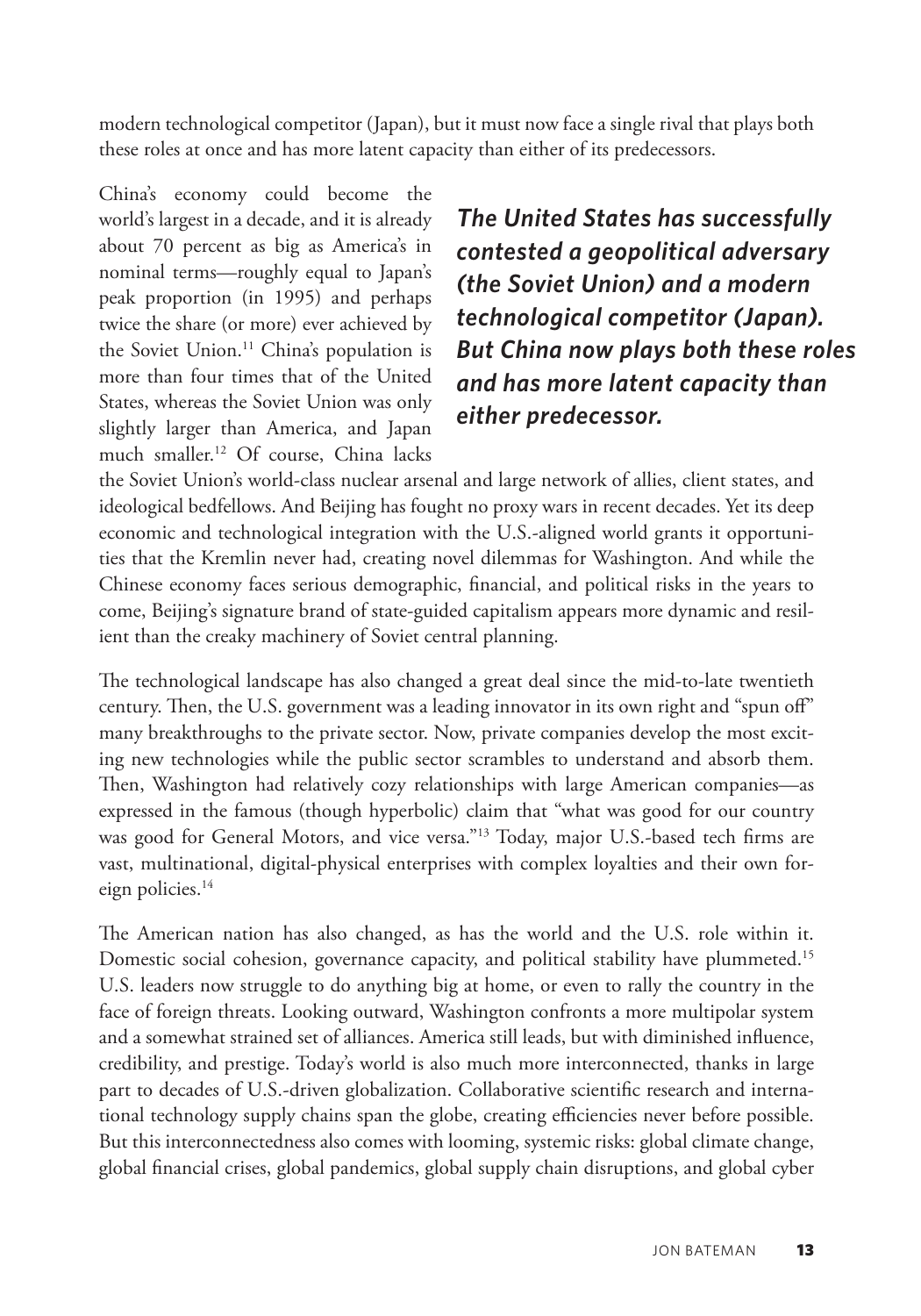<span id="page-5-0"></span>*Techno-nationalism must be reconsidered for a radically changed world. This means looking with fresh eyes at familiar strategies and policies.*

incidents, among others.<sup>[16](#page-27-0)</sup> Global challenges demand global cooperation, yet international institutions have struggled to meet the moment.

In short, U.S. leaders find themselves in uncharted territory. Although America has a rich heritage of techno-nationalist thought and policy to draw upon and learn

from, today's circumstances are quite different from those faced by previous generations. Techno-nationalism must be reconsidered for a radically changed world. This means looking with fresh eyes at familiar strategies and policies.

#### "OFFENSIVE" AND "DEFENSIVE" MEASURES

U.S. techno-nationalist policies are often divided into two groups. "Defensive" measures aim to thwart and contain technology threats from China, while "offensive" measures seek to nurture America's own technological strength. During the Trump era, policymakers in the administration and Congress overwhelmingly focused on defensive measures, such as export controls, investment restrictions, and the denial of visas and regulatory licenses for Chinese workers, students, and businesses. While defensive measures are still being actively developed and deployed, there is now some consensus—among Biden administration officials, members of Congress, and outside policy experts—that offensive measures deserve far more attention. This shift can be seen in bills like the U.S. Innovation and Competition Act and the America COMPETES Act, two mammoth pieces of draft legislation. Although the bills contain multiple defensive measures, they focus primarily on offensive goals like funding and facilitating R&D.

That said, defensive measures continue to raise some of the most acute policy dilemmas. On the one hand, these tools provide uniquely powerful means for Washington to reshape the bilateral technology relationship. Regulations and other coercive federal powers can be used to quickly sever technology links deemed unduly risky. This obviates the need for U.S. leaders to cajole American businesses or universities with patriotic appeals, to place faith in blind market forces that may not align with national policy, or to negotiate directly with the Chinese government or (sometimes) with other governments. Moreover, the executive branch can often impose defensive measures on its own initiative, without the need for new statutes or spending bills from Congress.

However, defensive measures can come with significant costs and risks. They may cut off perhaps abruptly—key sources of labor, supplies, and funds that U.S. businesses and uni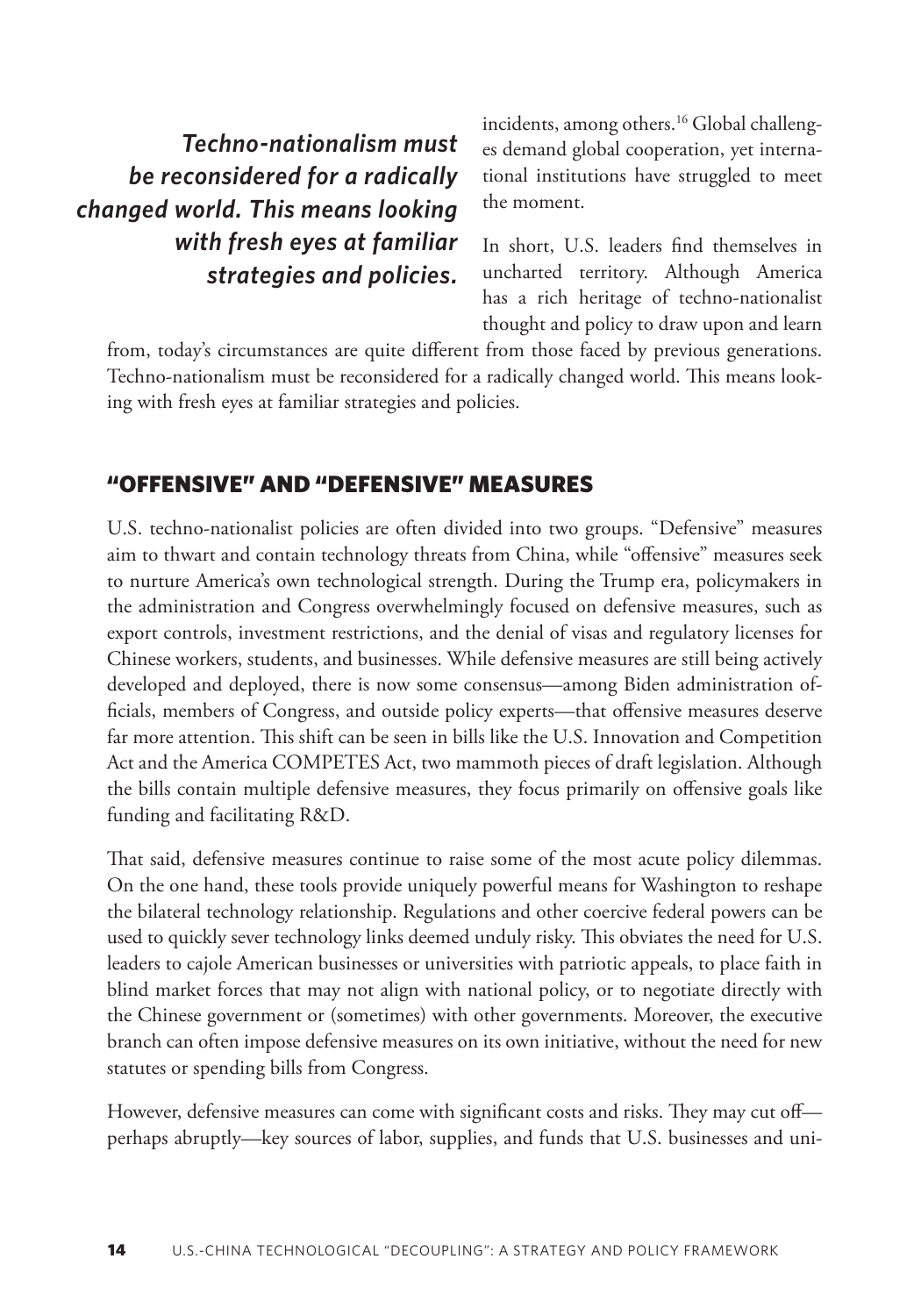<span id="page-6-0"></span>versities depend on to develop and deploy important technologies.[17](#page-27-0) Defensive actions may provoke China's ire, triggering various forms of retaliation and further damaging a sensitive bilateral relationship. Allies and trading partners may also object to or resist U.S. actions that disrupt global technology supply chains. Moreover, each new defensive measure raises the possibility of still more restrictions in the future, causing outside actors to try to get ahead of U.S. policy and thereby increasing the risk of a decoupling spiral that exceeds U.S. tolerances.

Thus, while U.S. leaders rightly refocus their attention on offensive actions to promote American technological strength from within, they must also make difficult decisions about the role of defensive measures. Washington must find a delicate balance that addresses legitimate concerns about Chinese technology while avoiding overreach and self-sabotage.

There are many kinds of defensive tools, and U.S. policymakers must have a firm grasp of their differences (see Table 3). Defensive tools are often described generically as "sanctions" or "blacklists," but this conflates distinct legal authorities with a range of effects and implementing agencies. For example, SenseTime and Hytera are among the Chinese tech firms most targeted by U.S. controls, yet the restrictions imposed on each company do not overlap at all. Huawei, meanwhile, suffers from nearly all of the controls placed on both SenseTime and Hytera, plus others that are completely unique (see Table 4 at the end of the chapter).

What follows is a primer on key U.S. government authorities that have been, or could be, used to curb the flow of technology to and from China. It seeks to outline, in a slightly simplified form, the most important legal authorities. It describes which agencies are involved, what discretion they have, and how the Chinese tech sector has been targeted in recent years.<sup>18</sup>

|                                  | <b>Pre-2017 Authorities</b>                                                       | <b>Major China-Related Developments Since 2017</b>                                                 |
|----------------------------------|-----------------------------------------------------------------------------------|----------------------------------------------------------------------------------------------------|
| <b>Export</b><br><b>Controls</b> | • International Traffic in Arms Regula-<br>tions (including U.S. Munitions List)  | Export Control Reform Act mandated emerging and founda-<br>$\bullet$<br>tional technology controls |
|                                  | • Export Administration Regulations<br>(including Commerce Control List,          | Military end user (MEU)/end use restrictions tightened and<br>$\bullet$<br>MEU List created        |
|                                  | Entity List, deemed export restrictions,<br>foreign direct product and de minimis | Entity List greatly expanded                                                                       |
|                                  | rules)                                                                            | Foreign direct product rule tightened for Huawei<br>$\bullet$                                      |
|                                  |                                                                                   | Civilian exception rescinded<br>٠                                                                  |
|                                  |                                                                                   | Hong Kong's preferential treatment ended<br>٠                                                      |

#### Table 3: Washington's Large and Growing Tool Kit of Technology Restrictions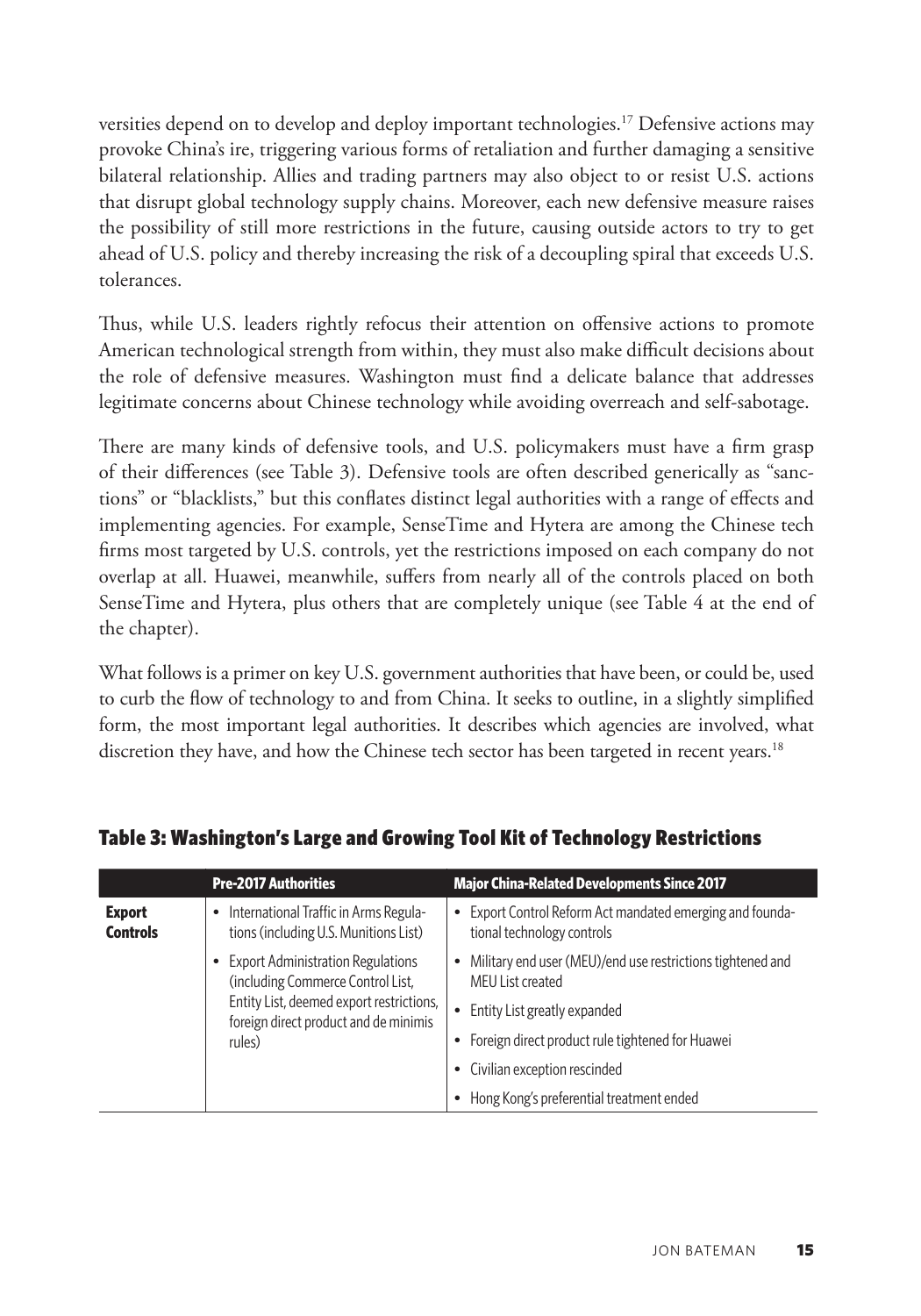|                                           | <b>Pre-2017 Authorities</b>                                                       | <b>Major China-Related Developments Since 2017</b>                                                                       |
|-------------------------------------------|-----------------------------------------------------------------------------------|--------------------------------------------------------------------------------------------------------------------------|
| Investment                                | • Committee on Foreign Investment in                                              | • CFIUS activity increased                                                                                               |
| <b>Restrictions</b>                       | the United States (CFIUS)                                                         | Foreign Investment Risk Review Modernization Act passed<br>$\bullet$                                                     |
|                                           |                                                                                   | Non-SDN Chinese Military-Industrial Complex Companies List<br>$\bullet$<br>created                                       |
|                                           |                                                                                   | Holding Foreign Companies Accountable Act passed<br>$\bullet$                                                            |
| Telecoms<br><b>Licensing and</b>          | • Carrier public interest certificate<br>• Submarine cable landing licensing      | • Secure and Trusted Communications Networks Act created the<br>FCC's Covered List                                       |
| <b>Equipment</b><br><b>Authorizations</b> | • Radio frequency equipment                                                       | • Team Telecom formalized                                                                                                |
|                                           | authorization (technically based)                                                 | • Chinese carrier and cable landing licenses denied or revoked                                                           |
|                                           |                                                                                   | • Secure Equipment Act barred radio frequency equipment on<br>national security grounds                                  |
| <b>Visa</b><br><b>Restrictions</b>        | • Section 212(a)(3)(C) of the<br>Immigration and Nationality Act (INA)            | • Visa ban instituted for graduate students and researchers tied<br>to military-civil fusion                             |
|                                           | • Section 212(f) of the INA                                                       | • Certain Huawei employees barred                                                                                        |
|                                           |                                                                                   | Chinese Communist Party members restricted                                                                               |
| <b>Import</b><br><b>Restrictions</b>      | • Antidumping duties<br>• Countervailing duties                                   | • Broad-based tariffs imposed under a revived Section 301 of<br>the Trade Act of 1974                                    |
|                                           | • Section 337 of the Tariff Act of 1930                                           | • Steel and aluminum tariffs imposed under a revived Section<br>232(b) of the Trade Expansion Act                        |
|                                           |                                                                                   | • DJI drones and Hytera radios excluded (the former later<br>rescinded)                                                  |
|                                           |                                                                                   | Xinjiang-made goods presumptively banned<br>٠                                                                            |
| <b>Financial</b><br><b>Sanctions</b>      | • International Emergency Economic<br>Powers Act and National Emergen-            | • Chinese actors placed on SDN list for human rights abuses,<br>corruption, and Hong Kong repression                     |
|                                           | cies Act<br>• Specially Designated Nationals (SDN)<br>List                        | • U.S. Innovation and Competition Act passed Senate (would<br>mandate further sanctions on Chinese actors)               |
|                                           | • Global Magnitsky Act                                                            |                                                                                                                          |
| <b>Technology</b><br><b>Transaction</b>   | International Emergency Economic<br>$\bullet$<br>Powers Act and National Emergen- | • "App bans" attempted on TikTok, WeChat, and others (later<br>rescinded)                                                |
| Rules                                     | cies Act                                                                          | • Bulk power system order instituted (later rescinded)                                                                   |
|                                           |                                                                                   | • Information and communications technology or services<br>(ICTS) supply chain security rule enacted                     |
| <b>Federal Use</b>                        | • Various                                                                         | • Drone use and purchase restricted                                                                                      |
| and Spending<br><b>Restrictions</b>       |                                                                                   | • Section 889 of the 2019 National Defense Authorization Act<br>restricted government and contractor use of Chinese tech |
|                                           |                                                                                   | "Remove and replace" rule enacted<br>$\bullet$                                                                           |
| Law                                       | • Federal investigation and prosecution                                           | China Initiative announced (later ended)                                                                                 |
| <b>Enforcement</b>                        |                                                                                   | • Nontraditional collector cases prosecuted                                                                              |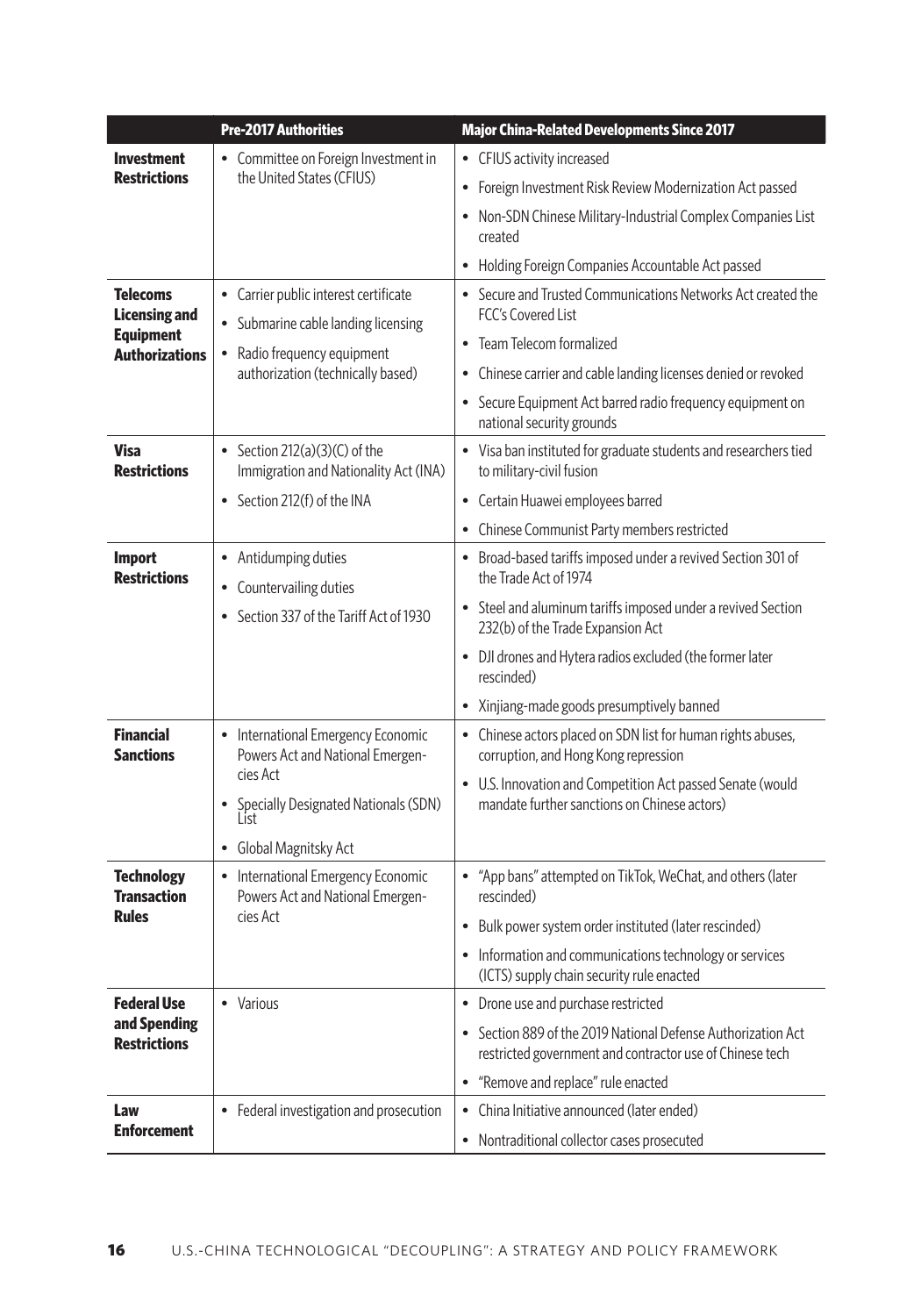#### <span id="page-8-0"></span>EXPORT CONTROLS

U.S. export controls restrict the transfer of sensitive goods, services, and data to foreign countries. There are multiple, overlaying export control regimes administered by different federal agencies with distinct legal authorities. In general, controls can target the item being exported (as in "list-based" controls), the country an item is being sent to (as in economic embargoes), an item's ultimate recipient (as in end-user or end-use controls), or some combination. Export

controls vary in their restrictiveness, from total bans to permissive licensing processes. The government's criteria for granting or denying licenses is a key determinant of an export control's practical impact, though such criteria are often opaque to the public[.19](#page-27-0)

U.S. law requires that export controls be justified on national security and foreign

# *U.S. law requires that export controls be justified on national security grounds. However, "national security" might conceivably include an economic component.*

policy grounds.[20](#page-27-0) Common rationales for export controls include maintenance of U.S. military superiority, nonproliferation of WMDs, and promotion of human rights. However, the concept of "national security" is subject to interpretation and might conceivably include an economic component. For example, the **Export Control Reform Act (ECRA)** of 2018 proclaims that U.S. national security "requires that the United States maintain its leadership in the science, technology, engineering, and manufacturing sectors, including foundational technology that is essential to innovation," and that "such leadership requires that United States persons are competitive in global markets.["21](#page-27-0) Congress passed ECRA in large part due to concerns about Chinese technological advancement.<sup>22</sup>

For military items, the primary export control regime is the **International Traffic in Arms Regulations (ITAR)**, administered by the Department of State. ITAR includes a list-based control called the **U.S. Munitions List (USML)**. Despite its name, the USML encompasses a great deal beyond munitions, including military electronics, military cryptographic systems, electronic intelligence systems such as offensive cyber capabilities, and a variety of technical data.[23](#page-27-0) The current list reflects a ten-year effort by the State Department to de-list "less sensitive items" and transfer them to more permissive regulatory regimes.<sup>24</sup> The USML is now meant to cover only "those items that provide the United States with a critical military or intelligence advantage or, in the case of weapons, perform an inherently military function."<sup>[25](#page-27-0)</sup> Nothing on the USML may be exported to China.<sup>26</sup> And in 2020, then president Donald Trump ordered that Hong Kong be treated as part of China under U.S. export control (and other) laws—effectively barring the transshipment of USML items through this global trading hub and port city.<sup>[27](#page-27-0)</sup>

Civilian, dual-use, and less sensitive military items are governed by the **Export Administration Regulations (EAR)**, which the Department of Commerce administers.[28](#page-27-0)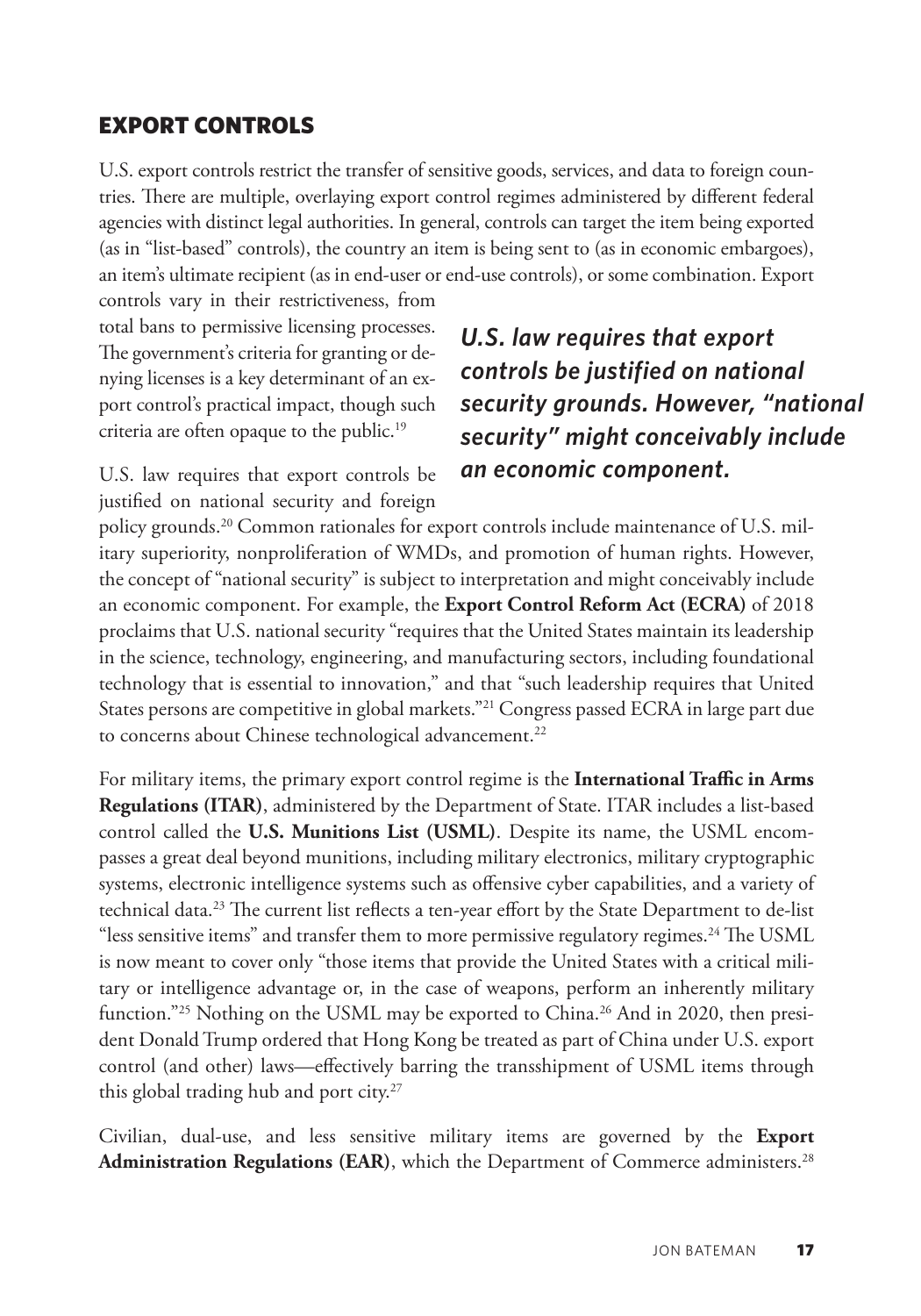<span id="page-9-0"></span>The EAR has multiple components, including a list-based regime called the **Commerce Control List (CCL)**. Each item on the CCL has one or more "reasons for control" that explain the listing's justification and determine which countries it affects. Relatively few reasons for control apply to Canada, for example—only those based on chemical and biological weapons nonproliferation or the Inter-American Firearms Convention. China, by contrast, is subject to a variety of control categories, including those tied to regional stability, missile proliferation, policing abuses, and broad national security concerns.[29](#page-27-0) The CCL contains—among many other items—certain software, technology, and manufacturing equipment used to design and produce semiconductors, some of which requires a license to be exported to China.<sup>[30](#page-27-0)</sup>

The Commerce Department says that "generally, the licensing policy for China is to approve items for civil end use to civil end users."[31](#page-27-0) However, differentiating civil from military (or dual-use) applications in China is no simple matter. Consider the EAR rule, adopted in 2020, that restricts certain exports—including "low-level electronics" and "mass market encryption hardware and software (such as laptops and smartphones)"—destined for Chinese "military end uses" and "military end users."<sup>[32](#page-27-0)</sup> The latter category includes "any person or entity whose actions or functions *are intended to support '*military end uses.'["33](#page-27-0) The nature and extent of such support, and its relationship to the exported item, are not explicitly defined. Thus, under a strict reading of this language, U.S. companies might need to obtain a license before "supplying non-sensitive, broadly available items to Chinese companies for civilian applications" if those Chinese companies also happen to do business, however little, with the People's Liberation Army (PLA) or its affiliates.<sup>[34](#page-27-0)</sup> The Commerce Department publishes a **Military End User (MEU) List** to aid in due diligence, but it is nonexhaustive, meaning that a recipient's absence from the list provides no guarantee that an export would be legal.<sup>35</sup> As of yet, the MEU List does not include any well-known Chinese commercial technology firms.

The Export Control Reform Act also calls for an effort to identify and control **"emerging and foundational technologies"** that "are essential to the national security of the United States.["36](#page-27-0) Congress drafted this provision in large part to prevent China from gaining early access to potentially important U.S. technology. However, the executive branch has struggled to define a set of "emerging and foundational technologies" that warrant export controls yet are not already subject to them. The Trump administration initially considered controls on a wide swath of "emerging" tech areas prioritized by Beijing's Made in China 2025 plan, including genetic engineering, AI, additive manufacturing, robotics, and advanced materials.<sup>37</sup> But U.S. businesses and universities pushed back hard against the notion of controlling such broad and commercially important categories. As a result, the Commerce Department opted to impose only a few narrow controls related to chemical and biological weapons development, high-end semiconductor manufacturing, and advanced digital forensics and lawful intercept.<sup>38</sup>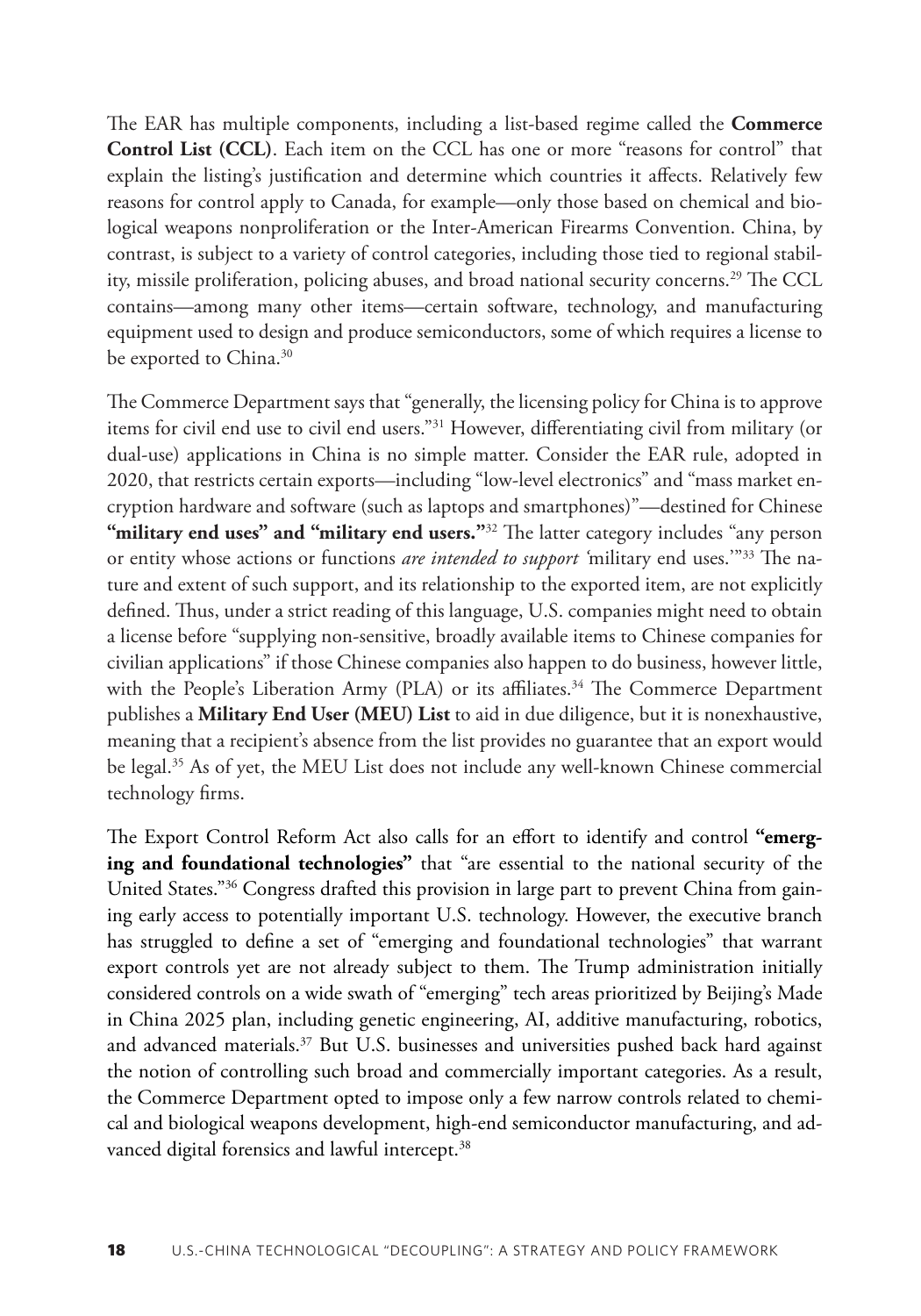<span id="page-10-0"></span>The Commerce Department also administers the **Entity List**, an end-user-based control that targets foreign companies and other entities involved in "activities contrary to the national security or foreign policy interests of the United States.["39](#page-28-0) Designated entities can be barred from importing any items "subject to the EAR" (including almost any U.S.-origin product); the exporter must first obtain a license, which may be subject to presumptive denial[.40](#page-28-0) China has been a growing focus of the Entity List (see Figure 1). The number of unique China-based entries has quadrupled since 2018, from 130 to 532[.41](#page-28-0) Four years ago, China comprised only 14 percent of the Entity List; today, it accounts for 29 percent. Nearly half of the Entity List's overall growth during that period came from new Chinese entries. The list now includes many of China's leaders in areas such as telecommunications (Huawei), AI (SenseTime, Megvii, iFLYTEK), semiconductors (SMIC, HiSilicon, Phytium), digital cameras (Hikvision, Dahua), drones (DJI), cybersecurity (Qihoo 360), and supercomputers (China's National Supercomputing Centers). These tech leaders were generally cited for supporting China's human rights violations—particularly in Xinjiang or its military advancement.



Figure 1: The Entity List Is Increasingly Focused on China **The Entity List Is Increasingly Focused on China**

Source: Author's analysis of the Commerce Department's Entity List spreadsheet available at [https://www.bis.doc](https://www.bis.doc.gov/index.php/documents/consolidated-entity-list/1072-el-2)<br>Commerce: Author's analysis of the Commerce Department's Entity List spreadsheet available at https://www.bis. [.gov/index.php/documents/consolidated-entity-list/1072-el-2](https://www.bis.doc.gov/index.php/documents/consolidated-entity-list/1072-el-2).

Note: China figures include Hong Kong. Entries with exact duplicate names were excluded, but entries for close variations of names, aliases, subsidiaries, and affiliates were included. Undated entries were assumed to predate 2018.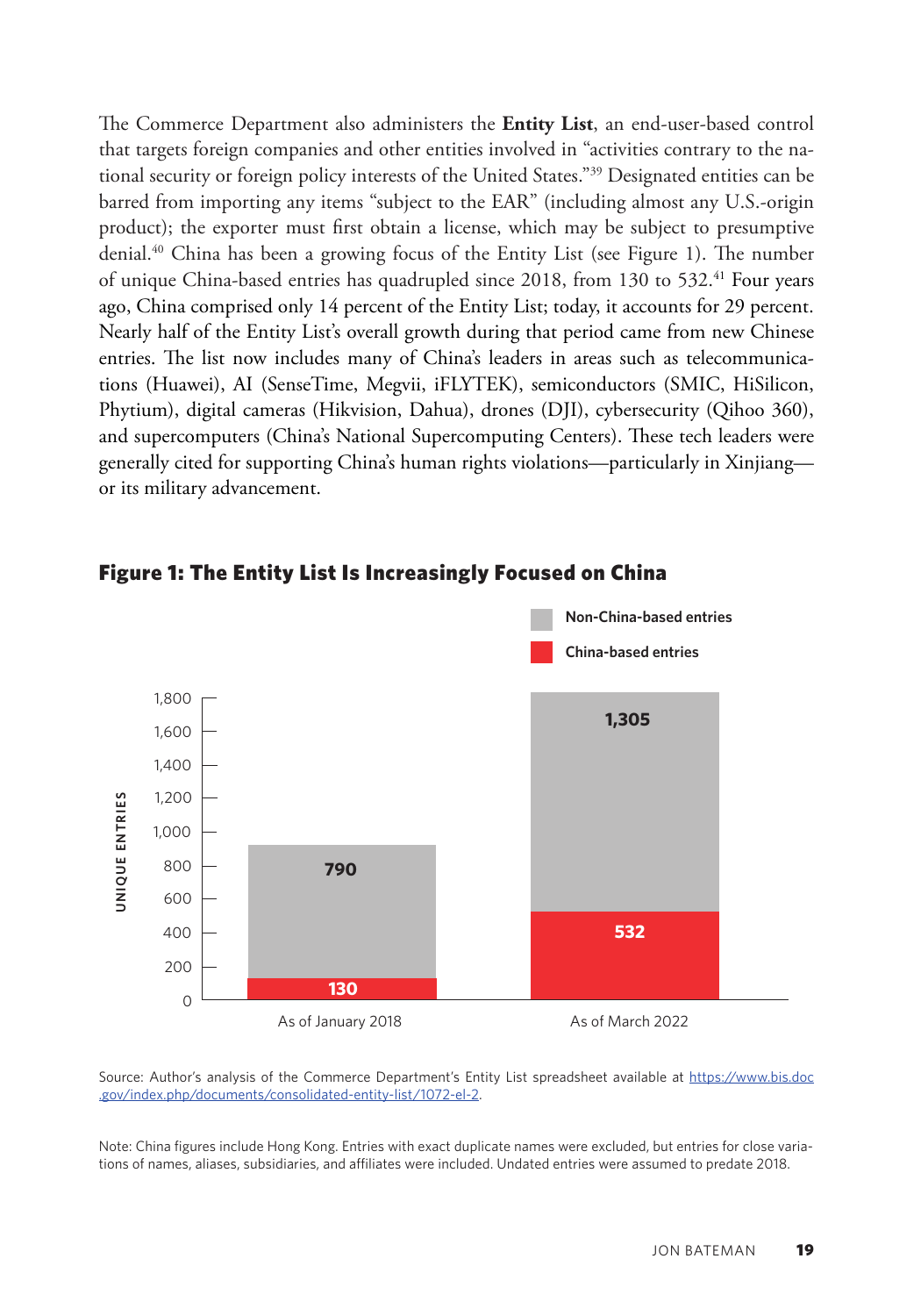<span id="page-11-0"></span>The EAR mainly governs U.S.-origin items—whether exported from the United States, reexported from one foreign country to another, or transferred within a foreign country.<sup>42</sup> But the regulations also cover some foreign-origin goods that have a nexus with controlled U.S. material. Two kinds of foreign products are deemed "subject to the EAR," which means they cannot be re-exported to companies on the Entity List without a license. The first kind is foreign items that incorporate, or are comingled with, a threshold amount of controlled U.S.-origin content.[43](#page-28-0) For re-exports to China and most other countries, the usual **"de minimis"** threshold is 25 percent of an item's fair market value. In other words, a Japanese computer costing \$1,000 could not be re-exported to SenseTime if it contained more than \$250 worth of controlled U.S. components.

The second category is so-called **foreign-produced direct products**—items that may not actually contain any controlled U.S. tech but were nonetheless designed or manufactured with the assistance of such tech.<sup>[44](#page-28-0)</sup> Traditionally, this rule covered only those foreign products deriving from a particular subset of controlled U.S. technologies: those placed on the CCL for "national security" reasons (as opposed to "anti-terrorism," "regional stability," and

*The Trump administration created a harsher version of the foreign-produced direct product rule for Huawei and more than 150 of its affiliates.*

other rationales)[.45](#page-28-0) But in 2020, the Trump administration created a harsher version of the rule for select companies on the Entity List—namely, Huawei and more than 150 of its affiliates.<sup>[46](#page-28-0)</sup> These companies, designated with **"footnote 1,"** need permission from the Commerce Department to import foreign semiconductor designs and finished chips (among other items) based partly on

U.S. technology.<sup>47</sup> Because the United States "maintains a significant leadership position in [semiconductor design] software and in some segments of semiconductor manufacturing tools," this amounts to a broad-based ban.<sup>[48](#page-28-0)</sup> Licenses are available: the Trump and Biden administrations have both allowed Huawei to continue receiving billions of dollars of less-sensitive U.S.- and foreign-origin semiconductors and other goods.<sup>[49](#page-28-0)</sup> However, any chips destined for use in Huawei's 5G systems are presumptively denied.<sup>50</sup>

U.S. controls are not only concerned with exports to foreign countries; they also restrict so-called **deemed exports** to foreign *citizens*, even those lawfully living and working in the United States. This rule means that some U.S. firms—including many in the semiconductor and telecommunications sectors—must apply for a license to employ foreign workers in certain technical roles, depending on their nationality and the controlled technology at issue.<sup>[51](#page-28-0)</sup> Prior to 2020, foreigners without military affiliations were exempt from this requirement; however, the Trump administration eliminated this exemption.<sup>52</sup> China has been by far the biggest supplier of foreign workers subject to deemed export rules: it accounted for 44 percent of approved deemed exports between 2015 and 2019.<sup>[53](#page-29-0)</sup>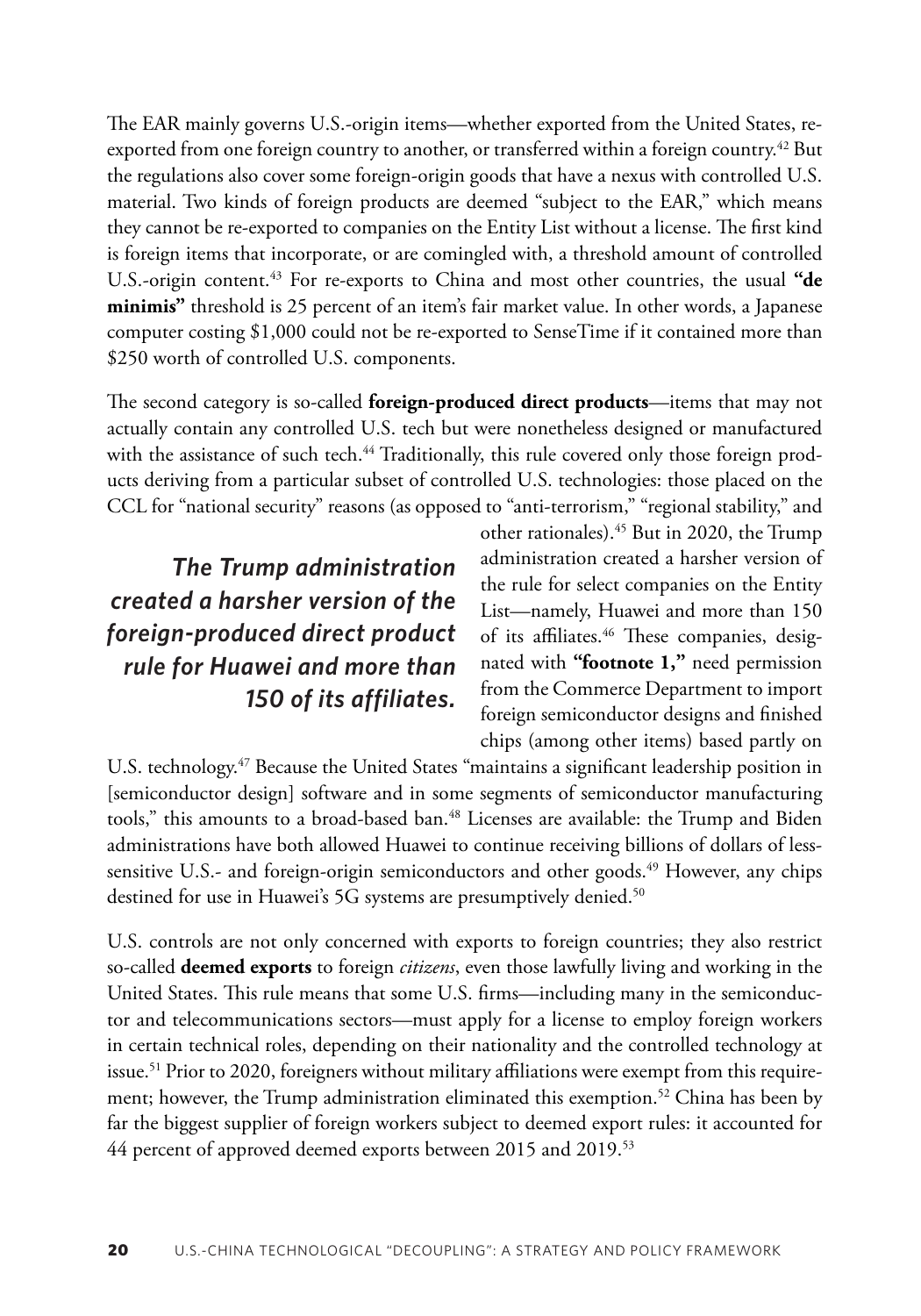#### <span id="page-12-0"></span>INVESTMENT RESTRICTIONS

U.S. national security agencies can impose restrictions on inbound investments (foreigners investing in U.S. companies) as well as outbound investments (Americans investing in foreign companies).<sup>54</sup> For inbound investments, the primary regulatory mechanism is the **Committee on Foreign Investment in the United States (CFIUS)**, an interagency body chaired by the treasury secretary. CFIUS—or in rare cases, the president—can block transactions that "[threaten] to impair the national security of the United States.["55](#page-29-0) In general, CFIUS can review only those transactions where a foreigner would acquire dominant control over a business with U.S. operations. However, the **Foreign Investment Risk Review Modernization Act (FIRRMA)** of 2018 broadened CFIUS's jurisdiction over transactions involving **"critical technology," "critical infrastructure," or "sensitive personal data."**[56](#page-29-0) For these, CFIUS can block even noncontrolling stakes that would nevertheless entitle foreign investors to access key information or influence corporate decisionmaking.<sup>57</sup> FIRRMA, like ECRA, was principally intended to limit China's access to U.S. technology.<sup>58</sup>

CFIUS has become more active in recent years as Washington has grown increasingly concerned with the national security risks of foreign investment and Congress has provided the body with new resources and authorities. Since 2017, more companies have had to notify CFIUS of covered transactions and to submit to CFIUS investigations; many have ultimately backed out of business deals amid CFIUS scrutiny.[59](#page-29-0) CFIUS has blocked Chinese acquirers from buying several U.S. tech companies, including Grindr (a dating app) and PatientsLikeMe (a healthcare social network) in 2019 and Stayntouch (a hotel management platform) in 2020.<sup>60</sup> A CFIUS investigation also preceded Trump's 2020 executive order re-quiring ByteDance to sell TikTok.<sup>[61](#page-29-0)</sup> CFIUS also stopped Ant Financial, a fintech affiliate of Alibaba, from buying MoneyGram in 2018.<sup>[62](#page-29-0)</sup> Meanwhile, Chinese investors have become less interested in transactions that involve notifying CFIUS (see Figure 2). They submitted just seventeen notices (9 percent of the global total) in 2020, down from sixty (25 percent) in  $2017<sup>63</sup>$  $2017<sup>63</sup>$  $2017<sup>63</sup>$  Heightened CFIUS scrutiny is probably one of multiple factors at play; Chinese foreign direct investment in the United States fell across the board during this period.<sup>64</sup>

There is no body like CFIUS that systemically reviews Americans' outbound investments for national security risks—though Congress and the Biden administration are actively exploring the idea.<sup>65</sup> For now, outbound investments are subject to a few, narrowly defined restrictions. A 2021 executive order by Biden prohibits Americans from trading securities of any company designated by the Department of the Treasury as operating in "the defense and related materiel sector or the surveillance technology sector of the economy of the PRC [People's Republic of China]."[66](#page-29-0) This **Non-SDN Chinese Military-Industrial Complex Companies List**—so named to differentiate it from the Treasury Department's Specially Designated Nationals list, described later—currently cites sixty-eight Chinese companies, including tech firms like Huawei, Hikvision, SenseTime, DJI, Megvii, SMIC,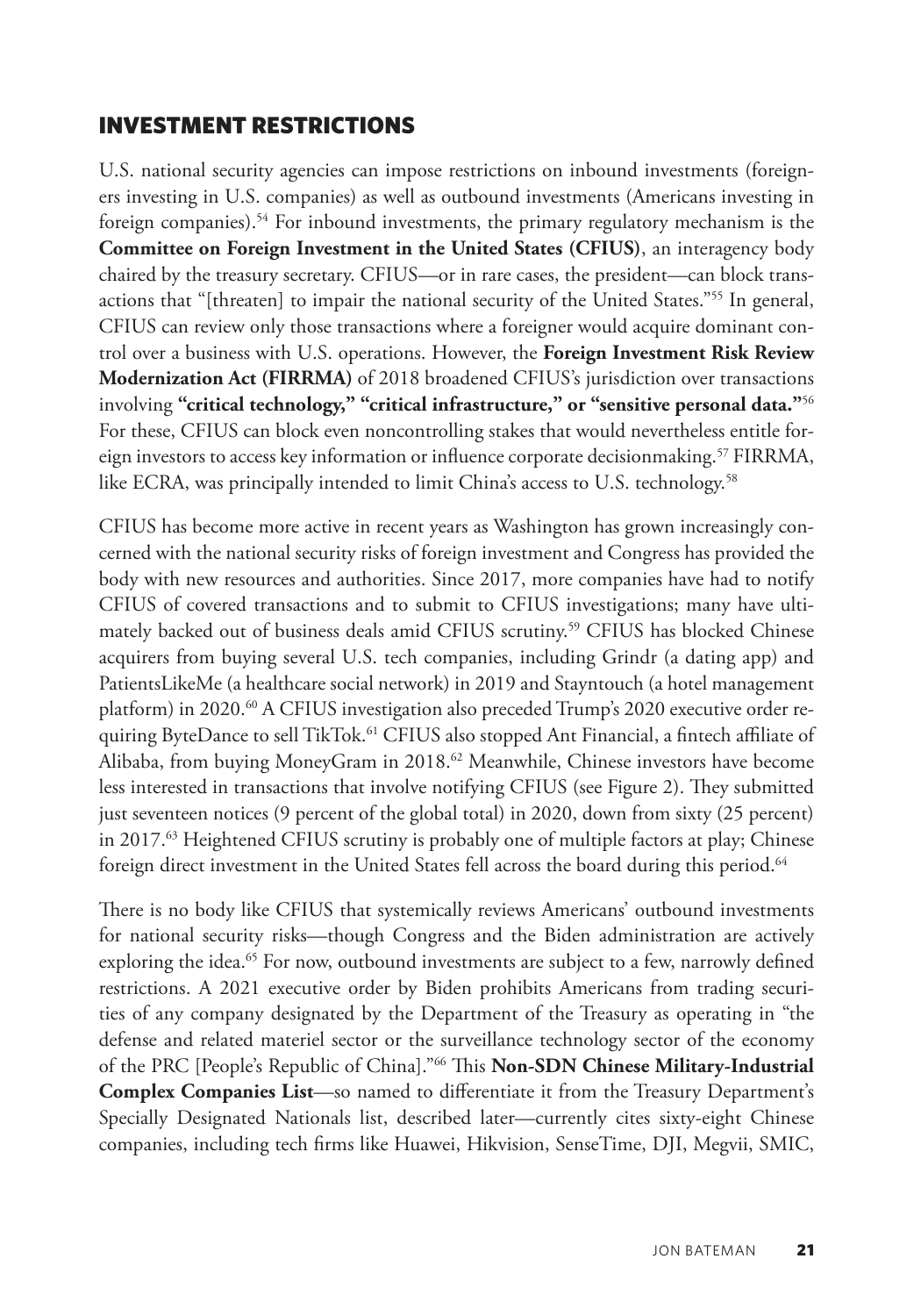

<span id="page-13-0"></span>Figure 2: Chinese Acquirers Are Submitting Fewer CFIUS Notices **Chinese Acquirers Are Submitting Fewer CFIUS Notices**

China Telecom, China Unicom, and China Mobile[.67](#page-29-0) It replaced a very similar list, created by the Trump administration, that was maintained by the Department of Defense (DOD) and did not cover surveillance technology.<sup>[68](#page-30-0)</sup>

While outbound investment limits are currently narrow, pending regulations of U.S. stock exchanges may further diminish Americans' practical opportunities to invest in Chinese tech firms (and other Chinese companies). The **Holding Foreign Companies Accountable Act**, passed in December 2020, takes aim at publicly traded companies whose financial statements cannot be adequately inspected or investigated by U.S. authorities due to foreign government obstruction.<sup>69</sup> China has long hindered U.S. accounting oversight; in fact, it is the only country currently classified as doing so by the Public Company Accounting Oversight Board, a congressionally chartered nonprofit.<sup>[70](#page-30-0)</sup> The new law essentially gives China three years to come into compliance with U.S. accounting transparency standards. If it fails to do so, the Securities and Exchange Commission (SEC) must order the de-listing of Chinese companies from U.S. stock exchanges and bar other ways of trading their securities, like over-the-counter sales. There are currently about 225 U.S.-listed Chinese companies, including tech giants such as Alibaba, [JD.com,](http://JD.com) Baidu, and Weibo, plus a smaller

Sources: "Annual Report to Congress for CY 2020," CFIUS, July 2021, [https://home.treasury.gov/system/files/206/](https://home.treasury.gov/system/files/206/CFIUS-Public-Annual-Report-CY-2020.pdf) [CFIUS-Public-Annual-Report-CY-2020.pdf](https://home.treasury.gov/system/files/206/CFIUS-Public-Annual-Report-CY-2020.pdf); and "Annual Report to Congress for CY 2019," CFIUS, July 2020, [https://](https://home.treasury.gov/system/files/206/CFIUS-Public-Annual-Report-CY-2019.pdf) [home.treasury.gov/system/files/206/CFIUS-Public-Annual-Report-CY-2019.pdf](https://home.treasury.gov/system/files/206/CFIUS-Public-Annual-Report-CY-2019.pdf).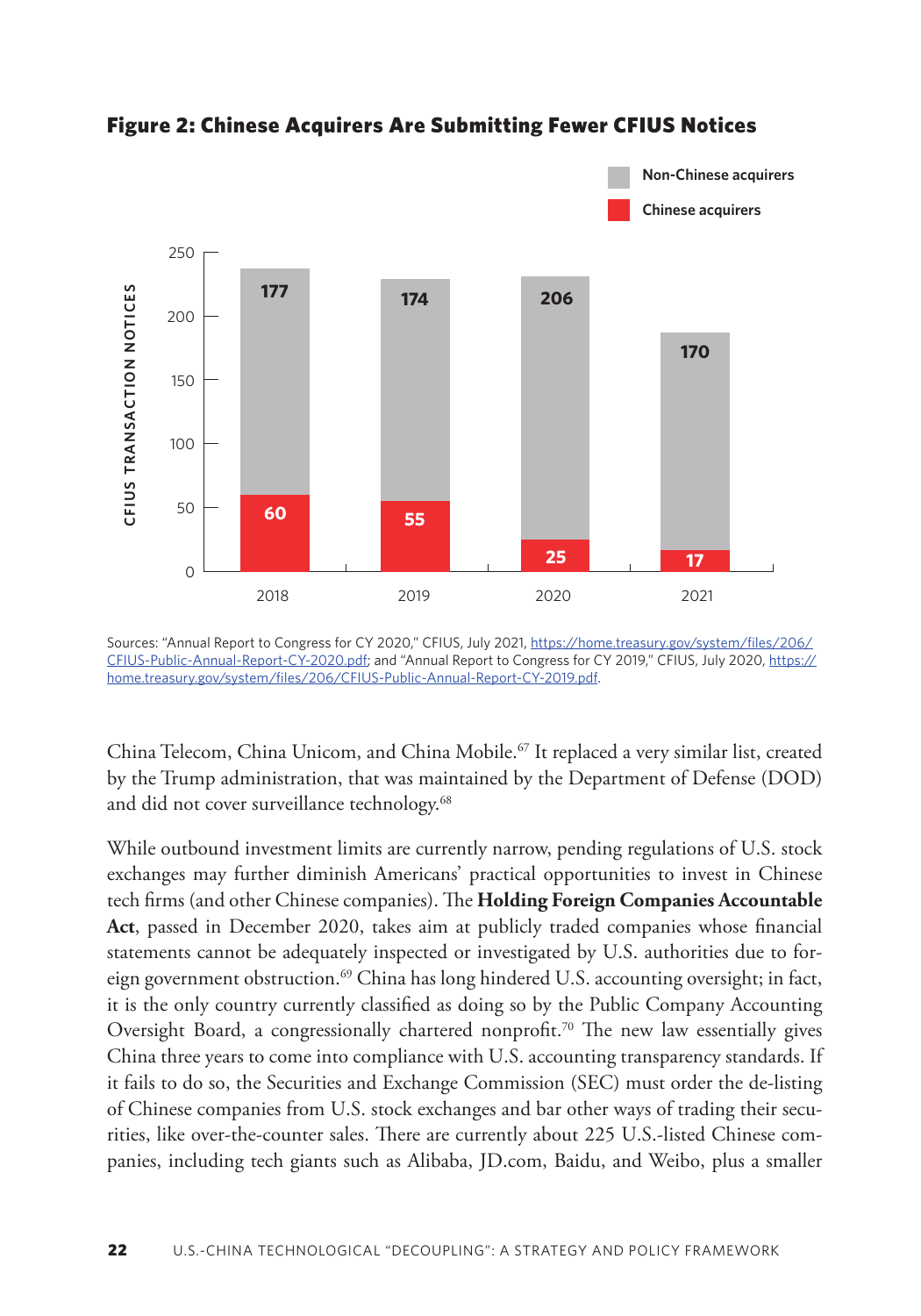<span id="page-14-0"></span>number of firms traded over-the-counter, like Tencent and Kingsoft.<sup>71</sup> SEC Chairman Gary Gensler recently warned that "the clock is ticking."<sup>[72](#page-30-0)</sup> In fact, bills to accelerate the delisting timeline by one year have already passed the Senate and been endorsed by House leadership[.73](#page-30-0)

## TELECOMMUNICATIONS LICENSING AND EQUIPMENT AUTHORIZATIONS

Federal law gives the U.S. government several tools to restrict foreign involvement in domestic telecommunications. Any international carrier wishing to operate in the United States must first receive a **"public interest" certificate** from the Federal Communications Commission  $(FCC)$ .<sup>[74](#page-30-0)</sup> In weighing the public interest, the FCC considers factors such as "national security, law enforcement, foreign policy, or trade policy concerns related to the applicant's or authorization holder's reportable foreign ownership.["75](#page-30-0) Submarine cable landings likewise require an FCC license, which can be denied in order to "promote the security of the United States."[76](#page-30-0)

Although the FCC is an independent agency overseen by Congress, it "has sought the expertise of the relevant Executive Branch agencies for over 20 years, and has accorded deference to their expertise when they have identified . . . a concern in a particular application.["77](#page-30-0) National security agencies convey their views on FCC licensing decisions through a forum known as **Team Telecom**, now formally called the **Committee for the** 

**Assessment of Foreign Participation in the United States Telecommunications Services Sector**, chaired by the attorney general.[78](#page-30-0) Team Telecom's roles, responsibilities, and procedures were formalized in 2020, reflecting how national security has become increasingly central to FCC licensing decisions.

*Team Telecom's formalization reflects how national security has become increasingly central to FCC licensing decisions, particularly those involving China.*

Since 2019, Team Telecom has successfully spurred the FCC to crack down on Chinese entities seen as "vulnerable to exploitation, influence, and control by the Chinese government."[79](#page-30-0) The FCC has cited these concerns to deny China Mobile's application for a carrier license and to revoke the licenses of China Telecom, China Unicom, and the Chinese firms Pacific Networks and ComNet.<sup>80</sup> Team Telecom also recommended that the FCC deny permission for Pacific Light Cable Network System, a Chinese company, to lay an undersea cable between Hong Kong and the United States in partnership with Google and Facebook.<sup>81</sup> The application was then withdrawn, as was another application for a U.S.–Hong Kong cable to be built by Facebook, Amazon, and China Mobile.<sup>82</sup>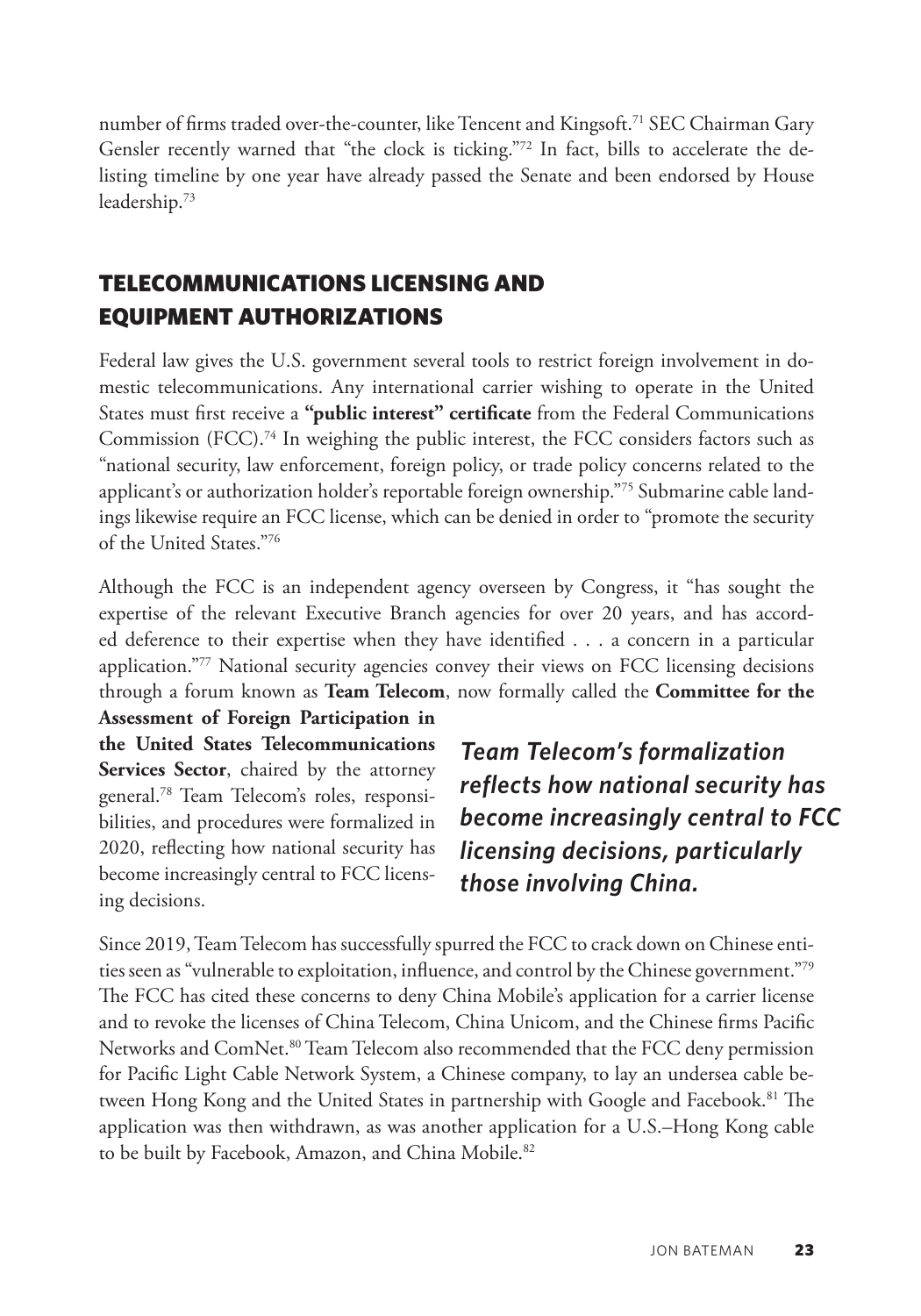<span id="page-15-0"></span>Beyond telecommunications, the FCC also regulates radio frequency devices—an enormous category that includes "almost all electronic-electrical products" sold to businesses and consumers[.83](#page-31-0) Radio frequency devices must receive an **equipment authorization**, or qualify for an exemption, to be imported or marketed in the United States, and such deci-sions have long been based on technical criteria alone.<sup>[84](#page-31-0)</sup> In June 2021, however, the FCC unanimously voted to invite public comment on a proposal to incorporate national security considerations.[85](#page-31-0) It cited statutory and regulatory provisions allowing the commission to consider "the public interest" in making authorization decisions.<sup>86</sup>

# *Pending national security rules will lead to a virtual U.S. ban on new electronics made by certain companies—almost all Chinese.*

The FCC proposed to deny authorizations and exemptions—and potentially revoke existing approvals—for equipment made by companies on its **Covered List**. This list, created by the **Secure and Trusted Communications Networks Act** of 2019, initially contained just five companies (all

Chinese): Huawei, ZTE, Hytera, Hikvision, and Dahua.<sup>[87](#page-31-0)</sup> Congress mandated the inclusion of these companies, plus any other entity that the executive branch later determines "poses unacceptable risk to the national security of the United States or the security and safety of United States persons.["88](#page-31-0) The FCC's pending equipment authorization rules will lead to a virtual ban on new electronics made by Covered List companies. Although formal rulemaking is still underway, Biden in November signed the **Secure Equipment Act**, which compels the FCC to adopt the core of its proposed rule and thus renders public comments somewhat irrelevant.<sup>89</sup>

In March 2022, the FCC expanded the Covered List beyond the original five companies mandated by Congress. It added China Mobile, China Telecom, and Kaspersky Lab (a Russian cybersecurity firm).[90](#page-31-0) Kaspersky, the only non-Chinese company on the list, was most likely targeted due to Russia's invasion of Ukraine. It is also the first software company to be listed, indicating the Covered List has broadened in scope and could come to include Chinese software companies as well. The FCC has promised that it will continue to list more companies as needed. One FCC commissioner has already proposed adding DJI, calling it "Huawei on wings.["91](#page-31-0) Such a move could force DJI—by far the dominant drone-seller in the United States and globally—to exit the U.S. market.

### VISA RESTRICTIONS

The U.S. government has the discretion to bar noncitizens from entering the country if they are deemed to be national security threats. It can do so for specific individuals or entire classes of people. One mechanism is **Section 212(a)(3)(C)** of the Immigration and Nationality Act (INA), which allows the secretary of state to exclude any noncitizen whose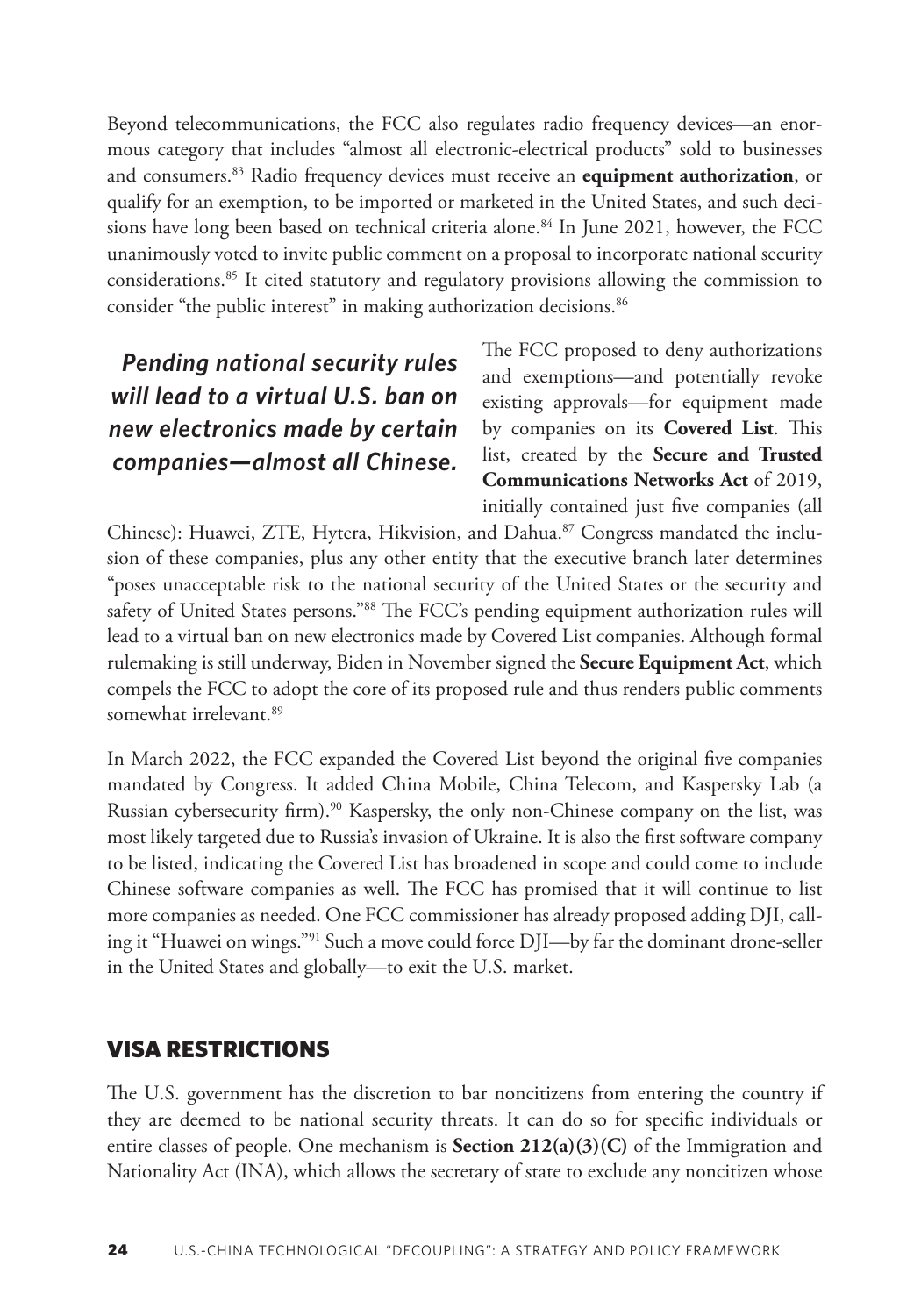<span id="page-16-0"></span>presence "would have potentially serious adverse foreign policy consequences for the United States."<sup>92</sup> The State Department cited this provision in 2020 to deny entry for "certain employees of Chinese technology companies," including Huawei, "that provide material support to regimes engaging in human rights abuses globally."<sup>93</sup>

Another powerful tool is the INA's **Section 212(f)**, which can be used to ban broad categories of foreigners. It allows presidents to exclude "all aliens or any class of aliens" whose entry "would be detrimental to the interests of the United States."<sup>[94](#page-31-0)</sup> Every president since Ronald Reagan has used this authority at least once; Donald Trump used it particularly of-ten.<sup>[95](#page-31-0)</sup> In May 2020, Trump suspended entry of all foreign graduate students and researchers with past or present ties to "an entity in the PRC that implements or supports the PRC's 'military-civil fusion strategy.'["96](#page-31-0) This policy, which Biden retained, has so far led to the re-vocation of more than 1,000 visas and the denial of at least 700 to 1,300 visa applications.<sup>[97](#page-32-0)</sup> Georgetown's Center for Security and Emerging Technology estimated that 3,000 to 5,000 Chinese students and researchers in science, technology, engineering, and mathematics (STEM) could be excluded annually.<sup>[98](#page-32-0)</sup>

Other policy tools can be used to limit foreigners' opportunities to visit, study, and work in the United States without banning their entry outright.<sup>[99](#page-32-0)</sup> For example, the Trump administration proposed new regulations to shorten the length of **F-1 (student) visas**[100](#page-32-0) and to increase the minimum wages that employers would need to pay **H1-B (specialty occupa**tion) visa holders.<sup>101</sup> Trump also signed an executive order temporarily suspending issuance of new H1-B visas to applicants outside of the United States during the COVID-19 pandemic[.102](#page-32-0) While none of these moves specifically targeted China, Chinese students and workers were among the largest groups affected.<sup>103</sup> (Biden later suspended or rescinded these policies[.104](#page-32-0)) Trump also restricted Chinese Communist Party members and their families to single-entry visas valid for one month, whereas other Chinese people can obtain multiple-entry visas lasting up to ten years; Biden has kept this policy.<sup>105</sup>

#### IMPORT RESTRICTIONS

U.S. domestic law authorizes tariffs, duties, taxes, quotas, exclusions, and other import restrictions under certain circumstances. The lead agency is the Commerce Department, which investigates unfair foreign practices alleged by U.S. industry (or more rarely, launches self-initiated probes) and can impose import restrictions as a remedy.<sup>106</sup> If Commerce finds that imported goods are being sold "at less than [their] fair value," then it can impose **antidumping duties** to negate the predatory price cuts.<sup>107</sup> If the imported goods have been subsidized by a foreign government, then the department can levy **countervailing duties**  equal to the value of the subsidies.<sup>[108](#page-32-0)</sup> China has long been a top target of both antidumping and countervailing duties, though typically on raw materials and other commodities (not finished technology products).[109](#page-32-0)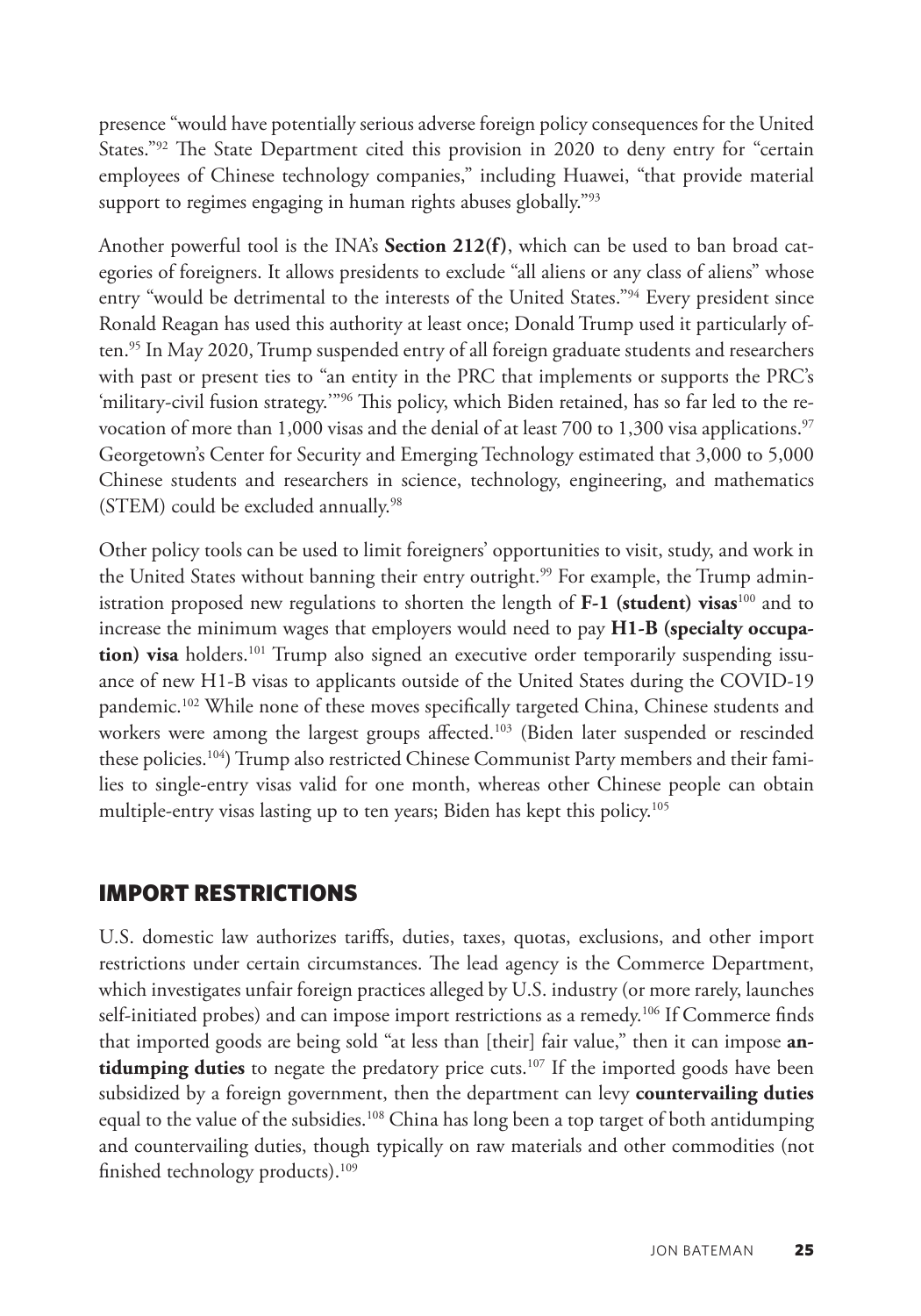<span id="page-17-0"></span>Antidumping and countervailing duties require the consent of the U.S. International Trade Commission (USITC)—an independent, nonpartisan, quasi-judicial body.[110](#page-32-0) The USITC must find that "an [existing] industry in the United States is materially injured, or is threatened with material injury" by the wrongful dumping or subsidy, or that "the [future] establishment of an industry in the United States is materially retarded.["111](#page-33-0) The USITC also has its own separate authority, under **Section 337** of the Tariff Act of 1930, to investigate "unfair methods of competition and unfair acts" by foreign entities.<sup>112</sup> Section 337 investigations tend to focus on intellectual property violations, the main problems singled out in the statutory text. If a foreign product is shown to violate a U.S. patent, copyright, trademark, or other intellectual property protection, then the USITC can ban its importation or sale. Since 2018, the USITC has blocked the importation of some two-way radios made by Hytera because they violated Motorola's patents.<sup>113</sup> Hytera had apparently poached employees from Motorola and directed them to steal large amounts of design data before leaving their former company. (The Justice Department later indicted Hytera for conspiracy to commit trade secret theft.<sup>[114](#page-33-0)</sup>) In 2020, the USITC ordered the exclusion of several popular DJI drone models that it found had infringed a U.S. patent held by Autel Robotics USA, the American subsidiary of a Chinese company.[115](#page-33-0) However, the order was paused and eventually rescinded after DJI and Autel reached a settlement in related litigation[.116](#page-33-0)

*USTR imposed tariffs on most imports from China in response to Beijing's forced tech transfer, discriminatory licensing, strategic foreign investments, and cyber-enabled IP theft.* Antidumping duties and countervailing duties have a long, bipartisan pedigree and are specifically sanctioned by the World Trade Organization (WTO).<sup>[117](#page-33-0)</sup> (Section 337 is less commonly employed and has garnered occasional complaints from U.S. trading partners.<sup>118</sup>) But the Trump administration sought even more powerful trade weapons.<sup>[119](#page-33-0)</sup> It therefore dusted off several

controversial statutes that had fallen into disuse during the WTO era.[120](#page-33-0) One of these was **Section 301** of the Trade Act of 1974, which enables the U.S. Trade Representative (USTR) to investigate trade agreement violations or any other foreign "act, policy, or practice" that "burdens or restricts United States commerce" and is "unjustifiable," "unreasonable," or "discriminatory."[121](#page-34-0) If it finds fault, USTR has broad discretion to institute retaliatory measures against the offending country. These measures—unlike antidumping and countervailing duties or Section 337 exclusions—can target "any goods or economic sector . . . without regard to whether or not [they] were involved in the act, policy, or practice" being investigated.[122](#page-34-0)

In 2017, Trump ordered USTR to launch a Section 301 investigation into Chinese practices "that may be harming American intellectual property rights, innovation, or technology development.["123](#page-34-0) USTR found China responsible for numerous unfair practices, including forced technology transfer, discriminatory licensing, strategic foreign investments, and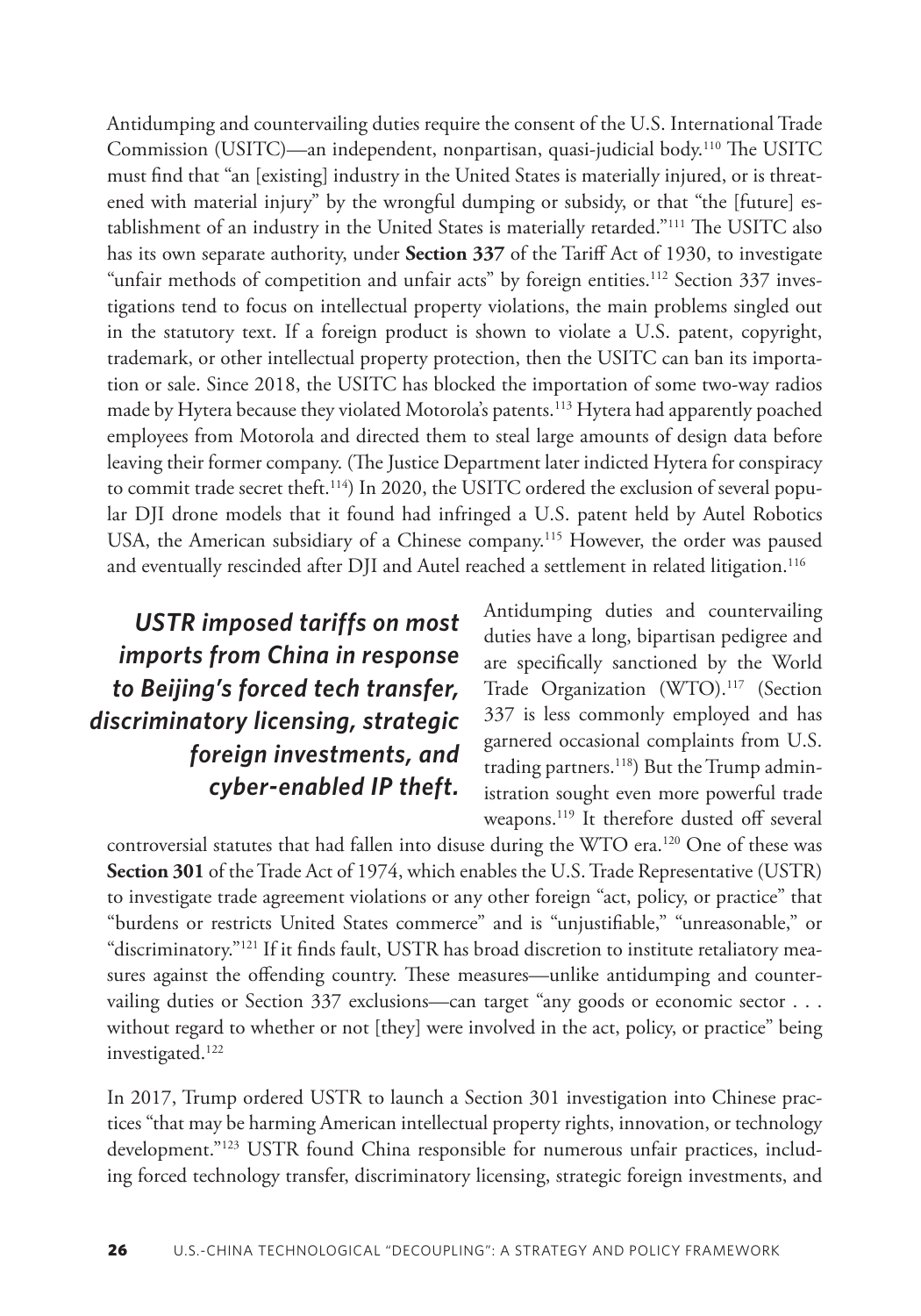<span id="page-18-0"></span>cyber-enabled intellectual property theft.<sup>124</sup> Based on these findings, USTR eventually im-posed tariffs of 10 percent to 25 percent on the majority of U.S. imports from China.<sup>[125](#page-34-0)</sup> Affected goods include some finished tech products (such as certain monitors and touch screens, industrial robots, and specialized cameras) and technology components (like integrated circuits, batteries, cooling fans, and disk drives), but not other major categories like cell phones, laptops, or video game consoles.[126](#page-34-0) This was only the second time since 2001 that a new Section 301 investigation had led to unilateral U.S. trade restrictions.<sup>127</sup> The tariffs remain largely intact today, though the Biden administration is now considering narrow carve-outs for products only available from China.<sup>128</sup>

Trump also resurrected another moribund authority, **Section 232(b)** of the Trade Expansion Act of 1962, which had not been used since  $2001$ .<sup>[129](#page-34-0)</sup> This provision enables the Commerce Department to investigate whether "an article is being imported into the United States in such quantities or under such circumstances as to threaten to impair the national security."<sup>[130](#page-34-0)</sup> If a national security threat exists, Commerce can remedy the threat by "tak[ing] action to adjust imports." (There need not be any finding of unfair foreign practices.) Notably, the statute "recognize[s] the close relation of the economic welfare of the Nation to our national security," opening the door for economically motivated import restrictions.<sup>131</sup> In 2017, Trump ordered the department to self-initiate Section 232(b) investigations of steel and aluminum[.132](#page-34-0) The investigations led to new steel and aluminum tariffs on China and several other countries[.133](#page-34-0) So far, Section 232(b) has not been used to target Chinese technology.

In addition to these economic- and national security–oriented statutes, U.S. law has long prohibited the import of goods made with forced labor.<sup>134</sup> Since 2018, Customs and Border Protection (CBP) has steadily ramped up enforcement against Chinese-origin items made by Uyghur detainees[.135](#page-34-0) CBP has issued several **Withhold Release Orders** to ban computer parts, silica-based products used in solar panels and electronics, and various non-tech goods from specified companies operating in Xinjiang[.136](#page-34-0) Dissatisfied with this piecemeal approach, Congress passed the **Uyghur Forced Labor Prevention Act**, which Biden signed in December 2021. It creates a rebuttable presumption that all Xinjiang-made goods are products of forced labor and therefore cannot be imported.<sup>137</sup>

#### FINANCIAL SANCTIONS

Dozens of U.S. government programs authorize financial sanctions on foreign individuals and entities.<sup>138</sup> Congress created some of these programs, but most were fashioned by presidents using the **International Emergency Economic Powers Act (IEEPA)**. [139](#page-35-0) IEEPA allows the president to declare a "national emergency" regarding "any unusual and extraordinary [foreign] threat . . . to the national security, foreign policy, or economy of the United States."<sup>140</sup> The president may then "deal with" the threat by blocking some or all financial activities of designated actors—for example, freezing their assets and barring them from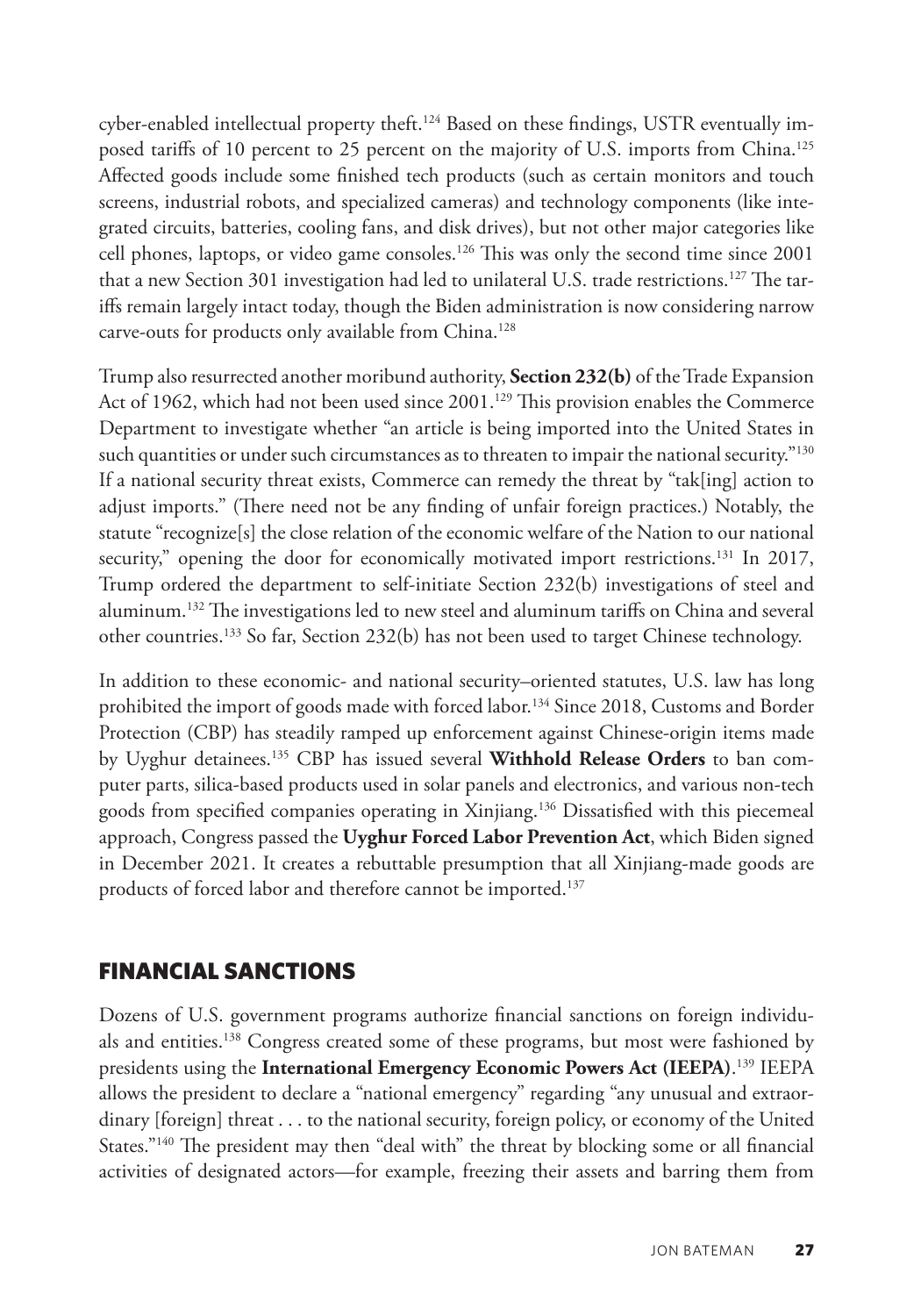<span id="page-19-0"></span>receiving any money or property[.141](#page-35-0) Presidents have declared seventy-four national emergencies since 1979, with forty still in effect.<sup>142</sup> (Emergencies must be renewed annually and comply with other procedural requirements in the **National Emergencies Act**. [143](#page-35-0))

After a sanctions program has been established, the power to designate specific actors is typically delegated to the Treasury Department. Those subject to the harshest sanctions are placed on Treasury's **Specially Designated Nationals (SDN) List**.<sup>144</sup> A review of this list shows that China has been sparingly targeted by U.S. financial sanctions to date (see Figure 3). The SDN List includes 332 China-based actors, about 3 percent of the global total (9,792).<sup>145</sup> Moreover, these China-based actors were generally not sanctioned for China-specific reasons, such as involvement with Beijing's domestic human rights abuses.<sup>146</sup> Rather, most were punished for their dealings with North Korea, Iran, and other sanctioned nations. For example, the Chinese state-owned enterprise CEIEC (China National Electronics Import & Export Corporation) was designated in 2020 for helping undermine democracy in Venezuela by "supporting the Maduro regime's malicious cyber efforts" and providing "a commercialized version of China's 'Great Firewall.'"<sup>147</sup>



#### Figure 3: The SDN List Rarely Targets China or Cites China-Specific Rationales **The SDN List Rarely Targets China or Cites China-Specific Relations**

Source: Author's analysis of the Treasury Department's Sanctions List Search and SDN spreadsheet, available at <https://sanctionssearch.ofac.treas.gov/>and <u>https://home.treasury.gov/policy-issues</u>/financial-sanctions/speciallynttps://sanctionssearch.ofactionsearch.off.com/minimizinessury.gov/policy-issues/minimizin-sanctions/s<br>[designated-nationals-list-data-formats-data-schemas](https://home.treasury.gov/policy-issues/financial-sanctions/specially-designated-nationals-list-data-formats-data-schemas) (primary names), as of March 27, 2022. designated-nationals-list-data-formats-data-schemas (primary names), as of January 30, 2022.

Note: Entries with exact duplicate names were excluded, but entries with close variations of names, aliases, subsidiaries, and affiliates were included. "China" here refers to mainland China, Hong Kong, and Macau. China-based actors include some third-country entities that maintain a presence in China. China-specific reasons mean human rights abuses and corruption (Executive Order 13818) and Hong Kong repression (Executive Order 13936).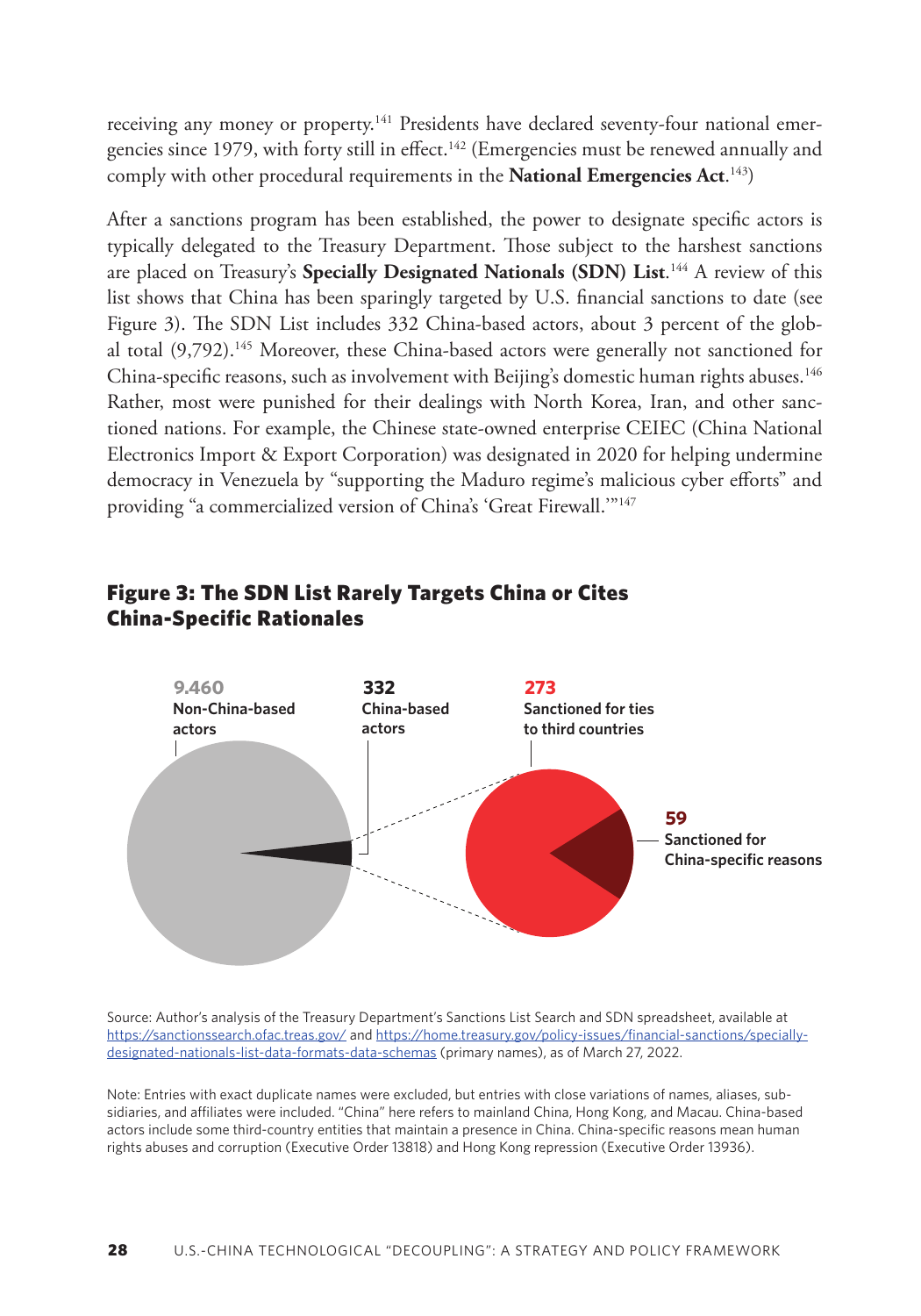<span id="page-20-0"></span>Two relatively new sanctions programs have been used to target Chinese government officials and entities for their domestic abuses, suggesting that China could become a more explicit focus of U.S. financial sanctions over time. In 2017, Trump declared that "serious human rights abuse and corruption around the world" constituted a national emergency, invoking IEEPA and the **Global Magnitsky Act**. [148](#page-35-0) Seventeen Chinese individuals and organizations have been designated under this authority (mostly for activities in Xinjiang), and many more could be targeted in the future—including people or companies that provide "technological support" to Chinese human rights abuses.[149](#page-35-0) (The **Uyghur Human Rights Policy Act** of 2020 and the **Uyghur Forced Labor Prevention Act** of 2021 call for additional Xinjiang-related sanctions to be imposed.[150\)](#page-35-0) Trump created another new authority in 2020 to punish the suppression of Hong Kong's autonomy, democracy, and human rights, including online censorship; forty-two local and national Chinese officials have since been designated on that basis.<sup>[151](#page-35-0)</sup>

The draft **U.S. Innovation and Competition Act**, recently passed by the Senate, further suggests the likelihood of additional financial sanctions targeting China and its technology ecosystem. Identifying "sanctions and other restrictions" as "[central] to strategic competition with China," the bill criticizes the executive branch for not sufficiently utilizing the "broad range of tough authorities" provided by Congress.<sup>[152](#page-35-0)</sup> It demands SDN List designation and/or other harsh sanctions for foreign actors found to be supporting trade secret theft or Chinese government efforts to "undermin[e] cybersecurity.["153](#page-35-0) The equivalent House bill, the **America COMPETES Act**, contains no similar provisions.<sup>154</sup>

#### TECHNOLOGY TRANSACTION RULES

The breadth and flexibility of executive powers can permit U.S. administrations to apply existing authorities in novel ways, sometimes spinning up whole new regulatory regimes without the need for further legislation. The Trump administration did this on several occasions. Leveraging IEEPA's power to restrict "transactions," Trump debuted new kinds of restrictions that operated differently from the SDN List—including what is now called the Non-SDN Chinese Military-Industrial Complex Companies List. This tool, described earlier, allows the U.S. government to ban outbound investments in certain Chinese firms while stopping short of a full asset freeze.

One of Trump's most high-profile innovations was his attempted **"app bans"** of TikTok and WeChat.<sup>155</sup> To impose these bans, Trump declared that "the unrestricted acquisition or use in the United States of information and communications technology or services" (ICTS) associated with

*The breadth and flexibility of executive powers can permit U.S. administrations to spin up whole new regulatory regimes without the need for further legislation.*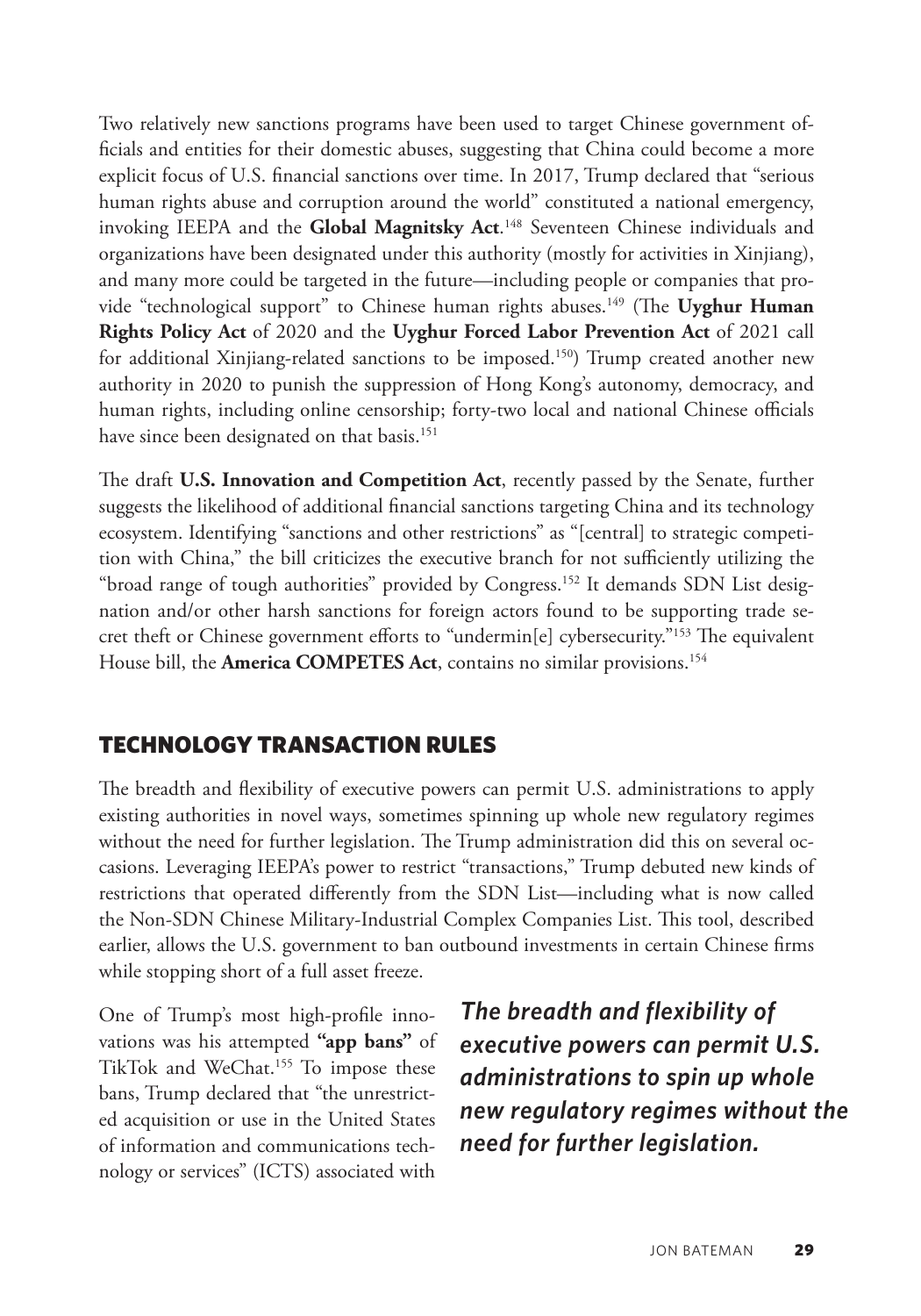# <span id="page-21-0"></span>*The ICTS supply chain security rule establishes a CFIUS-like mechanism for federal government review of almost any large-scale use of Chinese ICTS in the United States.*

"foreign adversaries" constituted a national emergency.[156](#page-36-0) His Commerce Department then issued rules to block app stores, hosting services, content delivery networks, and peering services from supporting these two apps—effectively banning them in the United States[.157](#page-36-0) Trump later sought to ban AliPay, Tencent QQ, and six other Chinese

apps as well.<sup>158</sup> But no app ban was ever enforced. Federal courts enjoined the TikTok and WeChat bans; Trump left office before detailed rules on the others could be published; and Biden wiped the slate clean.<sup>159</sup>

Mobile apps were not the only targets of Trump's novel technology restrictions. Relying on the same ICTS national emergency, he ordered U.S. **bulk power systems**, which are key elements of the electrical grid, to curb the use of equipment sourced from "foreign adversary" countries such as China[.160](#page-36-0) Specifically, the Department of Energy barred Chinese equipment from being used in bulk power systems that serve military facilities "critical to the defense of the United States.["161](#page-36-0) Biden paused implementation of this rule pending a review[.162](#page-36-0)

More recently, the U.S. government has sought to replace such ad hoc restrictions with formalized regulatory structures. In March 2021, Biden allowed a major new regulation developed by the Trump administration to come into force. The **ICTS supply chain security**  rule cites, once again, the national emergency regarding foreign adversary ICTS.<sup>163</sup> It establishes a CFIUS-like mechanism for federal government review of almost any large-scale use of Chinese ICTS in the United States. The Department of Commerce can block such transactions if they pose "undue or unacceptable risks."

Biden later issued an executive order outlining "a criteria-based decision framework and rigorous, evidence-based analysis" to help guide the rule's application to internet-connected software.[164](#page-36-0) He told the Commerce Department to examine any links to adversarial military, intelligence, proliferation, or cyber activities, and to consider the quality of third-party auditing, the scope and sensitivity of data collected, the number and sensitivity of users, and any verifiable risk remediation measures, among other factors. The department has not yet taken any public enforcement action under the new authority, but multiple investigations are apparently under way. Commerce has issued subpoenas to unnamed Chinese companies, is reportedly investigating Alibaba's cloud business and DiDi, and is probably also reviewing at least some of the mobile apps that Trump sought to ban by executive order.<sup>[165](#page-36-0)</sup>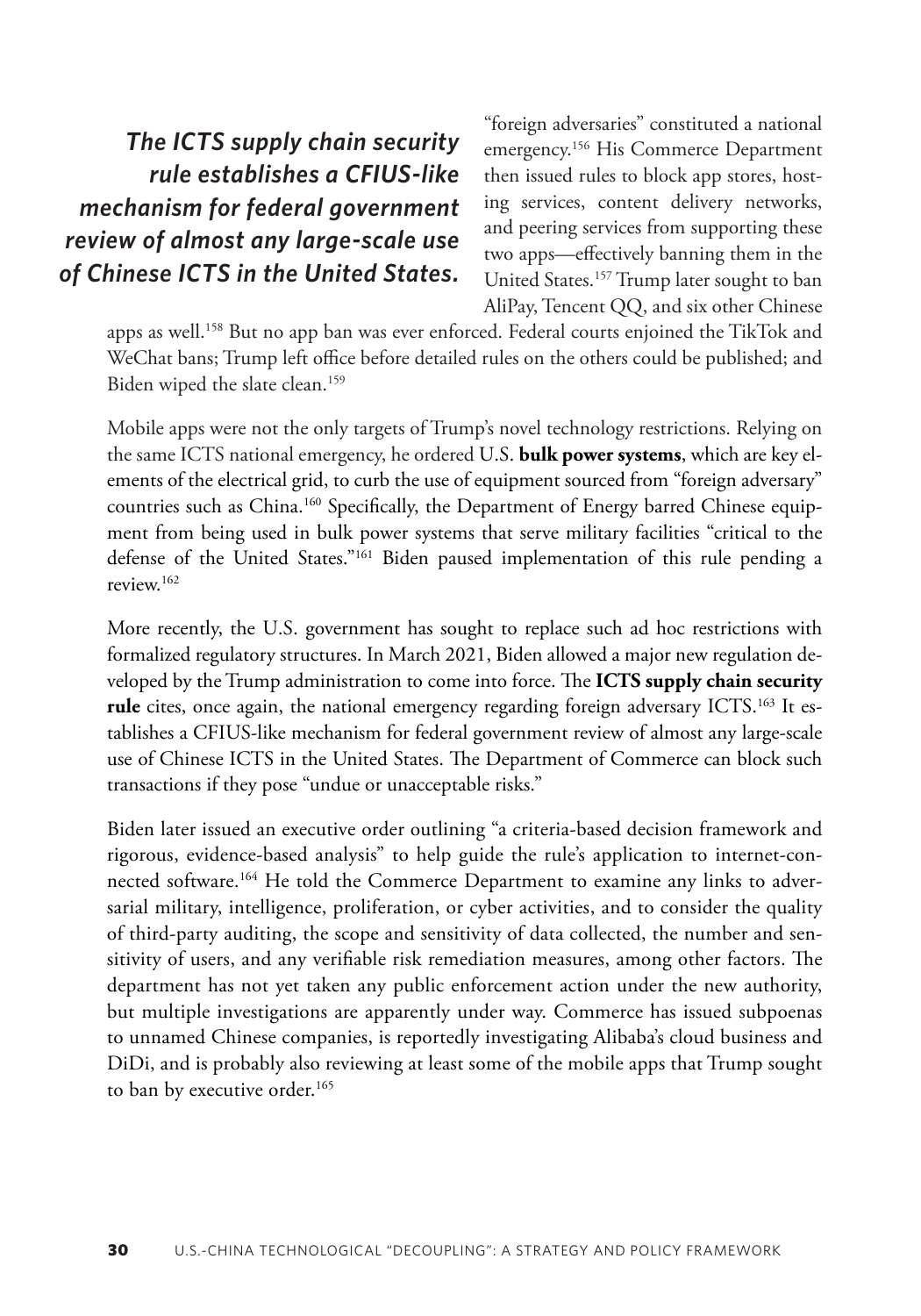#### <span id="page-22-0"></span>FEDERAL USE AND SPENDING RESTRICTIONS

The federal government has increasingly acted to limit its own use of and financial support for certain Chinese technologies, although these actions are not a primary focus of this report. These efforts can have wider impacts due to the U.S. government's large purchasing power. **Drones**, for example, have been the target of several recent federal restrictions. The Defense Department suspended its purchase of all commercial drones in 2018 due to concerns about the security of Chinese products, and the next year, Congress permanently barred DOD from using any drones with Chinese components[.166](#page-36-0) After the Department of the Interior grounded its entire drone fleet for similar reasons, Trump sought to institute government-wide restrictions on foreign drones[.167](#page-37-0) Days before leaving office, he signed an executive order telling agencies not to buy drones whose key hardware, software, or data services come from "adversary countries" like China.<sup>168</sup>

Telecommunications and video surveillance equipment have also been subjects of recent China-related procurement restrictions. The National Defense Authorization Act for Fiscal Year 2019 included a provision—**Section 889**—prohibiting agencies from spending any federal funds on such equipment made by Huawei, ZTE, Hytera, Hikvision, and Dahua.[169](#page-37-0) This government-wide blacklist may expand in the future; the law allows DOD to add other firms "connected to" the Chinese government. (Any additions would automatically be placed on the FCC's Covered List as well.<sup>170</sup>)

As the U.S. government curbs its own direct purchase or use of Chinese technology, it has also imposed parallel restrictions on federal contractors and grantees, a much bigger universe. Section 889, which blacklists certain Chinese equipment within the federal government, separately bars agencies from *contracting with* entities that "use" such equipment even if their "use" has no connection to the federal contract and involves an unrelated unit of the contractor's business.[171](#page-37-0) More than 16,000 companies had federal prime contracts as of 2018, suggesting the wide reach of Section 889[.172](#page-37-0) Similarly, the FCC has leveraged federal subsidies to discourage the private use of Chinese telecommunications equipment. It will subsidize carriers' efforts to **"remove and replace"** Huawei and ZTE equipment, while denying future subsidies for carriers who retain such equipment.<sup>173</sup> Although technically voluntary, this program operates as a de facto ban on Huawei and ZTE usage in the telecoms sector. Small and rural carriers cannot afford to lose federal funds, while large carriers already generally avoid Huawei and ZTE.[174](#page-37-0)

#### LAW ENFORCEMENT

Outside the regulatory domain, federal law enforcement activities can also have the effect of restricting China's illicit (and licit) access to U.S. technology. From November 2018 to February 2022, the **China Initiative** was the Department of Justice's strategic campaign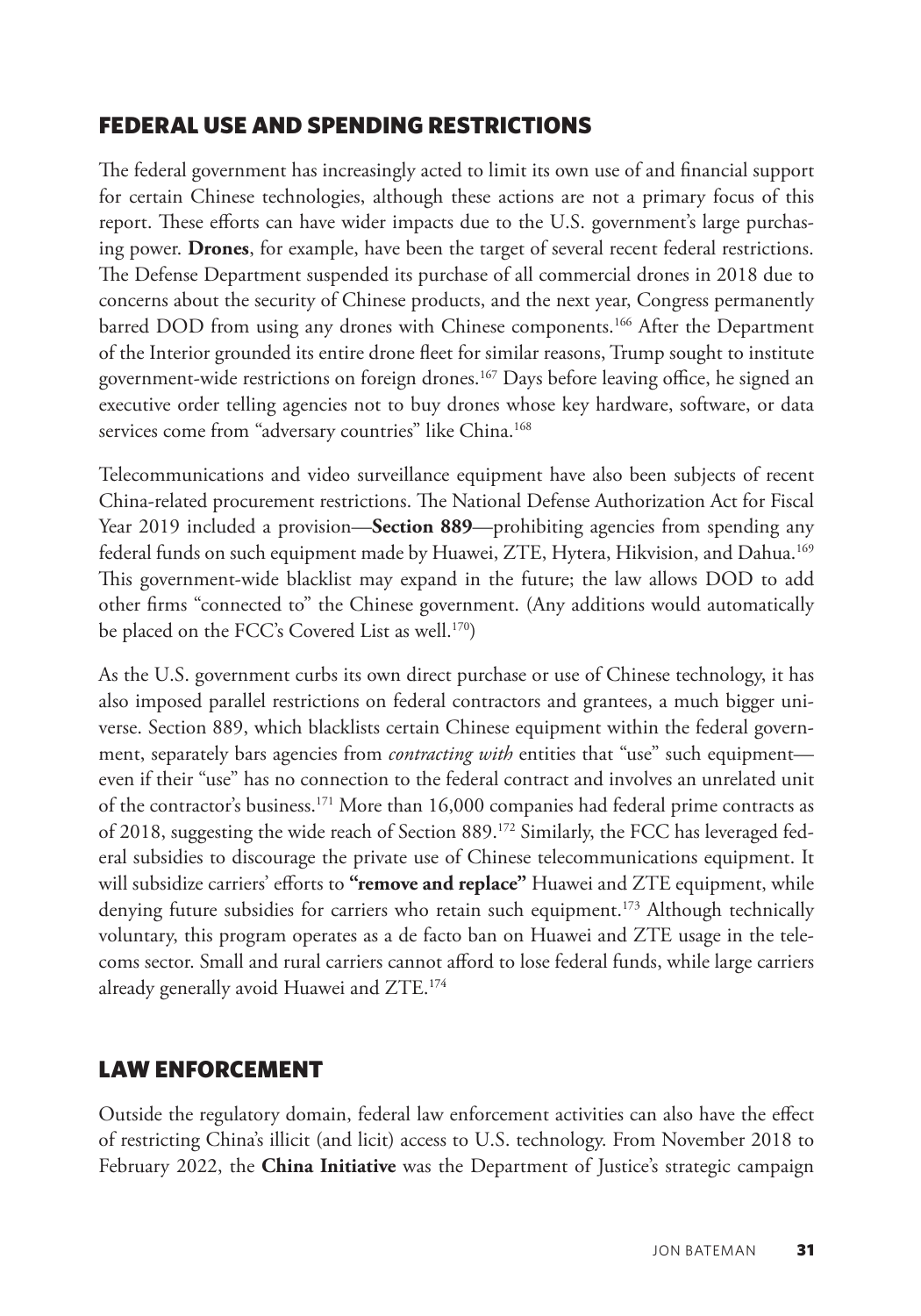<span id="page-23-0"></span>to investigate and prosecute theft of trade secrets, espionage, foreign influence activities, supply chain subversion, and other threats from China. The Justice Department publicly categorized at least seventy-seven criminal cases against more than 150 defendants as part of the China Initiative, according to a database compiled by the *MIT Technology Review*. [175](#page-37-0) However, the Justice Department had no official definition of a China Initiative case, and many of these cases would presumably still have been filed even without such an initiative. The most high-profile indictments charged Huawei and its chief financial officer, Meng Wanzhou, with theft of trade secrets and fraud.<sup>176</sup> Cases against other Chinese, American, and third-country nationals and companies alleged export control violations, hacking, economic and national security espionage, and failure to register as a foreign agent[.177](#page-37-0) Many cases did not have an explicit connection to the Chinese government.<sup>[178](#page-37-0)</sup>

The most controversial and arguably significant element of the China Initiative was the Justice Department's crackdown on what it called **"nontraditional collectors"** at U.S. universities. Fearing illicit transfer of technology and intellectual property, federal prosecutors charged about twenty U.S.-based Chinese and American researchers with hiding their ties to the Chinese government.<sup>179</sup> For example, multiple cases alleged that researchers applied for federal grants without disclosing their participation in Beijing's Thousand Talents Plan.

The crackdown led many Chinese researchers to leave the United States and made American academics more reluctant to collaborate with Chinese counterparts.<sup>180</sup> Critics called this a harmful chilling effect, but Justice Department officials (even well into the Biden administration) characterized it as successful deterrence.<sup>181</sup> Over time, some of the cases proved weak. Since 2021, the department has dropped charges against five Chinese researchers, dismissed its case against a China-born American academic, and failed to convict a Chinese Canadian professor.<sup>182</sup> It also secured some victories, such as the conviction of a high-profile American chemistry professor for hiding his ties to China.<sup>[183](#page-38-0)</sup>

After a monthslong review, the Biden administration announced an end to the China Initiative in February 2022.[184](#page-38-0) The change was partly cosmetic: the Justice Department's China-related work largely continues under different branding. Matt Olsen, assistant attorney general for national security, explained that the China Initiative label "helped give rise to a harmful perception that the department applies a lower standard to investigate and prosecute criminal conduct related to that country or that we in some way view people with racial, ethnic or familial ties to China differently." Although Olsen disputed this perception, he nevertheless announced one key policy change. "Cases involving academic integrity and research security" (formerly described by the more charged term "nontraditional collection") are now mainly handled as administrative matters by the federal agencies that fund research. Prosecutions of such cases will be rarer and require closer scrutiny from senior department officials.<sup>185</sup>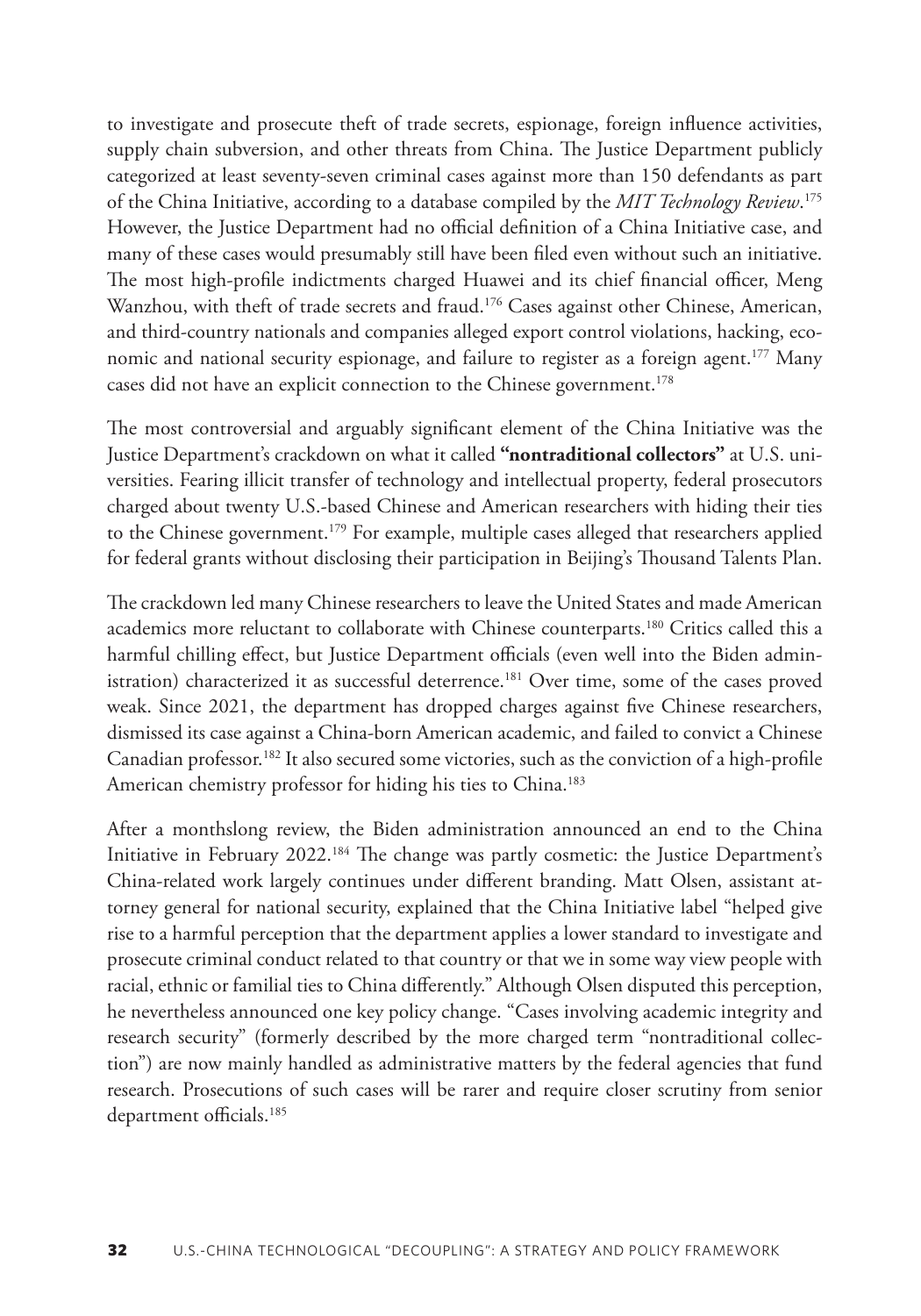| j                                                              |
|----------------------------------------------------------------|
|                                                                |
| ֖֖֖֖֖֖֧ׅ֖֧֧֧֧֧֚֚֚֚֚֚֚֚֚֚֚֚֚֚֚֚֚֚֬֝֕֝֝֝֝֝֝֝֝֝֟֩֝֓֝֬֝֬֝֓֝֬֝֬֝֬֝֬ |
|                                                                |
|                                                                |
|                                                                |
|                                                                |
|                                                                |
|                                                                |
|                                                                |
|                                                                |
|                                                                |
| ֚֚֬                                                            |
|                                                                |
|                                                                |
|                                                                |
|                                                                |
|                                                                |
|                                                                |
|                                                                |
|                                                                |
|                                                                |
|                                                                |
|                                                                |
|                                                                |
|                                                                |
|                                                                |
| i                                                              |
| Ï                                                              |
|                                                                |
|                                                                |
|                                                                |
|                                                                |
|                                                                |
|                                                                |
|                                                                |
|                                                                |

|                                                       | <b>Huawei</b> | ZTE     | Hikvision |   | Hytera Alibaba Tencent Dahua |         |   | China<br>Telecom | China<br>Mobile | $\bar{a}$ |         |         | ByteDance Kingsoft SenseTime Megvii SMIC |   |   | China<br>Unicom | Fujian<br>Jinhua      |
|-------------------------------------------------------|---------------|---------|-----------|---|------------------------------|---------|---|------------------|-----------------|-----------|---------|---------|------------------------------------------|---|---|-----------------|-----------------------|
| Non-SDN CMICList                                      | ×             |         |           |   |                              |         |   | $\times$         | ×               | ×         |         |         | ×                                        | × | × | $\times$        |                       |
| <b>Entity List</b>                                    | ×             | $\star$ |           |   |                              |         | × |                  |                 | ×         |         |         | ×                                        | × | × |                 | ×                     |
| <b>Covered List</b>                                   | ×             | ×       |           | × |                              |         | × | ×                | ×               |           |         |         |                                          |   |   |                 |                       |
| Section 889 blacklist                                 | ×             | ×       |           | × |                              |         | × |                  |                 |           |         |         |                                          |   |   |                 |                       |
| Federal indictment                                    | ×             | ×       |           | × |                              |         |   |                  |                 |           |         |         |                                          |   |   |                 | $\boldsymbol{\times}$ |
| <b>App ban</b>                                        |               |         |           |   |                              | $\star$ |   |                  |                 |           | $\star$ | $\star$ |                                          |   |   |                 |                       |
| ICTS supply chain<br>security review                  |               |         |           |   | ×                            | ċ       |   |                  |                 |           | ċ.      | ċ       |                                          |   |   |                 |                       |
| FCC license denial/<br>revocation                     |               |         |           |   |                              |         |   | ×                | ×               |           |         |         |                                          |   |   | ×               |                       |
| <b>CFIUS action</b>                                   |               |         |           |   | ×                            | ÷       |   |                  |                 |           | ×       |         |                                          |   |   |                 |                       |
| de-listing/over-the-<br>Stock exchange<br>counter ban |               |         |           |   | ÷                            | ÷       |   |                  |                 |           |         | ÷       |                                          |   |   |                 |                       |
| Remove and<br>replace rule                            | ×             | ×       |           |   |                              |         |   |                  |                 |           |         |         |                                          |   |   |                 |                       |
| Section 337                                           |               |         |           | × |                              |         |   |                  |                 | $\star$   |         |         |                                          |   |   |                 |                       |
| Foreign-produced<br>direct product<br>footnote 1      | ×             |         |           |   |                              |         |   |                  |                 |           |         |         |                                          |   |   |                 |                       |
| Employee visa ban                                     | ×             |         |           |   |                              |         |   |                  |                 |           |         |         |                                          |   |   |                 |                       |
| LEGEND                                                |               |         |           |   |                              |         |   |                  |                 |           |         |         |                                          |   |   |                 |                       |

Sources: U.S. government documents and press reports cited throughout this chapter. Sources: U.S. government documents and press reports cited throughout this chapter.  $x =$  rescinded **X = active ? = probable † = pending** \* **= rescinded**  $t =$  pending ? = probable  $X =$  active

Note: This table covers actions taken between January 1, 2017, and March 27, 2022. Alibaba here includes Ant Group, a closely related company. Note: This table covers actions taken between January 1, 2017, and March 27, 2022. Alibaba here includes Ant Group, a closely related company.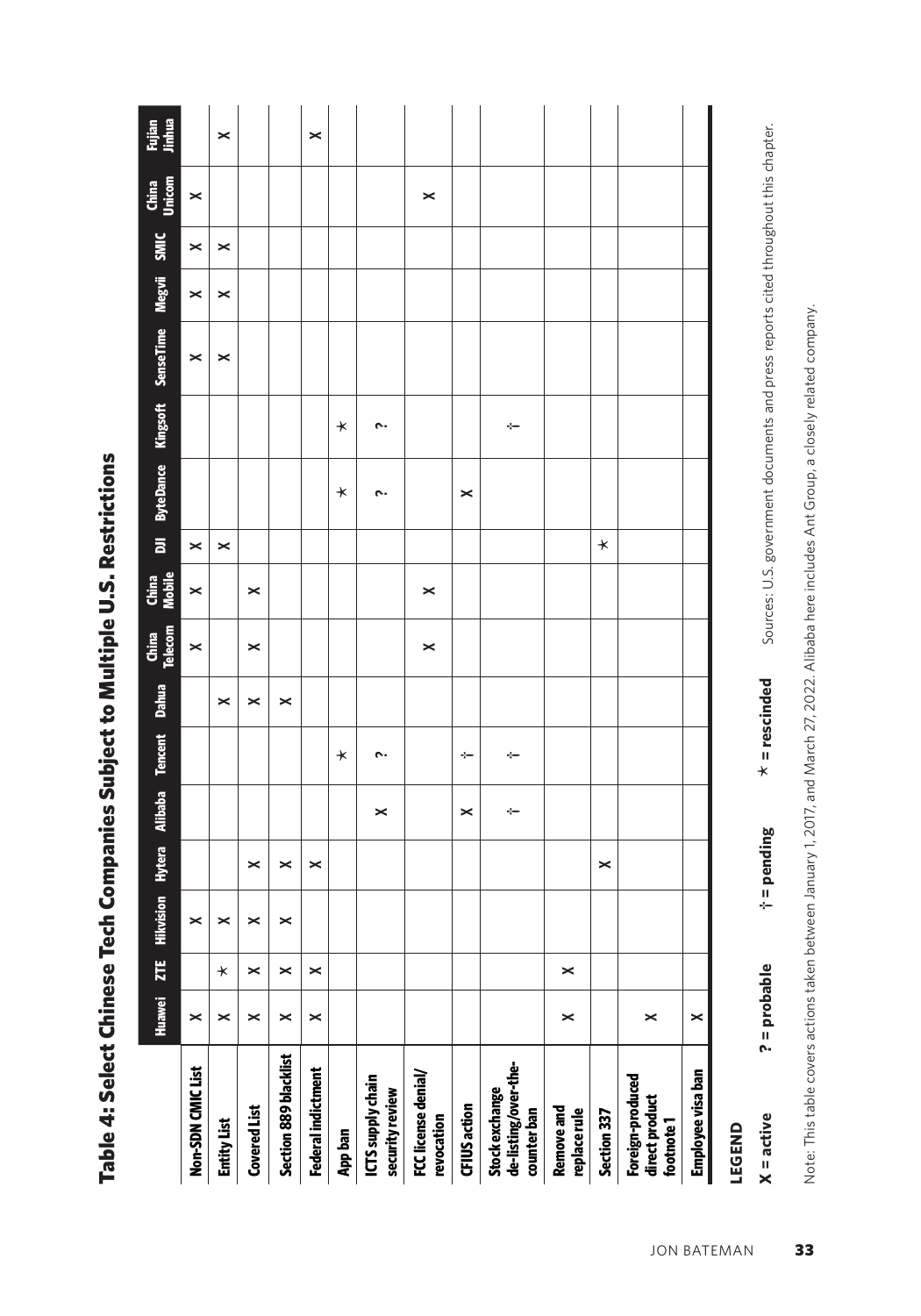#### <span id="page-25-0"></span>IMPLICATIONS FOR U.S. STRATEGY

This overview of U.S. policy tools holds at least two important lessons for American strategists weighing the larger issues at stake in technological decoupling. First, Washington's restrictive powers are dizzyingly complex to administer, with authority fragmented across multiple agencies, statutes, and policy areas. It is therefore essential to articulate a government-wide strategy that can align these disparate elements into a coherent whole. Without such a strategy, different policy levers may operate out of sync, or even work at cross-purposes, based on agencies' divergent views of key goals and trade-offs.

Second, U.S. law gives the executive branch vast discretion to pursue a technological decoupling of its choosing. By interpreting pliable concepts like "national security" or "the public interest," U.S. officials can unlock an extraordinary range of powers to restrict the technology products, services, and inputs flowing between America and China. Most of these powers have only been used to a tiny fraction of their full potential. And Congress has been an eager partner—providing several new authorities and prodding administrations to act. Legally speaking, U.S. officials have a blank canvas on which to paint new restrictive measures and effect technological decoupling.[186](#page-38-0) This is both an opportunity and a danger, as overreach becomes more likely in such circumstances.

All of the policy tools defined and explained above will be collectively referred to as "technology restrictions," "technology controls," or "defensive measures." The remainder of this report explores *which technologies* Washington should target with this general tool kit to reduce U.S.-China technological interdependence. Identifying the best tool or tools to use with each technology area is a topic for another paper.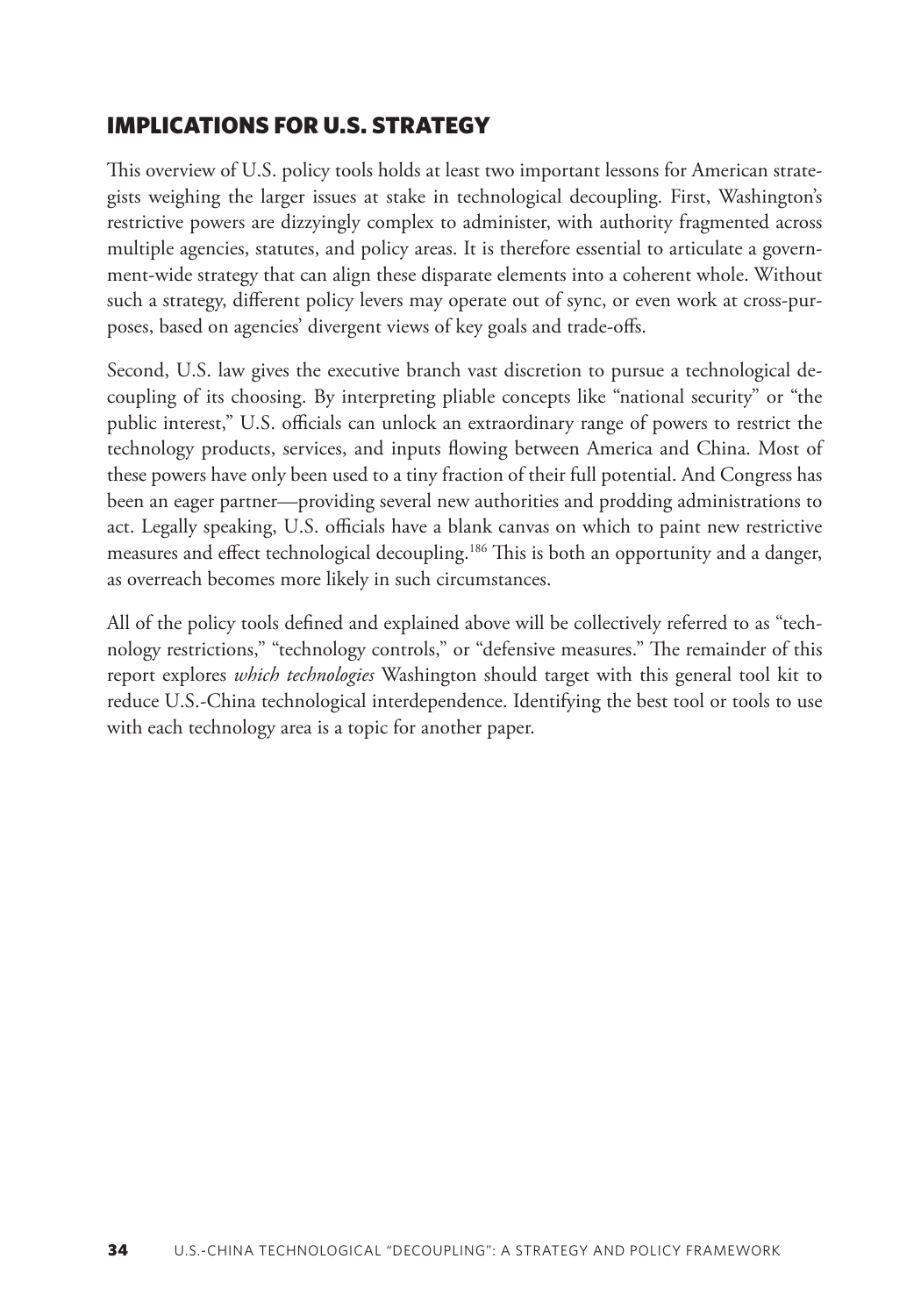### <span id="page-26-0"></span>THE EVOLUTION OF U.S. THINKING AND POLICY

- [3](#page-0-0) See endnote 2 for a discussion of this term and how it relates to this report's scope.
- [4](#page-1-0) A 2005 speech by then deputy secretary of state Robert Zoellick crystallized this viewpoint, which was already widely held and would continue to hold sway into the Obama administration. Robert B. Zoellick, "Whither China: From Membership to Responsibility?," State Department, September 21, 2005, https://2001-2009.[state.gov/s/d/former/zoellick/rem/53682.htm.](https://2001-2009.state.gov/s/d/former/zoellick/rem/53682.htm)
- [5](#page-1-0) Zoellick himself recognized these concerns in a 2019 speech, though he opposed the "logic of constant confrontation" that had come to characterize Washington's China policy. Robert B. Zoellick, "Can America and China Be Stakeholders?," Carnegie Endowment for International Peace, December 4, 2019, <https://carnegieendowment.org/2019/12/04/can-america-and-china-be-stakeholders-pub-80510>.
- [6](#page-3-0) Jack Goldsmith and Stuart Russell, "Strengths Become Vulnerabilities: How a Digital World Disadvantages the United States in Its International Relations," June 5, 2018, Hoover Institution, Aegis Series Paper no. 1806, June 5, 2018, [https://www.hoover.org/sites/default/files/research/docs/381100534](https://www.hoover.org/sites/default/files/research/docs/381100534-strengths-become-vulnerabilities.pdf) [strengths-become-vulnerabilities.pdf](https://www.hoover.org/sites/default/files/research/docs/381100534-strengths-become-vulnerabilities.pdf).
- [7](#page-3-0) For a notable executive branch action, see "President Obama Blocks Chinese Acquisition of Aixtron SE," Covington & Burling, December 5, 2016, [https://www.cov.com/-/media/files/corporate/](https://www.cov.com/-/media/files/corporate/publications/2016/12/president_obama_blocks_chinese_acquisition_of_aixtron_se.pdf) [publications/2016/12/president\\_obama\\_blocks\\_chinese\\_acquisition\\_of\\_aixtron\\_se.pdf.](https://www.cov.com/-/media/files/corporate/publications/2016/12/president_obama_blocks_chinese_acquisition_of_aixtron_se.pdf) In Congress, a 2012 committee report on Huawei and ZTE became a touchstone for future scrutiny of these companies and Chinese technology more generally. House Permanent Select Committee on Intelligence, *Investigative Report on the U.S. National Security Issues Posed by Chinese Telecommunications Companies*  Huawei and ZTE, October 8, 2021, [https://republicans-intelligence.house.gov/sites/intelligence.house.](https://republicans-intelligence.house.gov/sites/intelligence.house.gov/files/documents/huawei-zte%20investigative%20report%20(final).pdf) [gov/files/documents/huawei-zte%20investigative%20report%20\(final\).pdf](https://republicans-intelligence.house.gov/sites/intelligence.house.gov/files/documents/huawei-zte%20investigative%20report%20(final).pdf).
- [8](#page-3-0) Seth Center and Emma Bates, "Tech-Politik: Historical Perspectives on Innovation, Technology, and Strategic Competition," CSIS, December 19, 2019, [https://www.csis.org/analysis/tech-politik-historical](https://www.csis.org/analysis/tech-politik-historical-perspectives-innovation-technology-and-strategic-competition)[perspectives-innovation-technology-and-strategic-competition.](https://www.csis.org/analysis/tech-politik-historical-perspectives-innovation-technology-and-strategic-competition)
- [9](#page-3-0) James L. Schoff, "U.S.-Japan Technology Policy Coordination: Balancing Technonationalism With a Globalized World," Carnegie Endowment for International Peace, June 29, 2020, [https://](https://carnegieendowment.org/2020/06/29/u.s.-japan-technology-policy-coordination-balancing-technonationalism-with-globalized-world-pub-82176) [carnegieendowment.org/2020/06/29/u.s.-japan-technology-policy-coordination-balancing](https://carnegieendowment.org/2020/06/29/u.s.-japan-technology-policy-coordination-balancing-technonationalism-with-globalized-world-pub-82176)[technonationalism-with-globalized-world-pub-82176.](https://carnegieendowment.org/2020/06/29/u.s.-japan-technology-policy-coordination-balancing-technonationalism-with-globalized-world-pub-82176)
- [10](#page-3-0) Adam Kline and Tim Hwang, "From Cold War Sanctions to Weaponized Interdependence: An Annotated Bibliography on Competition and Control Over Emerging Technologies," Center for Security and Emerging Technology, September 2021, [https://cset.georgetown.edu/publication/from-cold-war](https://cset.georgetown.edu/publication/from-cold-war-sanctions-to-weaponized-interdependence/)[sanctions-to-weaponized-interdependence/](https://cset.georgetown.edu/publication/from-cold-war-sanctions-to-weaponized-interdependence/).
- [11](#page-4-0) Eric Zhu and Tom Orlik, "When Will China Rule the World? Maybe Never," *Bloomberg*, July 5, 2021, [https://www.bloomberg.com/news/features/2021-07-05/when-will-china-s-economy-beat-the](https://www.bloomberg.com/news/features/2021-07-05/when-will-china-s-economy-beat-the-u-s-to-become-no-1-why-it-may-never-happen)[u-s-to-become-no-1-why-it-may-never-happen;](https://www.bloomberg.com/news/features/2021-07-05/when-will-china-s-economy-beat-the-u-s-to-become-no-1-why-it-may-never-happen) World Bank, "GDP (Current US\$) - United States, China, Japan,"<https://data.worldbank.org/indicator/NY.GDP.MKTP.CD?locations=US-CN-JP>; and Marc Trachtenberg, "Assessing Soviet Economic Performance During the Cold War: A Failure of Intelligence?," *Texas National Security Review* 1, no. 2 (2018), [https://tnsr.org/2018/02/assessing-soviet](https://tnsr.org/2018/02/assessing-soviet-economic-performance-cold-war/)[economic-performance-cold-war/](https://tnsr.org/2018/02/assessing-soviet-economic-performance-cold-war/).
- [12](#page-4-0) "Population Total China, Japan, United States," World Bank, [https://data.worldbank.org/indicator/](https://data.worldbank.org/indicator/SP.POP.TOTL?locations=CN-JP-US) [SP.POP.TOTL?locations=CN-JP-US](https://data.worldbank.org/indicator/SP.POP.TOTL?locations=CN-JP-US); and Murray Feshbach, "The Soviet Union: Population Trends and Dilemmas," *Population Bulletin* 37, no. 3 (1982),<https://pubmed.ncbi.nlm.nih.gov/12264357/>.
- [13](#page-4-0) Ellen Terrell, "When a Quote Is Not (Exactly) a Quote: General Motors," *Inside Adams* (blog), Library of Congress, April 22, 2016, [https://blogs.loc.gov/inside\\_adams/2016/04/when-a-quote-is-not-exactly-a](https://blogs.loc.gov/inside_adams/2016/04/when-a-quote-is-not-exactly-a-quote-general-motors/)[quote-general-motors/](https://blogs.loc.gov/inside_adams/2016/04/when-a-quote-is-not-exactly-a-quote-general-motors/).
- [14](#page-4-0) John Chipman, "Why Your Company Needs a Foreign Policy," *Harvard Business Review*, September 2016, [https://hbr.org/2016/09/why-your-company-needs-a-foreign-policy.](https://hbr.org/2016/09/why-your-company-needs-a-foreign-policy)
- [15](#page-4-0) Jon Bateman, "National Security in an Age of Insurrection," Carnegie Endowment for International Peace, January 14, 2021, [https://carnegieendowment.org/2021/01/14/national-security-in-age-of](https://carnegieendowment.org/2021/01/14/national-security-in-age-of-insurrection-pub-83635)[insurrection-pub-83635](https://carnegieendowment.org/2021/01/14/national-security-in-age-of-insurrection-pub-83635).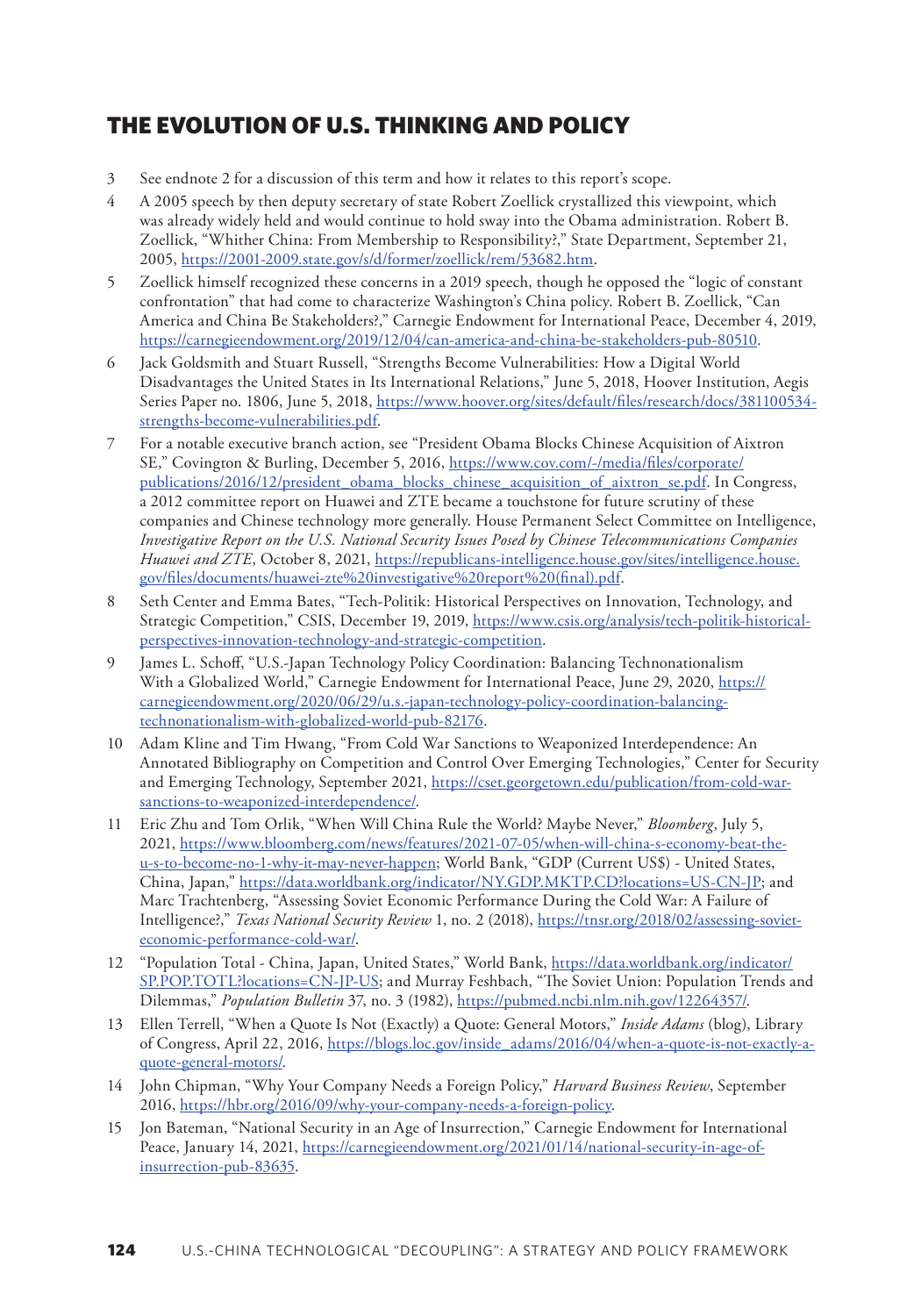- <span id="page-27-0"></span>[16](#page-5-0) David Forscey, Jon Bateman, Nick Beecroft, and Beau Woods, "Systemic Cyber Risk: A Primer," Carnegie Endowment for International Peace and Aspen Institute, March 7, 2022, [https://](https://carnegieendowment.org/2022/03/07/systemic-cyber-risk-primer-pub-86531) [carnegieendowment.org/2022/03/07/systemic-cyber-risk-primer-pub-86531.](https://carnegieendowment.org/2022/03/07/systemic-cyber-risk-primer-pub-86531)
- [17](#page-6-0) Raj Varadarajan et al., "What's at Stake If the US and China Really Decouple," Boston Consulting Group, October 20, 2020, [https://www.bcg.com/fr-ca/publications/2020/high-stakes-of-decoupling-us](https://www.bcg.com/fr-ca/publications/2020/high-stakes-of-decoupling-us-and-china)[and-china.](https://www.bcg.com/fr-ca/publications/2020/high-stakes-of-decoupling-us-and-china)
- [18](#page-6-0) This primer is necessarily a snapshot in time, accurate as of March 27, 2022, unless stated otherwise. The U.S. government debuts new policy actions targeting Chinese technology on an almost weekly basis.
- [19](#page-8-0) Federal regulations reveal some basic outlines of licensing policy, such as 15 C.F.R. § 742 for the CCL. However, they leave substantial room for interpretation.
- [20](#page-8-0) 50 U.S.C. § 4811.
- [21](#page-8-0) 50 U.S.C. § 4811(3).
- [22](#page-8-0) Ian F. Fergusson and Karen M. Sutter, "U.S. Export Control Reforms and China: Issues for Congress," Congressional Research Service, January 15, 2021, [https://sgp.fas.org/crs/natsec/IF11627.pdf.](https://sgp.fas.org/crs/natsec/IF11627.pdf)
- [23](#page-8-0) 22 C.F.R. § 121.1.
- [24](#page-8-0) "International Traffic in Arms Regulations: U.S. Munitions List Categories I, II, and III," State Department, 85 Fed. Reg. 3819, (March 9, 2020), [https://www.federalregister.gov/](https://www.federalregister.gov/documents/2020/01/23/2020-00574/international-traffic-in-arms-regulations-us-munitions-list-categories-i-ii-and-iii) [documents/2020/01/23/2020-00574/international-traffic-in-arms-regulations-us-munitions-list](https://www.federalregister.gov/documents/2020/01/23/2020-00574/international-traffic-in-arms-regulations-us-munitions-list-categories-i-ii-and-iii)[categories-i-ii-and-iii.](https://www.federalregister.gov/documents/2020/01/23/2020-00574/international-traffic-in-arms-regulations-us-munitions-list-categories-i-ii-and-iii)
- [25](#page-8-0) "International Traffic in Arms Regulations: U.S. Munitions List Categories I, II, and III," State Department, 85 Fed. Reg. 3819, (March 9, 2020), [https://www.federalregister.gov/](https://www.federalregister.gov/documents/2020/01/23/2020-00574/international-traffic-in-arms-regulations-us-munitions-list-categories-i-ii-and-iii) [documents/2020/01/23/2020-00574/international-traffic-in-arms-regulations-us-munitions-list](https://www.federalregister.gov/documents/2020/01/23/2020-00574/international-traffic-in-arms-regulations-us-munitions-list-categories-i-ii-and-iii)[categories-i-ii-and-iii.](https://www.federalregister.gov/documents/2020/01/23/2020-00574/international-traffic-in-arms-regulations-us-munitions-list-categories-i-ii-and-iii)
- [26](#page-8-0) 22 C.F.R. § 126.1(d)(1).
- [27](#page-8-0) "2021 Hong Kong Policy Act Report," State Department, March 31, 2021, [https://www.state.gov/2021](https://www.state.gov/2021-hong-kong-policy-act-report/) [hong-kong-policy-act-report/](https://www.state.gov/2021-hong-kong-policy-act-report/).
- [28](#page-8-0) 15 C.F.R. § 730.3.
- [29](#page-9-0) 15 C.F.R. Supplement No. 1 to Part 738.
- [30](#page-9-0) "Export Administration Regulations: Amendments to General Prohibition Three (Foreign-Produced Direct Product Rule) and the Entity List," Commerce Department, 85 Fed. Reg. 29,849 (March 19, 2020), [https://www.federalregister.gov/documents/2020/05/19/2020-10856/export-administration](https://www.federalregister.gov/documents/2020/05/19/2020-10856/export-administration-regulations-amendments-to-general-prohibition-three-foreign-produced-direct)[regulations-amendments-to-general-prohibition-three-foreign-produced-direct.](https://www.federalregister.gov/documents/2020/05/19/2020-10856/export-administration-regulations-amendments-to-general-prohibition-three-foreign-produced-direct)
- [31](#page-9-0) "China Country Commercial Guide U.S. Export Controls," U.S. International Trade Commission (USITC), September 14, 2021, <https://www.trade.gov/knowledge-product/china-us-export-controls>.
- [32](#page-9-0) 15 C.F.R. § 744.21; and John R. Shane and Lori E. Scheetz, "Commerce Department Further Restricts U.S. Exports to China, Russia, and Venezuela; Aims to Combat China's Military-Civil Fusion Strategy," Wiley, April 28, 2020, [https://www.wiley.law/alert-Commerce-Department-Further-Restricts-U-S-](https://www.wiley.law/alert-Commerce-Department-Further-Restricts-U-S-Exports-to-China-Russia-and-Venezuela-Aims-to-Combat-China-s-Military-Civil-Fusion-Strategy)[Exports-to-China-Russia-and-Venezuela-Aims-to-Combat-China-s-Military-Civil-Fusion-Strategy](https://www.wiley.law/alert-Commerce-Department-Further-Restricts-U-S-Exports-to-China-Russia-and-Venezuela-Aims-to-Combat-China-s-Military-Civil-Fusion-Strategy).
- [33](#page-9-0) Emphasis added. 15 C.F.R. § 744.21(g).
- [34](#page-9-0) Sylwia A. Lis, Lise S. Test, and Maria Sergeyeva, "Commerce Tightens Restrictions on Technology Exports to Countries of Concern, in Particular China, Russia, and Venezuela," *Sanctions & Export Controls Update* (blog), Baker McKenzie, April 30, 2020, [https://sanctionsnews.bakermckenzie.com/](https://sanctionsnews.bakermckenzie.com/commerce-tightens-restrictions-on-technology-exports-to-countries-of-concern-in-particular-china-russia-and-venezuela/) [commerce-tightens-restrictions-on-technology-exports-to-countries-of-concern-in-particular-china](https://sanctionsnews.bakermckenzie.com/commerce-tightens-restrictions-on-technology-exports-to-countries-of-concern-in-particular-china-russia-and-venezuela/)[russia-and-venezuela/](https://sanctionsnews.bakermckenzie.com/commerce-tightens-restrictions-on-technology-exports-to-countries-of-concern-in-particular-china-russia-and-venezuela/).
- [35](#page-9-0) "Military End User (MEU) List," Commerce Department, [https://www.bis.doc.gov/index.php/policy](https://www.bis.doc.gov/index.php/policy-guidance/lists-of-parties-of-concern/1770)[guidance/lists-of-parties-of-concern/1770](https://www.bis.doc.gov/index.php/policy-guidance/lists-of-parties-of-concern/1770).
- [36](#page-9-0) 50 U.S.C. § 4817.
- [37](#page-9-0) "Review of Controls for Certain Emerging Technologies," Commerce Department, 83 Fed. Reg. 58,201 (November 19, 2018), [https://www.federalregister.gov/documents/2018/11/19/2018-25221/review-of](https://www.federalregister.gov/documents/2018/11/19/2018-25221/review-of-controls-for-certain-emerging-technologies)[controls-for-certain-emerging-technologies](https://www.federalregister.gov/documents/2018/11/19/2018-25221/review-of-controls-for-certain-emerging-technologies); and Emma Rafaelof, "Unfinished Business: Export Control and Foreign Investment Reforms," U.S.-China Economic and Security Review Commission, June 1,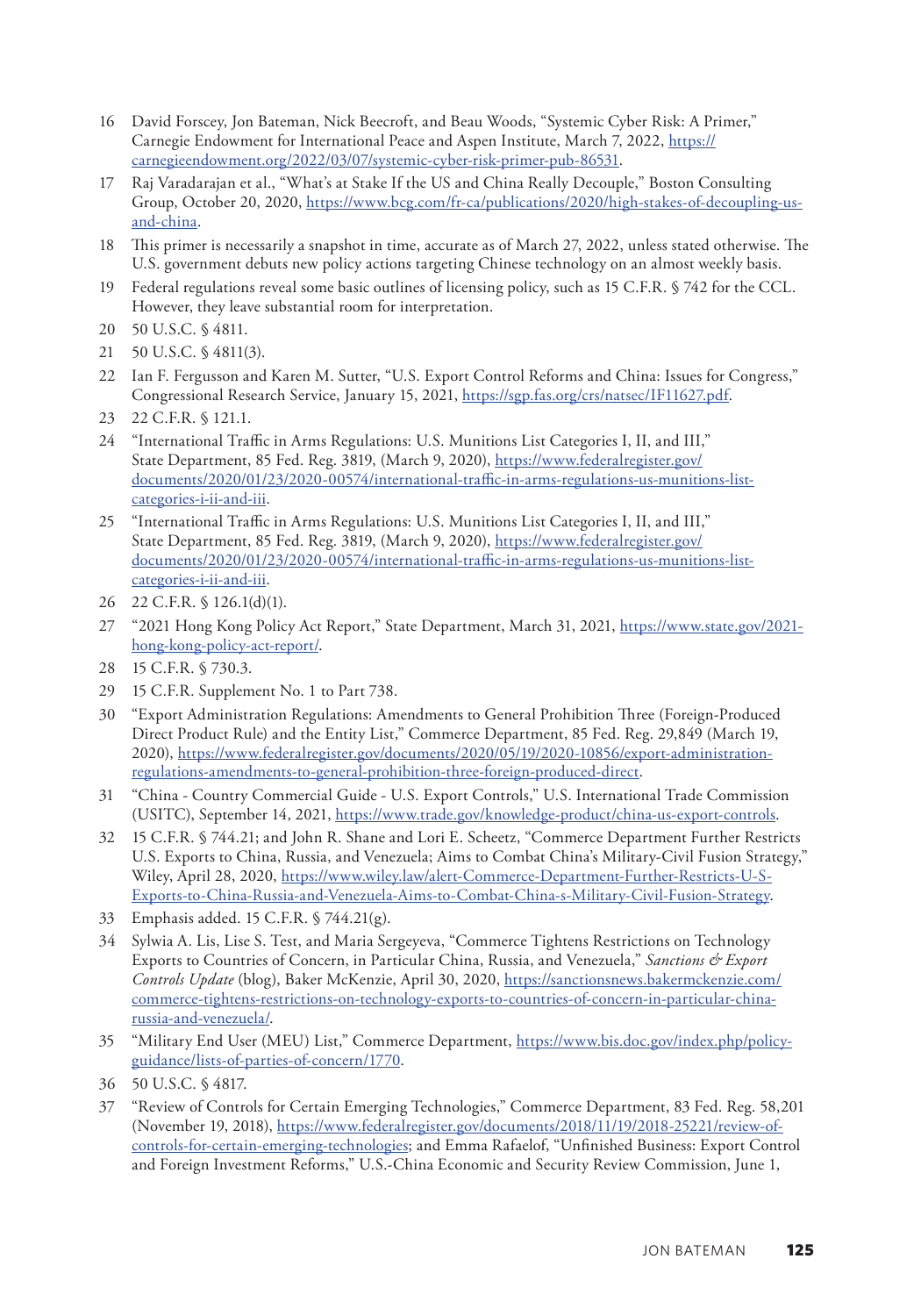<span id="page-28-0"></span>2021, [https://www.uscc.gov/sites/default/files/2021-06/Unfinished\\_Business-Export\\_Control\\_and\\_](https://www.uscc.gov/sites/default/files/2021-06/Unfinished_Business-Export_Control_and_Foreign_Investment_Reforms.pdf) [Foreign\\_Investment\\_Reforms.pdf.](https://www.uscc.gov/sites/default/files/2021-06/Unfinished_Business-Export_Control_and_Foreign_Investment_Reforms.pdf)

- [38](#page-9-0) "New Controls on Emerging Technologies Released, While U.S. Commerce Department Comes Under Fire for Delay," Gibson Dunn, October 27, 2020, [https://www.gibsondunn.com/new-controls-on](https://www.gibsondunn.com/new-controls-on-emerging-technologies-released-while-us-commerce-department-comes-under-fire-for-delay/)[emerging-technologies-released-while-us-commerce-department-comes-under-fire-for-delay/.](https://www.gibsondunn.com/new-controls-on-emerging-technologies-released-while-us-commerce-department-comes-under-fire-for-delay/)
- [39](#page-10-0) 15 C.F.R. § 744.16.
- [40](#page-10-0) 15 C.F.R. § 734.3.
- [41](#page-10-0) As of March 27, 2022, based on author's analysis of the Commerce Department's Entity List spreadsheet available at <https://www.bis.doc.gov/index.php/documents/consolidated-entity-list/1072-el-2>. These figures include both China and Hong Kong. They exclude all entries with exact duplicate names; however, they include entries for close variations of names, aliases, subsidiaries, and affiliates. Undated entries were assumed to predate 2018.
- [42](#page-11-0) 15 C.F.R. § 734.3(a).
- [43](#page-11-0) 15 C.F.R. § 734.4.
- [44](#page-11-0) 15 C.F.R. § 736.2(b)(3).
- [45](#page-11-0) Charles L. Capito, Panagiotis C. Bayz, and Joseph A. Benkert, "The Commerce Department Modifies 'Direct Product Rule' to Restrict Transfers of More Foreign-Made Items to Huawei," Morrison Foerster, May 28, 2020,<https://www.mofo.com/resources/insights/200529-commerce-department-modifies.html>.
- [46](#page-11-0) "Addition of Huawei Non-U.S. Affiliates to the Entity List, the Removal of Temporary General License, and Amendments to General Prohibition Three (Foreign-Produced Direct Product Rule)," Commerce Department, 85 Fed. Reg. 51,596 (August 20, 2020), [https://www.federalregister.gov/](https://www.federalregister.gov/documents/2020/08/20/2020-18213/addition-of-huawei-non-us-affiliates-to-the-entity-list-the-removal-of-temporary-general-license-and) [documents/2020/08/20/2020-18213/addition-of-huawei-non-us-affiliates-to-the-entity-list-the](https://www.federalregister.gov/documents/2020/08/20/2020-18213/addition-of-huawei-non-us-affiliates-to-the-entity-list-the-removal-of-temporary-general-license-and)[removal-of-temporary-general-license-and](https://www.federalregister.gov/documents/2020/08/20/2020-18213/addition-of-huawei-non-us-affiliates-to-the-entity-list-the-removal-of-temporary-general-license-and); and "Export Administration Regulations: Amendments to General Prohibition Three (Foreign-Produced Direct Product Rule) and the Entity List," Commerce Department, 85 Fed. Reg. 29,849 (May 15, 2020), [https://www.federalregister.gov/](https://www.federalregister.gov/documents/2020/05/19/2020-10856/export-administration-regulations-amendments-to-general-prohibition-three-foreign-produced-direct) [documents/2020/05/19/2020-10856/export-administration-regulations-amendments-to-general](https://www.federalregister.gov/documents/2020/05/19/2020-10856/export-administration-regulations-amendments-to-general-prohibition-three-foreign-produced-direct)[prohibition-three-foreign-produced-direct](https://www.federalregister.gov/documents/2020/05/19/2020-10856/export-administration-regulations-amendments-to-general-prohibition-three-foreign-produced-direct).
- [47](#page-11-0) 15 C.F.R. § 736.2(e); 15 C.F.R. Supplement No. 4 to Part 744, footnote 1; and "Commerce Addresses Huawei's Efforts to Undermine Entity List, Restricts Products Designed and Produced With U.S. Technologies," press release, Commerce Department, May 15, 2020, https://2017-2021.[commerce.gov/](https://2017-2021.commerce.gov/news/press-releases/2020/05/commerce-addresses-huaweis-efforts-undermine-entity-list-restricts.html) [news/press-releases/2020/05/commerce-addresses-huaweis-efforts-undermine-entity-list-restricts.html;](https://2017-2021.commerce.gov/news/press-releases/2020/05/commerce-addresses-huaweis-efforts-undermine-entity-list-restricts.html) Kay C. Georgi, Marwa M. Hassoun, Sylvia G. Costelloe, and Aman Kakar, "BIS Expands the Huawei Foreign Direct Product Rule to Capture a Wide Swath of COTS Products," Arent Fox, August 19, 2020, [https://www.arentfox.com/perspectives/alerts/bis-expands-the-huawei-foreign-direct-product-rule](https://www.arentfox.com/perspectives/alerts/bis-expands-the-huawei-foreign-direct-product-rule-capture-wide-swath-cots)[capture-wide-swath-cots](https://www.arentfox.com/perspectives/alerts/bis-expands-the-huawei-foreign-direct-product-rule-capture-wide-swath-cots).
- [48](#page-11-0) "Comments of the Semiconductor Industry Association (SIA) on Amendments to General Prohibition Three (Foreign-Produced Direct Product Rule) and the Entity List," Semiconductor Industry Association, July 14, 2020, [https://www.semiconductors.org/wp-content/uploads/2020/07/SIA-](https://www.semiconductors.org/wp-content/uploads/2020/07/SIA-Comments-on-Foreign-Direct-Product-July-14-2020.pdf)[Comments-on-Foreign-Direct-Product-July-14-2020.pdf.](https://www.semiconductors.org/wp-content/uploads/2020/07/SIA-Comments-on-Foreign-Direct-Product-July-14-2020.pdf)
- [49](#page-11-0) "Export Control Licensing Decisions for Huawei (November 9, 2020-April 20, 2021)," Commerce Department, [https://gop-foreignaffairs.house.gov/wp-content/uploads/2021/10/Huawei-Licensing-](https://gop-foreignaffairs.house.gov/wp-content/uploads/2021/10/Huawei-Licensing-Information.pdf)[Information.pdf](https://gop-foreignaffairs.house.gov/wp-content/uploads/2021/10/Huawei-Licensing-Information.pdf).
- [50](#page-11-0) "Addition of Huawei Non-U.S. Affiliates to the Entity List, the Removal of Temporary General License, and Amendments to General Prohibition Three (Foreign-Produced Direct Product Rule)," Commerce Department, 85 Fed. Reg. 51,596 (August 20, 2020), [https://www.federalregister.gov/](https://www.federalregister.gov/documents/2020/08/20/2020-18213/addition-of-huawei-non-us-affiliates-to-the-entity-list-the-removal-of-temporary-general-license-and) [documents/2020/08/20/2020-18213/addition-of-huawei-non-us-affiliates-to-the-entity-list-the-removal](https://www.federalregister.gov/documents/2020/08/20/2020-18213/addition-of-huawei-non-us-affiliates-to-the-entity-list-the-removal-of-temporary-general-license-and)[of-temporary-general-license-and.](https://www.federalregister.gov/documents/2020/08/20/2020-18213/addition-of-huawei-non-us-affiliates-to-the-entity-list-the-removal-of-temporary-general-license-and)
- [51](#page-11-0) Evan Burke, "Trump-Era Policies Toward Chinese STEM Talent: A Need for Better Balance," Carnegie Endowment for International Peace, March 25, 2021, [https://carnegieendowment.org/2021/03/25/](https://carnegieendowment.org/2021/03/25/trump-era-policies-toward-chinese-stem-talent-need-for-better-balance-pub-84137) [trump-era-policies-toward-chinese-stem-talent-need-for-better-balance-pub-84137](https://carnegieendowment.org/2021/03/25/trump-era-policies-toward-chinese-stem-talent-need-for-better-balance-pub-84137).
- [52](#page-11-0) Evan Burke, "Trump-Era Policies Toward Chinese STEM Talent: A Need for Better Balance," Carnegie Endowment for International Peace, March 25, 2021, [https://carnegieendowment.org/2021/03/25/](https://carnegieendowment.org/2021/03/25/trump-era-policies-toward-chinese-stem-talent-need-for-better-balance-pub-84137) [trump-era-policies-toward-chinese-stem-talent-need-for-better-balance-pub-84137](https://carnegieendowment.org/2021/03/25/trump-era-policies-toward-chinese-stem-talent-need-for-better-balance-pub-84137).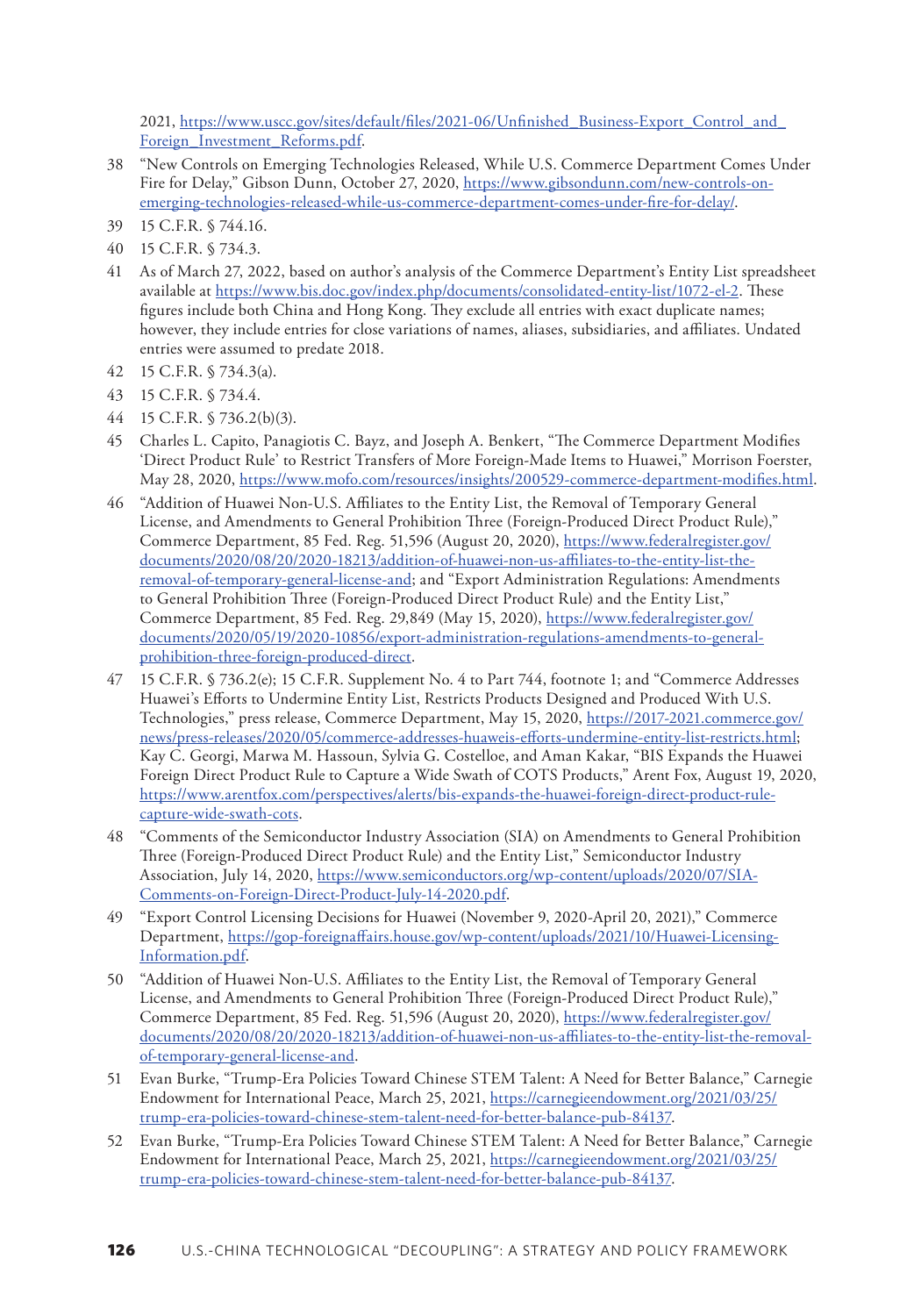- <span id="page-29-0"></span>[53](#page-11-0) "2019 Statistical Analysis of BIS Licensing Deemed Export 2015-2019," Commerce Department, April 25, 2020, [https://www.bis.doc.gov/index.php/country-papers/2648-2019-statistical-aalysis-of-bis](https://www.bis.doc.gov/index.php/country-papers/2648-2019-statistical-aalysis-of-bis-licensing-deemed-export-2015-2019/file)[licensing-deemed-export-2015-2019/file](https://www.bis.doc.gov/index.php/country-papers/2648-2019-statistical-aalysis-of-bis-licensing-deemed-export-2015-2019/file).
- [54](#page-12-0) What counts as an "American" or "foreign" investor or business is a complicated and increasingly contested legal question. For example, see Brandon L. Van Grack and James Brower, "CFIUS's Expanding Jurisdiction in the Magnachip Acquisition," Lawfare, October 11, 2021, [https://www.](https://www.lawfareblog.com/cfiuss-expanding-jurisdiction-magnachip-acquisition) [lawfareblog.com/cfiuss-expanding-jurisdiction-magnachip-acquisition](https://www.lawfareblog.com/cfiuss-expanding-jurisdiction-magnachip-acquisition).
- [55](#page-12-0) 31 C.F.R. § 800.101, 800.601.
- [56](#page-12-0) Farhad Jalinous, Karalyn Mildorf, Keith Schomig, and Ata Akiner, "CFIUS Finalizes New FIRRMA Regulations," White & Case, [https://www.whitecase.com/publications/alert/cfius-finalizes-new-firrma](https://www.whitecase.com/publications/alert/cfius-finalizes-new-firrma-regulations)[regulations](https://www.whitecase.com/publications/alert/cfius-finalizes-new-firrma-regulations).
- [57](#page-12-0) David Mortlock, Noman Goheer, and Ahmad El-Gamal, "Expanded CFIUS Jurisdiction Under FIRRMA Regulations: An Overview," Wilkie Farr & Gallagher, May 19, 2020, [https://www.willkie.](https://www.willkie.com/-/media/files/publications/2020/05/expandedcfiusjurisdictionunderfirrmaregulations.pdf) [com/-/media/files/publications/2020/05/expandedcfiusjurisdictionunderfirrmaregulations.pdf](https://www.willkie.com/-/media/files/publications/2020/05/expandedcfiusjurisdictionunderfirrmaregulations.pdf).
- [58](#page-12-0) James K. Jackson and Cathleen D. Cimino-Isaacs, "CFIUS Reform Under FIRRMA," Congressional Research Service, February 21, 2020, <https://sgp.fas.org/crs/natsec/IF10952.pdf>.
- [59](#page-12-0) "Annual Report to Congress for CY 2020," Committee on Foreign Investment in the United States (CFIUS), July 2021, [https://home.treasury.gov/system/files/206/CFIUS-Public-Annual-Report-CY-2020.](https://home.treasury.gov/system/files/206/CFIUS-Public-Annual-Report-CY-2020.pdf) [pdf](https://home.treasury.gov/system/files/206/CFIUS-Public-Annual-Report-CY-2020.pdf).
- [60](#page-12-0) Harry Clark, Gregory Hume, and Jeanine McGuinness, "President Trump Orders Divestment of U.S. Company; CFIUS Clears Semiconductor Transaction," JD Supra, March 16, 2020, [https://www.jdsupra.](https://www.jdsupra.com/legalnews/president-trump-orders-divestment-of-u-12562/) [com/legalnews/president-trump-orders-divestment-of-u-12562/](https://www.jdsupra.com/legalnews/president-trump-orders-divestment-of-u-12562/).
- [61](#page-12-0) "Statement by Secretary Steven T. Mnuchin on the President's Decision Regarding the Acquisition by ByteDance Ltd. of the U.S. Business of [musical.ly,](http://musical.ly)" Treasury Department, August 14, 2020, [https://](https://home.treasury.gov/news/press-releases/sm1094) [home.treasury.gov/news/press-releases/sm1094](https://home.treasury.gov/news/press-releases/sm1094).
- [62](#page-12-0) Greg Roumeliotis, "U.S. Blocks MoneyGram Sale to China's Ant Financial on National Security Concerns, Reuters, January 2, 2018, [https://www.reuters.com/article/us-moneygram-intl-m-a](https://www.reuters.com/article/us-moneygram-intl-m-a-ant-financial/u-s-blocks-moneygram-sale-to-chinas-ant-financial-on-national-security-concerns-idUSKBN1ER1R7)[ant-financial/u-s-blocks-moneygram-sale-to-chinas-ant-financial-on-national-security-concerns](https://www.reuters.com/article/us-moneygram-intl-m-a-ant-financial/u-s-blocks-moneygram-sale-to-chinas-ant-financial-on-national-security-concerns-idUSKBN1ER1R7)[idUSKBN1ER1R7](https://www.reuters.com/article/us-moneygram-intl-m-a-ant-financial/u-s-blocks-moneygram-sale-to-chinas-ant-financial-on-national-security-concerns-idUSKBN1ER1R7).
- [63](#page-12-0) "Annual Report to Congress for CY 2020," CFIUS, July 2021, [https://home.treasury.gov/system/](https://home.treasury.gov/system/files/206/CFIUS-Public-Annual-Report-CY-2020.pdf) [files/206/CFIUS-Public-Annual-Report-CY-2020.pdf](https://home.treasury.gov/system/files/206/CFIUS-Public-Annual-Report-CY-2020.pdf); and "Annual Report to Congress for CY 2019," CFIUS, July 2020, [https://home.treasury.gov/system/files/206/CFIUS-Public-Annual-Report-CY-2019.](https://home.treasury.gov/system/files/206/CFIUS-Public-Annual-Report-CY-2019.pdf) [pdf](https://home.treasury.gov/system/files/206/CFIUS-Public-Annual-Report-CY-2019.pdf).
- [64](#page-12-0) Thilo Hanemann, Daniel H. Rosen, Mark Witzke, Steve Bennion, and Emma Smith, "Two-Way Street: 2021 Update US-China Investment Trends," Rhodium Group, May 2021, [https://rhg.com/wp-content/](https://rhg.com/wp-content/uploads/2021/05/RHG_TWS-2021_Full-Report_Final.pdf) [uploads/2021/05/RHG\\_TWS-2021\\_Full-Report\\_Final.pdf;](https://rhg.com/wp-content/uploads/2021/05/RHG_TWS-2021_Full-Report_Final.pdf) and Andres B. Schwarzenberg and Karen M. Sutter, "U.S.-China Investment Ties: Overview," Congressional Research Service, January 15, 2021, <https://sgp.fas.org/crs/row/IF11283.pdf>.
- [65](#page-12-0) Jake Sullivan, "Remarks by National Security Advisor Jake Sullivan at the National Security Commission on Artificial Intelligence Global Emerging Technology Summit," White House, July 13, 2021, [https://www.whitehouse.gov/nsc/briefing-room/2021/07/13/remarks-by-national-security-advisor](https://www.whitehouse.gov/nsc/briefing-room/2021/07/13/remarks-by-national-security-advisor-jake-sullivan-at-the-national-security-commission-on-artificial-intelligence-global-emerging-technology-summit/)[jake-sullivan-at-the-national-security-commission-on-artificial-intelligence-global-emerging-technology](https://www.whitehouse.gov/nsc/briefing-room/2021/07/13/remarks-by-national-security-advisor-jake-sullivan-at-the-national-security-commission-on-artificial-intelligence-global-emerging-technology-summit/)[summit/](https://www.whitehouse.gov/nsc/briefing-room/2021/07/13/remarks-by-national-security-advisor-jake-sullivan-at-the-national-security-commission-on-artificial-intelligence-global-emerging-technology-summit/); Thilo Hanemann et al., "An Outbound Investment Screening Regime for the United States?," Rhodium Group, January 2022, [https://rhg.com/wp-content/uploads/2022/01/RHG\\_TWS\\_2022\\_US-](https://rhg.com/wp-content/uploads/2022/01/RHG_TWS_2022_US-Outbound-Investment.pdf)[Outbound-Investment.pdf;](https://rhg.com/wp-content/uploads/2022/01/RHG_TWS_2022_US-Outbound-Investment.pdf) and Sarah Bauerle-Danzman, "Is the US Going to Screen Outbound Investment?," Atlantic Council, January 10, 2022, [https://www.atlanticcouncil.org/blogs/econographics/](https://www.atlanticcouncil.org/blogs/econographics/is-the-us-going-to-screen-outbound-investment/) [is-the-us-going-to-screen-outbound-investment/.](https://www.atlanticcouncil.org/blogs/econographics/is-the-us-going-to-screen-outbound-investment/)
- [66](#page-12-0) Executive Order 14032, "Addressing the Threat From Securities Investments That Finance Certain Companies of the People's Republic of China," June 3, 2021, [https://www.federalregister.gov/](https://www.federalregister.gov/documents/2021/06/07/2021-12019/addressing-the-threat-from-securities-investments-that-finance-certain-companies-of-the-peoples) [documents/2021/06/07/2021-12019/addressing-the-threat-from-securities-investments-that-finance](https://www.federalregister.gov/documents/2021/06/07/2021-12019/addressing-the-threat-from-securities-investments-that-finance-certain-companies-of-the-peoples)[certain-companies-of-the-peoples.](https://www.federalregister.gov/documents/2021/06/07/2021-12019/addressing-the-threat-from-securities-investments-that-finance-certain-companies-of-the-peoples)
- [67](#page-13-0) As of March 27, 2022, based on author's analysis of the Treasury Department's Sanctions List Search and Consolidated Sanctions List (Non-SDN Lists) spreadsheet (primary names) available at [https://](https://sanctionssearch.ofac.treas.gov/)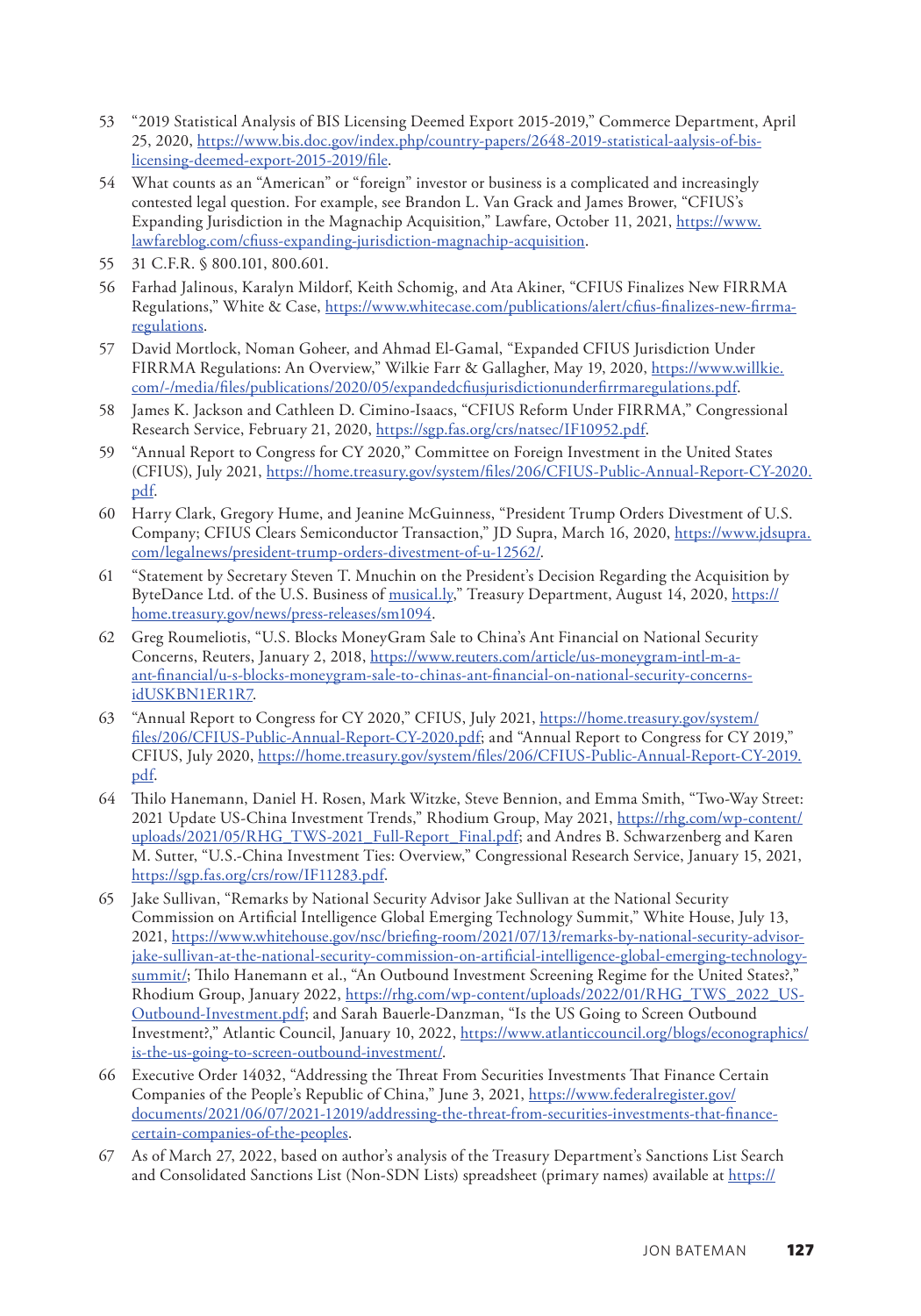<span id="page-30-0"></span>[sanctionssearch.ofac.treas.gov/](https://sanctionssearch.ofac.treas.gov/) and [https://home.treasury.gov/policy-issues/financial-sanctions/](https://home.treasury.gov/policy-issues/financial-sanctions/consolidated-sanctions-list-non-sdn-lists) [consolidated-sanctions-list-non-sdn-lists.](https://home.treasury.gov/policy-issues/financial-sanctions/consolidated-sanctions-list-non-sdn-lists) This figure includes some duplication for companies listed two or more times under aliases or closely related entities.

- [68](#page-13-0) "President Biden Revamps Communist Chinese Military Companies (CCMC) Sanctions Program," Paul, Weiss, June 7, 2021, [https://www.paulweiss.com/practices/litigation/economic-sanctions-aml/](https://www.paulweiss.com/practices/litigation/economic-sanctions-aml/publications/president-biden-revamps-communist-chinese-military-companies-ccmc-sanctions-program?id=40293) [publications/president-biden-revamps-communist-chinese-military-companies-ccmc-sanctions](https://www.paulweiss.com/practices/litigation/economic-sanctions-aml/publications/president-biden-revamps-communist-chinese-military-companies-ccmc-sanctions-program?id=40293)[program?id=40293.](https://www.paulweiss.com/practices/litigation/economic-sanctions-aml/publications/president-biden-revamps-communist-chinese-military-companies-ccmc-sanctions-program?id=40293)
- [69](#page-13-0) Holding Foreign Companies Accountable Act, Public Law No. 116-222 (2020), [https://www.govinfo.](https://www.govinfo.gov/content/pkg/PLAW-116publ222/pdf/PLAW-116publ222.pdf) [gov/content/pkg/PLAW-116publ222/pdf/PLAW-116publ222.pdf.](https://www.govinfo.gov/content/pkg/PLAW-116publ222/pdf/PLAW-116publ222.pdf)
- [70](#page-13-0) "Rule Governing Board Determinations Under the Holding Foreign Companies Accountable Act," Public Company Accounting Oversight Board (PCAOB), September 22, 2021, [https://pcaob-assets.](https://pcaob-assets.azureedge.net/pcaob-dev/docs/default-source/rulemaking/docket048/2021-004-hfcaa-adopting-release.pdf?sfvrsn=f6dfb7f8_4) [azureedge.net/pcaob-dev/docs/default-source/rulemaking/docket048/2021-004-hfcaa-adopting-release.](https://pcaob-assets.azureedge.net/pcaob-dev/docs/default-source/rulemaking/docket048/2021-004-hfcaa-adopting-release.pdf?sfvrsn=f6dfb7f8_4) [pdf?sfvrsn=f6dfb7f8\\_4.](https://pcaob-assets.azureedge.net/pcaob-dev/docs/default-source/rulemaking/docket048/2021-004-hfcaa-adopting-release.pdf?sfvrsn=f6dfb7f8_4)
- [71](#page-14-0) As of March 27, 2022, 225 China- and Hong Kong-based companies had filed audit reports in the last year, according to PCAOB: "Audit Reports Issued by PCAOB-Registered Firms Located Where Authorities Deny Access to Conduct Inspections," PCAOB, [https://pcaobus.org/oversight/international/](https://pcaobus.org/oversight/international/denied-access-to-inspections) [denied-access-to-inspections](https://pcaobus.org/oversight/international/denied-access-to-inspections). See also "Chinese Companies Listed on Major U.S. Stock Exchanges," U.S.-China Economic and Security Review Commission, May 5, 2021, [https://www.uscc.gov/sites/](https://www.uscc.gov/sites/default/files/2021-05/Chinese_Companies_on_US_Stock_Exchanges_5-2021.pdf) [default/files/2021-05/Chinese\\_Companies\\_on\\_US\\_Stock\\_Exchanges\\_5-2021.pdf.](https://www.uscc.gov/sites/default/files/2021-05/Chinese_Companies_on_US_Stock_Exchanges_5-2021.pdf) The SEC estimated that about 10 percent of companies affected by the new law would have over-the-counter or unlisted securities. "Holding Foreign Companies Accountable Act Disclosure," SEC, 86 Fed. Reg. 70,027 (December 9, 2021), [https://www.federalregister.gov/documents/2021/12/09/2021-26528/holding](https://www.federalregister.gov/documents/2021/12/09/2021-26528/holding-foreign-companies-accountable-act-disclosure)[foreign-companies-accountable-act-disclosure.](https://www.federalregister.gov/documents/2021/12/09/2021-26528/holding-foreign-companies-accountable-act-disclosure)
- [72](#page-14-0) Robert Schmidt and Benjamin Bain, "SEC Chief Warns 'Clock Is Ticking' on Delisting Chinese Stocks," *Bloomberg*, August 25, 2021, [https://www.bloomberg.com/news/articles/2021-08-25/sec-chief](https://www.bloomberg.com/news/articles/2021-08-25/sec-chief-warns-clock-is-ticking-on-delisting-chinese-stocks?sref=QmOxnLFz)[warns-clock-is-ticking-on-delisting-chinese-stocks?sref=QmOxnLFz](https://www.bloomberg.com/news/articles/2021-08-25/sec-chief-warns-clock-is-ticking-on-delisting-chinese-stocks?sref=QmOxnLFz).
- [73](#page-14-0) Senator John Kennedy, "Senate Passes Kennedy Bill to Strengthen America's Protection Against Fraudulent Foreign Companies," press release, June 22, 2021, [https://www.kennedy.senate.gov/](https://www.kennedy.senate.gov/public/2021/6/senate-passes-kennedy-bill-to-strengthen-america-s-protection-against-fraudulent-foreign-companies) [public/2021/6/senate-passes-kennedy-bill-to-strengthen-america-s-protection-against-fraudulent-foreign](https://www.kennedy.senate.gov/public/2021/6/senate-passes-kennedy-bill-to-strengthen-america-s-protection-against-fraudulent-foreign-companies)[companies](https://www.kennedy.senate.gov/public/2021/6/senate-passes-kennedy-bill-to-strengthen-america-s-protection-against-fraudulent-foreign-companies); and H.R. 4521, The America COMPETES Act of 2022, § 60301, [https://rules.house.gov/](https://rules.house.gov/sites/democrats.rules.house.gov/files/BILLS-117HR4521RH-RCP117-31.pdf) [sites/democrats.rules.house.gov/files/BILLS-117HR4521RH-RCP117-31.pdf](https://rules.house.gov/sites/democrats.rules.house.gov/files/BILLS-117HR4521RH-RCP117-31.pdf).
- [74](#page-14-0) 47 U.S.C. § 214; and 47 C.F.R. § 63.18.
- [75](#page-14-0) "Order on Revocation of China Unicom Americas' Sec. 214 Authority," Federal Communications Commission (FCC), March 17, 2021, [https://www.fcc.gov/document/order-revocation-china-unicom](https://www.fcc.gov/document/order-revocation-china-unicom-americas-sec-214-authority)[americas-sec-214-authority](https://www.fcc.gov/document/order-revocation-china-unicom-americas-sec-214-authority).
- [76](#page-14-0) 47 U.S.C. §§ 34-35; and Executive Order 10530, "Providing for the Performance of Certain Functions Vested in or Subject to the Approval of the President," 19 Fed. Reg. 2,709 (May 10, 1954), [https://www.](https://www.archives.gov/federal-register/codification/executive-order/10530.html) [archives.gov/federal-register/codification/executive-order/10530.html](https://www.archives.gov/federal-register/codification/executive-order/10530.html).
- [77](#page-14-0) "Order on Revocation of China Unicom Americas' Sec. 214 Authority," FCC, March 17, 2021, [https://](https://www.fcc.gov/document/order-revocation-china-unicom-americas-sec-214-authority) [www.fcc.gov/document/order-revocation-china-unicom-americas-sec-214-authority](https://www.fcc.gov/document/order-revocation-china-unicom-americas-sec-214-authority); and "Order on Revocation/Termination: Pacific Networks/ComNet 214 Authority," FCC, March 17, 2021, [https://docs.](https://docs.fcc.gov/public/attachments/FCC-21-38A1.pdf) [fcc.gov/public/attachments/FCC-21-38A1.pdf.](https://docs.fcc.gov/public/attachments/FCC-21-38A1.pdf)
- [78](#page-14-0) Executive Order 13913, "Establishing the Committee for the Assessment of Foreign Participation in the United States Telecommunications Services Sector," April 4, 2020, [https://www.federalregister.](https://www.federalregister.gov/documents/2020/04/08/2020-07530/establishing-the-committee-for-the-assessment-of-foreign-participation-in-the-united-states) [gov/documents/2020/04/08/2020-07530/establishing-the-committee-for-the-assessment-of-foreign](https://www.federalregister.gov/documents/2020/04/08/2020-07530/establishing-the-committee-for-the-assessment-of-foreign-participation-in-the-united-states)[participation-in-the-united-states](https://www.federalregister.gov/documents/2020/04/08/2020-07530/establishing-the-committee-for-the-assessment-of-foreign-participation-in-the-united-states); and "The Committee for the Assessment of Foreign Participation in the United States Telecommunications Services Sector – Frequently Asked Questions," Justice Department, December 7, 2021, [https://www.justice.gov/nsd/committee-assessment-foreign](https://www.justice.gov/nsd/committee-assessment-foreign-participation-united-states-telecommunications-services-sector)[participation-united-states-telecommunications-services-sector](https://www.justice.gov/nsd/committee-assessment-foreign-participation-united-states-telecommunications-services-sector).
- [79](#page-14-0) "FCC Denies China Mobile Telecom Services Application," FCC, May 9, 2019, [https://www.fcc.gov/](https://www.fcc.gov/document/fcc-denies-china-mobile-telecom-services-application-0) [document/fcc-denies-china-mobile-telecom-services-application-0.](https://www.fcc.gov/document/fcc-denies-china-mobile-telecom-services-application-0) For an overview, see Adam Chan, "CFIUS, Team Telecom and China," Lawfare, September 28, 2021, [https://www.lawfareblog.com/cfius](https://www.lawfareblog.com/cfius-team-telecom-and-china)[team-telecom-and-china](https://www.lawfareblog.com/cfius-team-telecom-and-china).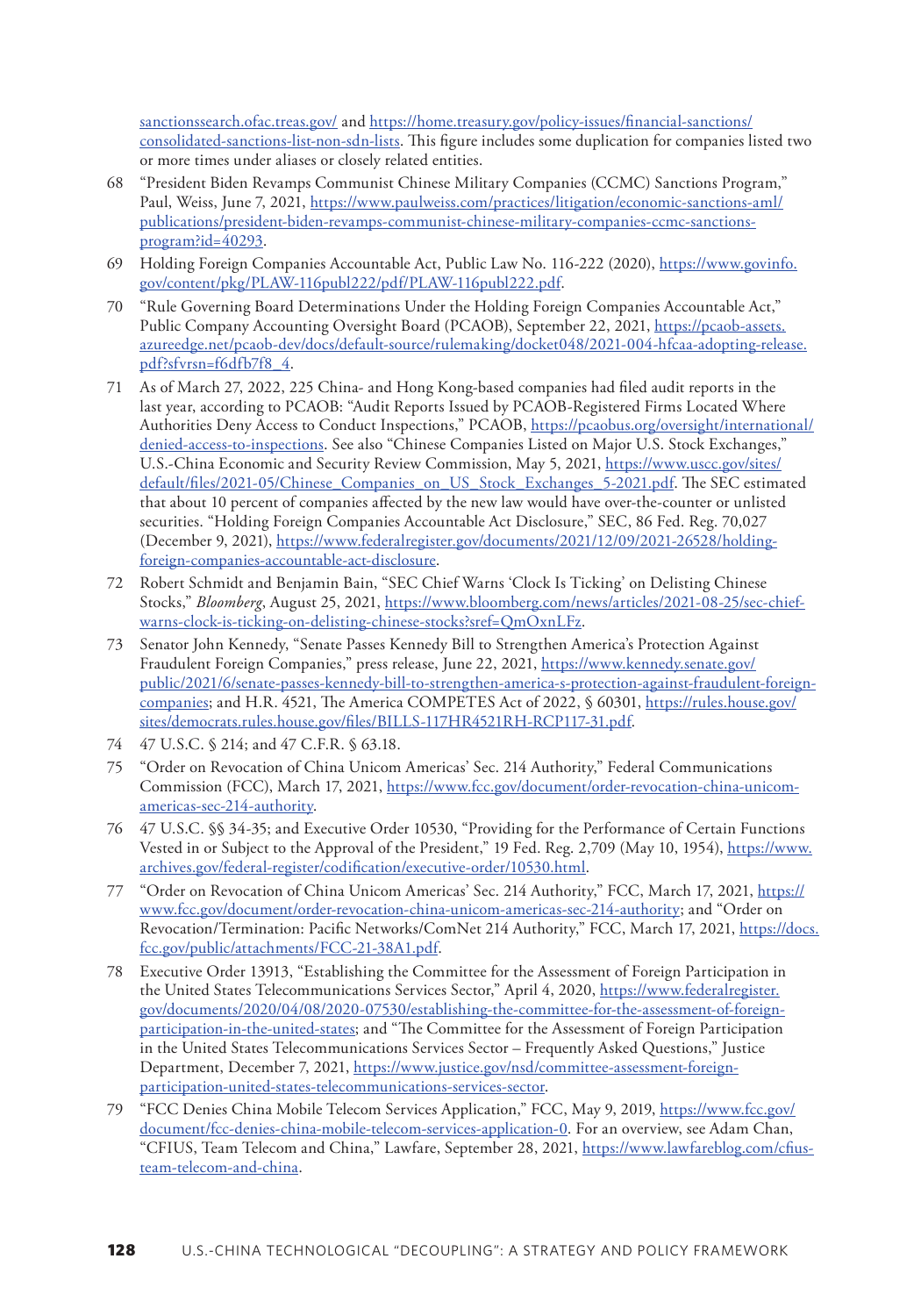- <span id="page-31-0"></span>[80](#page-14-0) "FCC Denies China Mobile Telecom Services Application," FCC, May 9, 2019, [https://www.fcc.gov/](https://www.fcc.gov/document/fcc-denies-china-mobile-telecom-services-application-0) [document/fcc-denies-china-mobile-telecom-services-application-0](https://www.fcc.gov/document/fcc-denies-china-mobile-telecom-services-application-0); "China Telecom Americas Order on Revocation and Termination," FCC, October 26, 2021, [https://www.fcc.gov/document/china](https://www.fcc.gov/document/china-telecom-americas-order-revocation-and-termination)[telecom-americas-order-revocation-and-termination;](https://www.fcc.gov/document/china-telecom-americas-order-revocation-and-termination) "FCC Revokes China Unicom Americas' Telecom Services Authority," press release, FCC, January 27, 2022, [https://www.fcc.gov/document/fcc-revokes](https://www.fcc.gov/document/fcc-revokes-china-unicom-americas-telecom-services-authority)[china-unicom-americas-telecom-services-authority;](https://www.fcc.gov/document/fcc-revokes-china-unicom-americas-telecom-services-authority) and "FCC Revokes Pacific Networks' & ComNet's Telecom Service Authority," press release, FCC, March 16, 2022, [https://www.fcc.gov/document/fcc](https://www.fcc.gov/document/fcc-revokes-pacific-networks-comnets-telecom-service-authority)[revokes-pacific-networks-comnets-telecom-service-authority.](https://www.fcc.gov/document/fcc-revokes-pacific-networks-comnets-telecom-service-authority)
- [81](#page-14-0) "Team Telecom Recommends That the FCC Deny Pacific Light Cable Network System's Hong Kong Undersea Cable Connection to the United States," press release, Justice Department, June 17, 2020, [https://www.justice.gov/opa/pr/team-telecom-recommends-fcc-deny-pacific-light-cable-network-system](https://www.justice.gov/opa/pr/team-telecom-recommends-fcc-deny-pacific-light-cable-network-system-s-hong-kong-undersea)[s-hong-kong-undersea](https://www.justice.gov/opa/pr/team-telecom-recommends-fcc-deny-pacific-light-cable-network-system-s-hong-kong-undersea).
- [82](#page-14-0) Daphne Leprince-Ringuet, "Facebook and Google Drop Plans for Underwater Cable to Hong Kong After Security Warnings," ZDNet, September 1, 2020, [https://www.zdnet.com/article/facebook-and](https://www.zdnet.com/article/facebook-and-google-drop-plans-for-underwater-cable-to-hong-kong-after-security-warnings/)[google-drop-plans-for-underwater-cable-to-hong-kong-after-security-warnings/;](https://www.zdnet.com/article/facebook-and-google-drop-plans-for-underwater-cable-to-hong-kong-after-security-warnings/) and Adam Chan, "CFIUS, Team Telecom and China," Lawfare, September 28, 2021, [https://www.lawfareblog.com/cfius](https://www.lawfareblog.com/cfius-team-telecom-and-china)[team-telecom-and-china.](https://www.lawfareblog.com/cfius-team-telecom-and-china)
- [83](#page-15-0) "Equipment Authorization RF Device," FCC, [https://www.fcc.gov/oet/ea/rfdevice.](https://www.fcc.gov/oet/ea/rfdevice)
- [84](#page-15-0) Joel Griffin, "FCC Moves One Step Closer to Banning Hikvision, Dahua Products," [SecurityInfoWatch.](http://SecurityInfoWatch.com) [com](http://SecurityInfoWatch.com), June 17, 2021, [https://www.securityinfowatch.com/video-surveillance/article/21227289/fcc-moves](https://www.securityinfowatch.com/video-surveillance/article/21227289/fcc-moves-one-step-closer-to-banning-hikvision-dahua-products)[one-step-closer-to-banning-hikvision-dahua-products.](https://www.securityinfowatch.com/video-surveillance/article/21227289/fcc-moves-one-step-closer-to-banning-hikvision-dahua-products)
- [85](#page-15-0) Joel Griffin, "FCC Moves One Step Closer to Banning Hikvision, Dahua Products," [SecurityInfoWatch.](http://SecurityInfoWatch.com) [com](http://SecurityInfoWatch.com), June 17, 2021, [https://www.securityinfowatch.com/video-surveillance/article/21227289/fcc](https://www.securityinfowatch.com/video-surveillance/article/21227289/fcc-moves-one-step-closer-to-banning-hikvision-dahua-products)[moves-one-step-closer-to-banning-hikvision-dahua-products;](https://www.securityinfowatch.com/video-surveillance/article/21227289/fcc-moves-one-step-closer-to-banning-hikvision-dahua-products) and "Notice of Proposed Rulemaking and Notice of Inquiry, Protecting Against National Security Threats to the Communications Supply Chain Through the Equipment Authorization Program; Protecting Against National Security Threats to the Communications Supply Chain through the Competitive Bidding Program," FCC, ET Docket Nos. 21 232 and 21-233, [https://docs.fcc.gov/public/attachments/DOC-372818A1.pdf.](https://docs.fcc.gov/public/attachments/DOC-372818A1.pdf)
- [86](#page-15-0) 47 U.S.C. § 302a; and 47 C.F.R. § 2.915.
- [87](#page-15-0) "List of Equipment and Services Covered By Section 2 of The Secure Networks Act," FCC, [https://www.](https://www.fcc.gov/supplychain/coveredlist) [fcc.gov/supplychain/coveredlist.](https://www.fcc.gov/supplychain/coveredlist)
- [88](#page-15-0) 47 U.S.C. § 1601(c); and John S. McCain National Defense Authorization Act for Fiscal Year 2019, Public Law No. 115-232, § 889(f)(3)(A-B).
- [89](#page-15-0) Secure Equipment Act of 2021, Public Law No. 117-55.
- [90](#page-15-0) "List of Equipment and Services Covered By Section 2 of The Secure Networks Act," FCC, [https://www.](https://www.fcc.gov/supplychain/coveredlist) [fcc.gov/supplychain/coveredlist.](https://www.fcc.gov/supplychain/coveredlist)
- [91](#page-15-0) "Citing National Security Risks, Carr Calls for Starting Process of Adding DJI—a Chinese Drone Company—to FCC's Covered List," press release, FCC Commissioner Brendan Carr, October 19, 2021, [https://www.fcc.gov/document/carr-calls-review-dji-citing-national-security-risks.](https://www.fcc.gov/document/carr-calls-review-dji-citing-national-security-risks)
- [92](#page-16-0) 8 U.S.C. § 1182(a)(3)(C).
- [93](#page-16-0) "U.S. Imposes Visa Restrictions on Certain Employees of Chinese Technology Companies That Abuse Human Rights," State Department, July 15, 2020, https://2017-2021.[state.gov/u-s-imposes-visa](http://state.gov/u-s-imposes-visa-restrictions-on-certain-employees-of-chinese-technology-companies-that-abuse-human-rights/index.html)[restrictions-on-certain-employees-of-chinese-technology-companies-that-abuse-human-rights/index.](http://state.gov/u-s-imposes-visa-restrictions-on-certain-employees-of-chinese-technology-companies-that-abuse-human-rights/index.html) [html](http://state.gov/u-s-imposes-visa-restrictions-on-certain-employees-of-chinese-technology-companies-that-abuse-human-rights/index.html).
- [94](#page-16-0) 8 U.S.C. § 1182(f).
- [95](#page-16-0) Ben Harrington and Theresa A. Reiss, "Presidential Actions to Exclude Aliens Under INA § 212(f)," Congressional Research Service, May 4, 2020, [https://crsreports.congress.gov/product/pdf/LSB/](https://crsreports.congress.gov/product/pdf/LSB/LSB10458) [LSB10458.](https://crsreports.congress.gov/product/pdf/LSB/LSB10458)
- [96](#page-16-0) Proclamation 10043, "Suspension of Entry as Nonimmigrants of Certain Students and Researchers From the People's Republic of China," May 29, 2020, [https://www.federalregister.gov/](https://www.federalregister.gov/documents/2020/06/04/2020-12217/suspension-of-entry-as-nonimmigrants-of-certain-students-and-researchers-from-the-peoples-republic) [documents/2020/06/04/2020-12217/suspension-of-entry-as-nonimmigrants-of-certain-students-and](https://www.federalregister.gov/documents/2020/06/04/2020-12217/suspension-of-entry-as-nonimmigrants-of-certain-students-and-researchers-from-the-peoples-republic)[researchers-from-the-peoples-republic](https://www.federalregister.gov/documents/2020/06/04/2020-12217/suspension-of-entry-as-nonimmigrants-of-certain-students-and-researchers-from-the-peoples-republic).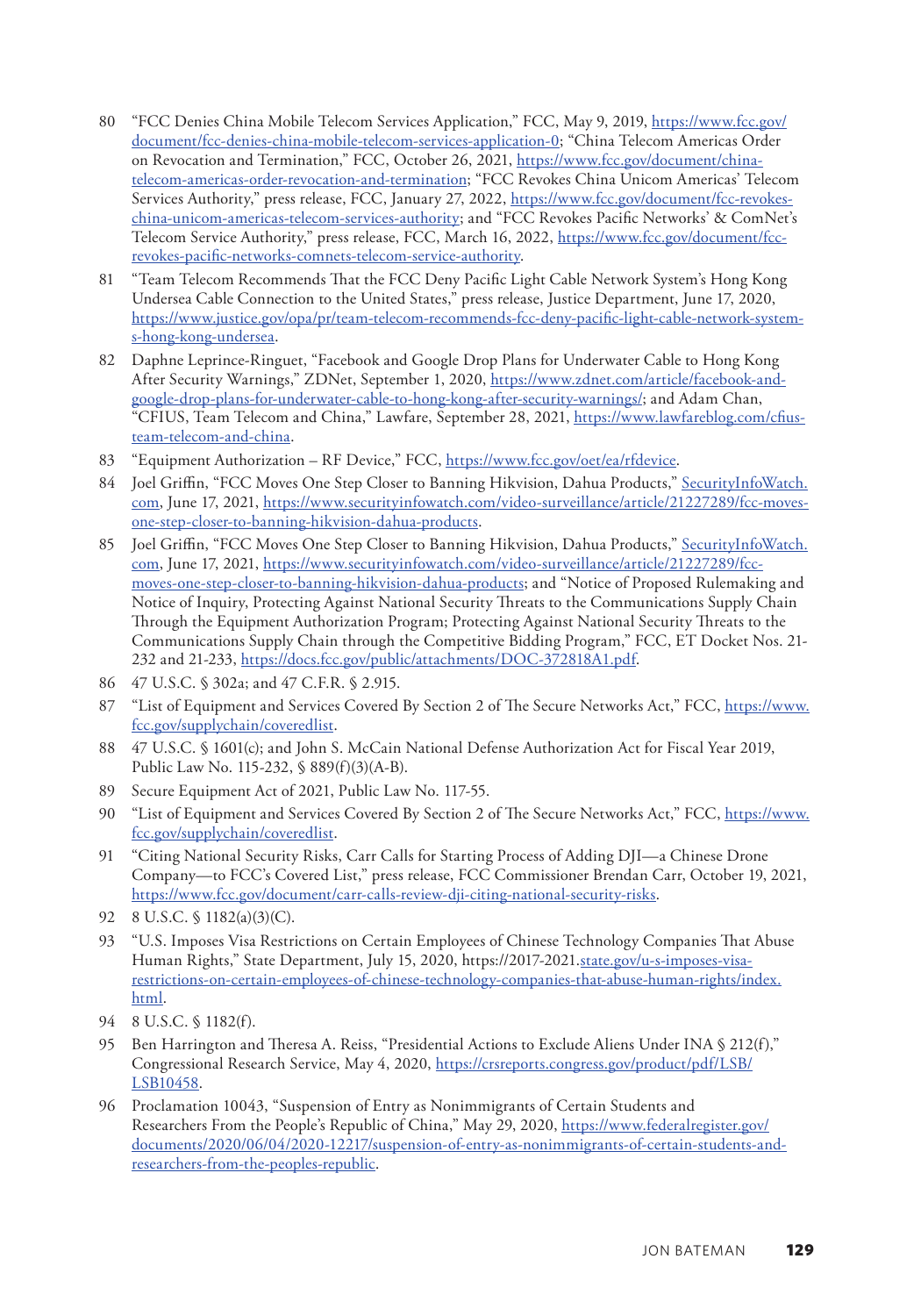- <span id="page-32-0"></span>[97](#page-16-0) Humeyra Pamuk, "U.S. Revokes More Than 1,000 Visas of Chinese Nationals, Citing Military Links," Reuters, September 9, 2020, [https://www.reuters.com/article/us-usa-china-visas-students/u-s-revokes](https://www.reuters.com/article/us-usa-china-visas-students/u-s-revokes-more-than-1000-visas-of-chinese-nationals-citing-military-links-idUSKBN26039D)[more-than-1000-visas-of-chinese-nationals-citing-military-links-idUSKBN26039D](https://www.reuters.com/article/us-usa-china-visas-students/u-s-revokes-more-than-1000-visas-of-chinese-nationals-citing-military-links-idUSKBN26039D); and Stuart Anderson, "Biden Keeps Costly Trump Visa Policy Denying Chinese Grad Students," *Forbes*, August 10, 2021, [https://www.forbes.com/sites/stuartanderson/2021/08/10/biden-keeps-costly-trump-visa-policy](https://www.forbes.com/sites/stuartanderson/2021/08/10/biden-keeps-costly-trump-visa-policy-denying-chinese-grad-students/)[denying-chinese-grad-students/](https://www.forbes.com/sites/stuartanderson/2021/08/10/biden-keeps-costly-trump-visa-policy-denying-chinese-grad-students/).
- [98](#page-16-0) Remco Zwetsloot, Emily Weinstein, and Ryan Fedasiuk, "Assessing the Scope of U.S. Visa Restrictions on Chinese Students," Center for Security and Emerging Technology, February 2021, [https://cset.](https://cset.georgetown.edu/publication/assessing-the-scope-of-u-s-visa-restrictions-on-chinese-students/) [georgetown.edu/publication/assessing-the-scope-of-u-s-visa-restrictions-on-chinese-students/.](https://cset.georgetown.edu/publication/assessing-the-scope-of-u-s-visa-restrictions-on-chinese-students/)
- [99](#page-16-0) For an overview, see Evan Burke, "Trump-Era Policies Toward Chinese STEM Talent: A Need for Better Balance," Carnegie Endowment for International Peace, March 25, 2021, [https://carnegieendowment.](https://carnegieendowment.org/2021/03/25/trump-era-policies-toward-chinese-stem-talent-need-for-better-balance-pub-84137) [org/2021/03/25/trump-era-policies-toward-chinese-stem-talent-need-for-better-balance-pub-84137;](https://carnegieendowment.org/2021/03/25/trump-era-policies-toward-chinese-stem-talent-need-for-better-balance-pub-84137) and Evan Burke, "The Right Way to Bring Chinese STEM Talent Back to the U.S.," ChinaFile, April 27, 2021, [https://www.chinafile.com/reporting-opinion/viewpoint/right-way-bring-chinese-stem-talent-back](https://www.chinafile.com/reporting-opinion/viewpoint/right-way-bring-chinese-stem-talent-back-us)[us](https://www.chinafile.com/reporting-opinion/viewpoint/right-way-bring-chinese-stem-talent-back-us).
- [100](#page-16-0) "Establishing a Fixed Time Period of Admission and an Extension of Stay Procedure for Nonimmigrant Academic Students, Exchange Visitors, and Representatives of Foreign Information Media," Department of Homeland Security, 85 Fed. Reg. 60,526 (September 25, 2020), [https://www.federalregister.gov/](https://www.federalregister.gov/documents/2020/09/25/2020-20845/establishing-a-fixed-time-period-of-admission-and-an-extension-of-stay-procedure-for-nonimmigrant) [documents/2020/09/25/2020-20845/establishing-a-fixed-time-period-of-admission-and-an-extension-of](https://www.federalregister.gov/documents/2020/09/25/2020-20845/establishing-a-fixed-time-period-of-admission-and-an-extension-of-stay-procedure-for-nonimmigrant)[stay-procedure-for-nonimmigrant.](https://www.federalregister.gov/documents/2020/09/25/2020-20845/establishing-a-fixed-time-period-of-admission-and-an-extension-of-stay-procedure-for-nonimmigrant)
- [101](#page-16-0) "Strengthening Wage Protections for the Temporary and Permanent Employment of Certain Aliens in the United States," Department of Labor, 86 Fed. Reg. 3,608 (January 14, 2021), [https://www.](https://www.federalregister.gov/documents/2021/01/14/2021-00218/strengthening-wage-protections-for-the-temporary-and-permanent-employment-of-certain-aliens-in-the) [federalregister.gov/documents/2021/01/14/2021-00218/strengthening-wage-protections-for-the](https://www.federalregister.gov/documents/2021/01/14/2021-00218/strengthening-wage-protections-for-the-temporary-and-permanent-employment-of-certain-aliens-in-the)[temporary-and-permanent-employment-of-certain-aliens-in-the.](https://www.federalregister.gov/documents/2021/01/14/2021-00218/strengthening-wage-protections-for-the-temporary-and-permanent-employment-of-certain-aliens-in-the)
- [102](#page-16-0) Proclamation 10052, "Suspension of Entry of Immigrants and Nonimmigrants Who Present a Risk to the United States Labor Market During the Economic Recovery Following the 2019 Novel Coronavirus Outbreak," 85 Fed. Reg. 38,263 (June 22, 2020), [https://www.federalregister.gov/](https://www.federalregister.gov/documents/2020/06/25/2020-13888/suspension-of-entry-of-immigrants-and-nonimmigrants-who-present-a-risk-to-the-united-states-labor) [documents/2020/06/25/2020-13888/suspension-of-entry-of-immigrants-and-nonimmigrants-who](https://www.federalregister.gov/documents/2020/06/25/2020-13888/suspension-of-entry-of-immigrants-and-nonimmigrants-who-present-a-risk-to-the-united-states-labor)[present-a-risk-to-the-united-states-labor.](https://www.federalregister.gov/documents/2020/06/25/2020-13888/suspension-of-entry-of-immigrants-and-nonimmigrants-who-present-a-risk-to-the-united-states-labor)
- [103](#page-16-0) Evan Burke, "Trump-Era Policies Toward Chinese STEM Talent: A Need for Better Balance," Carnegie Endowment for International Peace, March 25, 2021, [https://carnegieendowment.org/2021/03/25/](https://carnegieendowment.org/2021/03/25/trump-era-policies-toward-chinese-stem-talent-need-for-better-balance-pub-84137) [trump-era-policies-toward-chinese-stem-talent-need-for-better-balance-pub-84137](https://carnegieendowment.org/2021/03/25/trump-era-policies-toward-chinese-stem-talent-need-for-better-balance-pub-84137).
- [104](#page-16-0) "Establishing a Fixed Time Period of Admission and an Extension of Stay Procedure for Nonimmigrant Academic Students, Exchange Visitors, and Representatives of Foreign Information Media," Department of Homeland Security, 86 Fed. Reg. 35,410 (July 6, 2021), [https://www.federalregister.gov/](https://www.federalregister.gov/documents/2021/07/06/2021-13929/establishing-a-fixed-time-period-of-admission-and-an-extension-of-stay-procedure-for-nonimmigrant) [documents/2021/07/06/2021-13929/establishing-a-fixed-time-period-of-admission-and-an-extension-of](https://www.federalregister.gov/documents/2021/07/06/2021-13929/establishing-a-fixed-time-period-of-admission-and-an-extension-of-stay-procedure-for-nonimmigrant)[stay-procedure-for-nonimmigrant;](https://www.federalregister.gov/documents/2021/07/06/2021-13929/establishing-a-fixed-time-period-of-admission-and-an-extension-of-stay-procedure-for-nonimmigrant) "Biden Admin Proposes 18-Month Delay in Calculating Prevailing Wages of H-1B, Other Visas," *Economic Times*, March 24, 2021, [https://economictimes.indiatimes.](https://economictimes.indiatimes.com/nri/work/biden-admin-proposes-18-month-delay-in-calculating-prevailing-wages-of-h-1b-and-other-visas/articleshow/81646252.cms) [com/nri/work/biden-admin-proposes-18-month-delay-in-calculating-prevailing-wages-of-h-1b-and](https://economictimes.indiatimes.com/nri/work/biden-admin-proposes-18-month-delay-in-calculating-prevailing-wages-of-h-1b-and-other-visas/articleshow/81646252.cms)[other-visas/articleshow/81646252.cms;](https://economictimes.indiatimes.com/nri/work/biden-admin-proposes-18-month-delay-in-calculating-prevailing-wages-of-h-1b-and-other-visas/articleshow/81646252.cms) and "Biden Lets Trump Era H-1B Visa Bans Expire; Indian IT Professionals to Benefit," *Economic Times*, April 1, 2021, [https://economictimes.indiatimes.com/nri/](https://economictimes.indiatimes.com/nri/work/biden-lets-trump-era-h-1b-visa-bans-expire-indian-it-professionals-to-benefit/articleshow/81813752.cms) [work/biden-lets-trump-era-h-1b-visa-bans-expire-indian-it-professionals-to-benefit/articleshow/81813752.](https://economictimes.indiatimes.com/nri/work/biden-lets-trump-era-h-1b-visa-bans-expire-indian-it-professionals-to-benefit/articleshow/81813752.cms) [cms](https://economictimes.indiatimes.com/nri/work/biden-lets-trump-era-h-1b-visa-bans-expire-indian-it-professionals-to-benefit/articleshow/81813752.cms).
- [105](#page-16-0) Abby Lemert and Eleanor Runde, "New U.S. Visa Rules Prompt Scrutiny of CCP Members," Lawfare, December 11, 2020, <https://www.lawfareblog.com/new-us-visa-rules-prompt-scrutiny-ccp-members>.
- [106](#page-16-0) Chad P. Bown and Cathleen Cimino-Isaacs, "Will Trump Invoke National Security to Start a Trade War?," Peterson Institute for International Economics (PIIE), July 5, 2017, [https://www.piie.com/blogs/](https://www.piie.com/blogs/trade-investment-policy-watch/will-trump-invoke-national-security-start-trade-war) [trade-investment-policy-watch/will-trump-invoke-national-security-start-trade-war](https://www.piie.com/blogs/trade-investment-policy-watch/will-trump-invoke-national-security-start-trade-war).

- [108](#page-16-0) 19 U.S.C. § 1671.
- [109](#page-16-0) Chad P. Bown, "Steel, Aluminum, Lumber, Solar: Trump's Stealth Trade Protection," PIIE, June 2017, [https://www.piie.com/system/files/documents/pb17-21.pdf.](https://www.piie.com/system/files/documents/pb17-21.pdf)
- [110](#page-17-0) "Understanding Antidumping & Countervailing Duty Investigations," USITC, [https://www.usitc.gov/](https://www.usitc.gov/press_room/usad.htm) [press\\_room/usad.htm](https://www.usitc.gov/press_room/usad.htm).

[<sup>107</sup>](#page-16-0) 19 U.S.C. § 1673.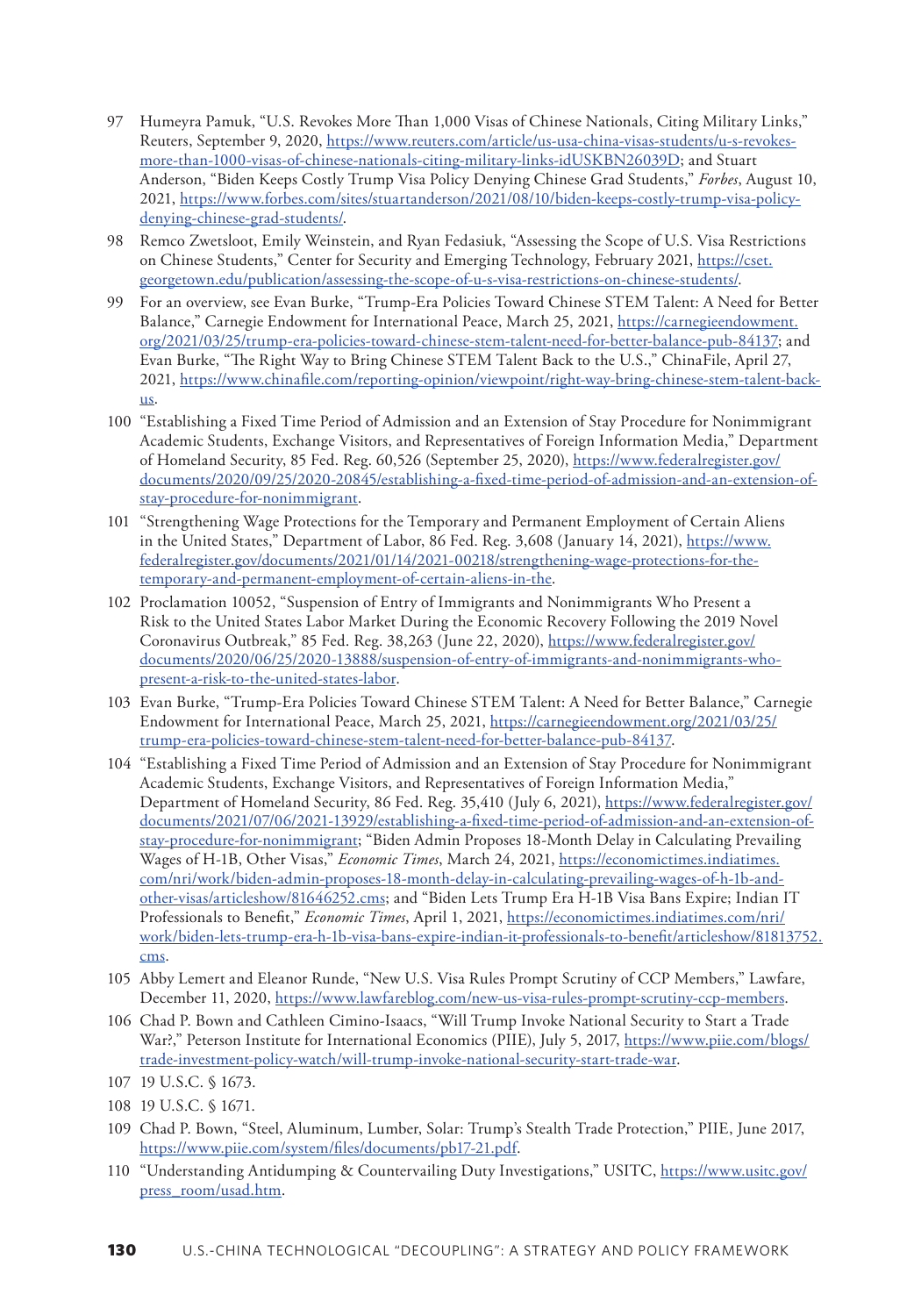- <span id="page-33-0"></span>[111](#page-17-0) 19 U.S.C. §§ 1671, 1673.
- [112](#page-17-0) 19 U.S.C. § 1337. For a discussion of how Section 337 relates to China, see Yiqing Yin, "Section 337 of the Tariff Act of 1930 and Its Impacts on China," *Catholic University Journal of Law and Technology* 25, no. 2 (2017), [https://scholarship.law.edu/cgi/viewcontent.cgi?article=1038&context=jlt.](https://scholarship.law.edu/cgi/viewcontent.cgi?article=1038&context=jlt)
- [113](#page-17-0) "Certain Two-Way Radio Equipment and Systems, Related Software and Components Thereof; Commission Decision to Affirm-in-Part, Modify-in-Part, Reverse-in-Part, and Strike Certain Portions of a Final Initial Determination Finding a Violation of Section 337; Issuance of Limited Exclusion Order and Cease and Desist Orders; and Termination of the Investigation," USITC, 83 Fed. Reg. 59,415 (November 23, 2018), [https://www.federalregister.gov/documents/2018/11/23/2018-25463/certain-two](https://www.federalregister.gov/documents/2018/11/23/2018-25463/certain-two-way-radio-equipment-and-systems-related-software-and-components-thereof-commission)[way-radio-equipment-and-systems-related-software-and-components-thereof-commission.](https://www.federalregister.gov/documents/2018/11/23/2018-25463/certain-two-way-radio-equipment-and-systems-related-software-and-components-thereof-commission)
- [114](#page-17-0) "Federal Indictment Charges PRC-Based Telecommunications Company With Conspiring With Former Motorola Solutions Employees to Steal Technology," press release, Justice Department, February 7, 2022, [https://www.justice.gov/opa/pr/federal-indictment-charges-prc-based-telecommunications-company](https://www.justice.gov/opa/pr/federal-indictment-charges-prc-based-telecommunications-company-conspiring-former-motorola)[conspiring-former-motorola](https://www.justice.gov/opa/pr/federal-indictment-charges-prc-based-telecommunications-company-conspiring-former-motorola).
- [115](#page-17-0) "Certain Unmanned Aerial Vehicles and Components Thereof; Final Determination Finding a Violation of Section 337 and Issuance of Remedial Orders; Suspension of Enforcement of the Remedial Orders Pending Final Resolution of a Final Written Decision by the Patent Trial and Appeal Board; and Termination of the Investigation," USITC, 85 Fed. Reg. 52,640 (August 26, 2020), [https://](https://www.federalregister.gov/documents/2020/08/26/2020-18695/certain-unmanned-aerial-vehicles-and-components-thereof-final-determination-finding-a-violation-of) [www.federalregister.gov/documents/2020/08/26/2020-18695/certain-unmanned-aerial-vehicles-and](https://www.federalregister.gov/documents/2020/08/26/2020-18695/certain-unmanned-aerial-vehicles-and-components-thereof-final-determination-finding-a-violation-of)[components-thereof-final-determination-finding-a-violation-of.](https://www.federalregister.gov/documents/2020/08/26/2020-18695/certain-unmanned-aerial-vehicles-and-components-thereof-final-determination-finding-a-violation-of)
- [116](#page-17-0) Qingyu Yin et al., "Latest Development in the DJI-Autel Disputes," Finnegan, August 24, 2020, <https://www.finnegan.com/en/insights/ip-updates/latest-development-in-the-dji-autel-disputes.html>; "Certain Unmanned Aerial Vehicles and Components Thereof; Commission Determination to Institute a Rescission Proceeding and Rescind Permanently a Limited Exclusion Order and Cease and Desist Orders; Termination of Rescission Proceeding," USITC, 86 Fed. Reg. 51,676 (August 16, 2021), [https://www.federalregister.gov/documents/2021/09/16/2021-19977/certain-unmanned-aerial-vehicles](https://www.federalregister.gov/documents/2021/09/16/2021-19977/certain-unmanned-aerial-vehicles-and-components-thereof-commission-determination-to-institute-a)[and-components-thereof-commission-determination-to-institute-a](https://www.federalregister.gov/documents/2021/09/16/2021-19977/certain-unmanned-aerial-vehicles-and-components-thereof-commission-determination-to-institute-a); and Ishveena Singh, "DJI, Autel Settle Years-Long Patent Dispute Days Before Jury Trial," DroneDJ, August 19, 2021, [https://dronedj.](https://dronedj.com/2021/08/19/dji-autel-settle-years-long-patent-dispute-days-before-jury-trial/) [com/2021/08/19/dji-autel-settle-years-long-patent-dispute-days-before-jury-trial/.](https://dronedj.com/2021/08/19/dji-autel-settle-years-long-patent-dispute-days-before-jury-trial/)
- [117](#page-17-0) "Anti-dumping, Subsidies, Safeguards: Contingencies, Etc.," World Trade Organization (WTO), [https://](https://www.wto.org/english/thewto_e/whatis_e/tif_e/agrm8_e.htm) [www.wto.org/english/thewto\\_e/whatis\\_e/tif\\_e/agrm8\\_e.htm;](https://www.wto.org/english/thewto_e/whatis_e/tif_e/agrm8_e.htm) and Chad P. Bown, "Steel, Aluminum, Lumber, Solar: Trump's Stealth Trade Protection," PIIE, June 2017, [https://www.piie.com/system/files/](https://www.piie.com/system/files/documents/pb17-21.pdf) [documents/pb17-21.pdf](https://www.piie.com/system/files/documents/pb17-21.pdf).
- [118](#page-17-0) "DS186: United States Section 337 of the Tariff Act of 1930 and Amendments Thereto," WTO, [https://www.wto.org/english/tratop\\_e/dispu\\_e/cases\\_e/ds186\\_e.htm](https://www.wto.org/english/tratop_e/dispu_e/cases_e/ds186_e.htm); and Joel W. Rogers and Joseph P. Whitlock, "Is Section 337 Consistent With the GATT and the TRIPs Agreement?," *American University International Law Review* 17, no. 3 (2002), [https://digitalcommons.wcl.american.edu/cgi/viewcontent.cgi?](https://digitalcommons.wcl.american.edu/cgi/viewcontent.cgi?article=1220&context=auilr) [article=1220&context=auilr.](https://digitalcommons.wcl.american.edu/cgi/viewcontent.cgi?article=1220&context=auilr)
- [119](#page-17-0) For a general overview, see Brock R. Williams et al., "Trump Administration Tariff Actions: Frequently Asked Questions," Congressional Research Service, December 15, 2020, [https://crsreports.congress.gov/](https://crsreports.congress.gov/product/pdf/R/R45529) [product/pdf/R/R45529](https://crsreports.congress.gov/product/pdf/R/R45529); and Chad P. Bown and Melina Kolb, "Trump's Trade War Timeline: An Up-toDate Guide," PIIE, October 31, 2021, [https://www.piie.com/sites/default/files/documents/trump-trade](https://www.piie.com/sites/default/files/documents/trump-trade-war-timeline.pdf)[war-timeline.pdf](https://www.piie.com/sites/default/files/documents/trump-trade-war-timeline.pdf).
- [120](#page-17-0) Another example is Section 201 of the Trade Act of 1974, which authorizes the ITC to investigate surges of foreign imports in "such increased quantities" that are or threaten to become "a substantial cause of serious injury" to U.S. industry. (The import surge need not be unfair in any way.) A USITC finding then allows the President to impose temporary "global safeguards," such as tariffs or other import restrictions, on the imported item from all countries. Trump instituted safeguards for solar panels and washing machines, following the first new investigations under this authority since 2001. 19 U.S.C. § 2251; "Understanding Safeguard Investigations," USITC, [https://www.usitc.gov/press\\_room/us\\_safeguard.](https://www.usitc.gov/press_room/us_safeguard.htm) [htm;](https://www.usitc.gov/press_room/us_safeguard.htm) "President Trump Approves Relief for U.S. Washing Machine and Solar Cell Manufacturers," press release, U.S. Trade Representative (USTR), January 22, 2018, [https://ustr.gov/about-us/policy-offices/](https://ustr.gov/about-us/policy-offices/press-office/press-releases/2018/january/president-trump-approves-relief-us) [press-office/press-releases/2018/january/president-trump-approves-relief-us](https://ustr.gov/about-us/policy-offices/press-office/press-releases/2018/january/president-trump-approves-relief-us); and Chad P. Bown and Junie Joseph, "Solar and Washing Machine Safeguards in Context: The History of US Section 201 Use," PIIE,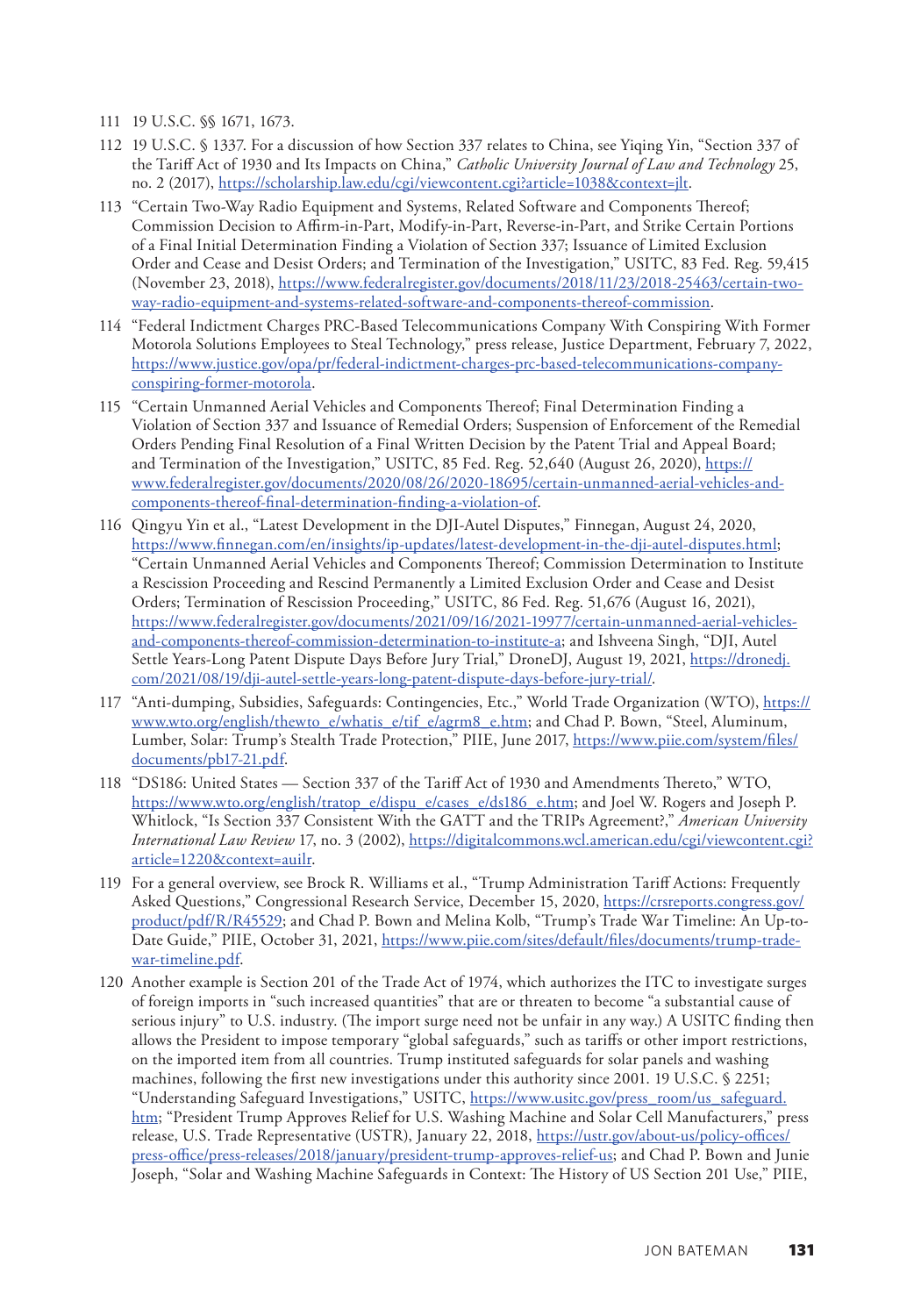<span id="page-34-0"></span>October 31, 2017, [https://www.piie.com/blogs/trade-and-investment-policy-watch/solar-and-washing](https://www.piie.com/blogs/trade-and-investment-policy-watch/solar-and-washing-machine-safeguards-context-history-us)[machine-safeguards-context-history-us](https://www.piie.com/blogs/trade-and-investment-policy-watch/solar-and-washing-machine-safeguards-context-history-us).

- [122](#page-17-0) 19 U.S.C. § 2411(c)(3)(B).
- [123](#page-17-0) "Addressing China's Laws, Policies, Practices, and Actions Related to Intellectual Property, Innovation, and Technology," Presidential Memorandum for the USTR, 82 Fed. Reg. 39,007 (August 14, 2017), [https://trumpwhitehouse.archives.gov/presidential-actions/presidential-memorandum-united-states](https://trumpwhitehouse.archives.gov/presidential-actions/presidential-memorandum-united-states-trade-representative/)[trade-representative/](https://trumpwhitehouse.archives.gov/presidential-actions/presidential-memorandum-united-states-trade-representative/).
- [124](#page-18-0) "Findings of the Investigation Into China's Acts, Policies, and Practices Related to Technology Transfer, Intellectual Property, and Innovation Under Section 301 of the Trade Act of 1974," USTR, March 22, 2018, [https://ustr.gov/sites/default/files/Section%20301%20FINAL.PDF.](https://ustr.gov/sites/default/files/Section%20301%20FINAL.PDF)
- [125](#page-18-0) Chad P. Bown and Melina Kolb, "Trump's Trade War Timeline: An Up-to-Date Guide," PIIE, October 31, 2021, [https://www.piie.com/sites/default/files/documents/trump-trade-war-timeline.pdf;](https://www.piie.com/sites/default/files/documents/trump-trade-war-timeline.pdf) Chad P. Bown, "US-China Trade War Tariffs: An Up-to-Date Chart," PIIE, March 16, 2021, [https://www.piie.](https://www.piie.com/research/piie-charts/us-china-trade-war-tariffs-date-chart) [com/research/piie-charts/us-china-trade-war-tariffs-date-chart;](https://www.piie.com/research/piie-charts/us-china-trade-war-tariffs-date-chart) and Andres B. Schwarzenberg, "Section 301 of the Trade Act of 1974: Origin, Evolution, and Use," Congressional Research Service, December 14, 2020,<https://sgp.fas.org/crs/misc/R46604.pdf>.
- [126](#page-18-0) "USTR Issues Tariffs on Chinese Products in Response to Unfair Trade Practices," press release, USTR, June 15, 2018, [https://ustr.gov/about-us/policy-offices/press-office/press-releases/2018/june/ustr](https://ustr.gov/about-us/policy-offices/press-office/press-releases/2018/june/ustr-issues-tariffs-chinese-products)[issues-tariffs-chinese-products](https://ustr.gov/about-us/policy-offices/press-office/press-releases/2018/june/ustr-issues-tariffs-chinese-products); USTR, "USTR Finalizes Tariffs on \$200 Billion of Chinese Imports in Response to China's Unfair Trade Practices," September 18, 2018, [https://ustr.gov/about-us/policy](https://ustr.gov/about-us/policy-offices/press-office/press-releases/2018/september/ustr-finalizes-tariffs-200)[offices/press-office/press-releases/2018/september/ustr-finalizes-tariffs-200;](https://ustr.gov/about-us/policy-offices/press-office/press-releases/2018/september/ustr-finalizes-tariffs-200) and Brock R. Williams et al., "Trump Administration Tariff Actions: Frequently Asked Questions," Congressional Research Service, December 15, 2020, <https://crsreports.congress.gov/product/pdf/R/R45529>.
- [127](#page-18-0) Andres B. Schwarzenberg, "Section 301 of the Trade Act of 1974: Origin, Evolution, and Use," Congressional Research Service, December 14, 2020,<https://sgp.fas.org/crs/misc/R46604.pdf>; and Brock R. Williams et al., "Trump Administration Tariff Actions: Frequently Asked Questions," Congressional Research Service, December 15, 2020, <https://crsreports.congress.gov/product/pdf/R/R45529>.
- [128](#page-18-0) Joseph L. Barloon et al., "USTR Relaunches Exclusion Process for China Section 301 Tariffs," Skadden, Arps, Slate, Meagher & Flom, October 12, 2021 [https://www.skadden.com/insights/](https://www.skadden.com/insights/publications/2021/10/ustr-relaunches-exclusion-process) [publications/2021/10/ustr-relaunches-exclusion-process](https://www.skadden.com/insights/publications/2021/10/ustr-relaunches-exclusion-process).
- [129](#page-18-0) Chad P. Bown and Cathleen Cimino-Isaacs, "Will Trump Invoke National Security to Start a Trade War?," PIIE, July 5, 2017, [https://www.piie.com/blogs/trade-investment-policy-watch/will-trump-invoke](https://www.piie.com/blogs/trade-investment-policy-watch/will-trump-invoke-national-security-start-trade-war)[national-security-start-trade-war](https://www.piie.com/blogs/trade-investment-policy-watch/will-trump-invoke-national-security-start-trade-war).
- [130](#page-18-0) 19 U.S.C. § 1862.
- [131](#page-18-0) 19 U.S.C. § 1862(d).
- [132](#page-18-0) Chad P. Bown and Melina Kolb, "Trump's Trade War Timeline: An Up-to-Date Guide," PIIE, October 31, 2021,<https://www.piie.com/sites/default/files/documents/trump-trade-war-timeline.pdf>.
- [133](#page-18-0) Chad P. Bown, "Trump's Long-awaited Steel and Aluminum Tariffs Are Just the Beginning," PIIE, March 26, 2018, [https://www.piie.com/blogs/trade-and-investment-policy-watch/trumps-long-awaited](https://www.piie.com/blogs/trade-and-investment-policy-watch/trumps-long-awaited-steel-and-aluminum-tariffs-are-just)[steel-and-aluminum-tariffs-are-just](https://www.piie.com/blogs/trade-and-investment-policy-watch/trumps-long-awaited-steel-and-aluminum-tariffs-are-just); and Chad P. Bown and Melina Kolb, "Trump's Trade War Timeline: An Up-to-Date Guide," PIIE, October 31, 2021, [https://www.piie.com/sites/default/files/documents/](https://www.piie.com/sites/default/files/documents/trump-trade-war-timeline.pdf) [trump-trade-war-timeline.pdf](https://www.piie.com/sites/default/files/documents/trump-trade-war-timeline.pdf).
- [134](#page-18-0) 19 U.S.C. § 1307.
- [135](#page-18-0) "Withhold Release Orders and Findings List," Customs and Border Protection (CBP), [https://www.cbp.](https://www.cbp.gov/trade/forced-labor/withhold-release-orders-and-findings) [gov/trade/forced-labor/withhold-release-orders-and-findings.](https://www.cbp.gov/trade/forced-labor/withhold-release-orders-and-findings)
- [136](#page-18-0) "DHS Cracks Down on Goods Produced by China's State-Sponsored Forced Labor," press release, CBP, September 14, 2020, [https://www.cbp.gov/newsroom/national-media-release/dhs-cracks-down-goods](https://www.cbp.gov/newsroom/national-media-release/dhs-cracks-down-goods-produced-china-s-state-sponsored-forced-labor)[produced-china-s-state-sponsored-forced-labor;](https://www.cbp.gov/newsroom/national-media-release/dhs-cracks-down-goods-produced-china-s-state-sponsored-forced-labor) and "The Department of Homeland Security Issues Withhold Release Order on Silica-Based Products Made by Forced Labor in Xinjiang," press release, CBP, June 24, 2021, [https://www.cbp.gov/newsroom/national-media-release/department-homeland](https://www.cbp.gov/newsroom/national-media-release/department-homeland-security-issues-withhold-release-order-silica)[security-issues-withhold-release-order-silica.](https://www.cbp.gov/newsroom/national-media-release/department-homeland-security-issues-withhold-release-order-silica)

[<sup>121</sup>](#page-17-0) 19 U.S.C. § 2411.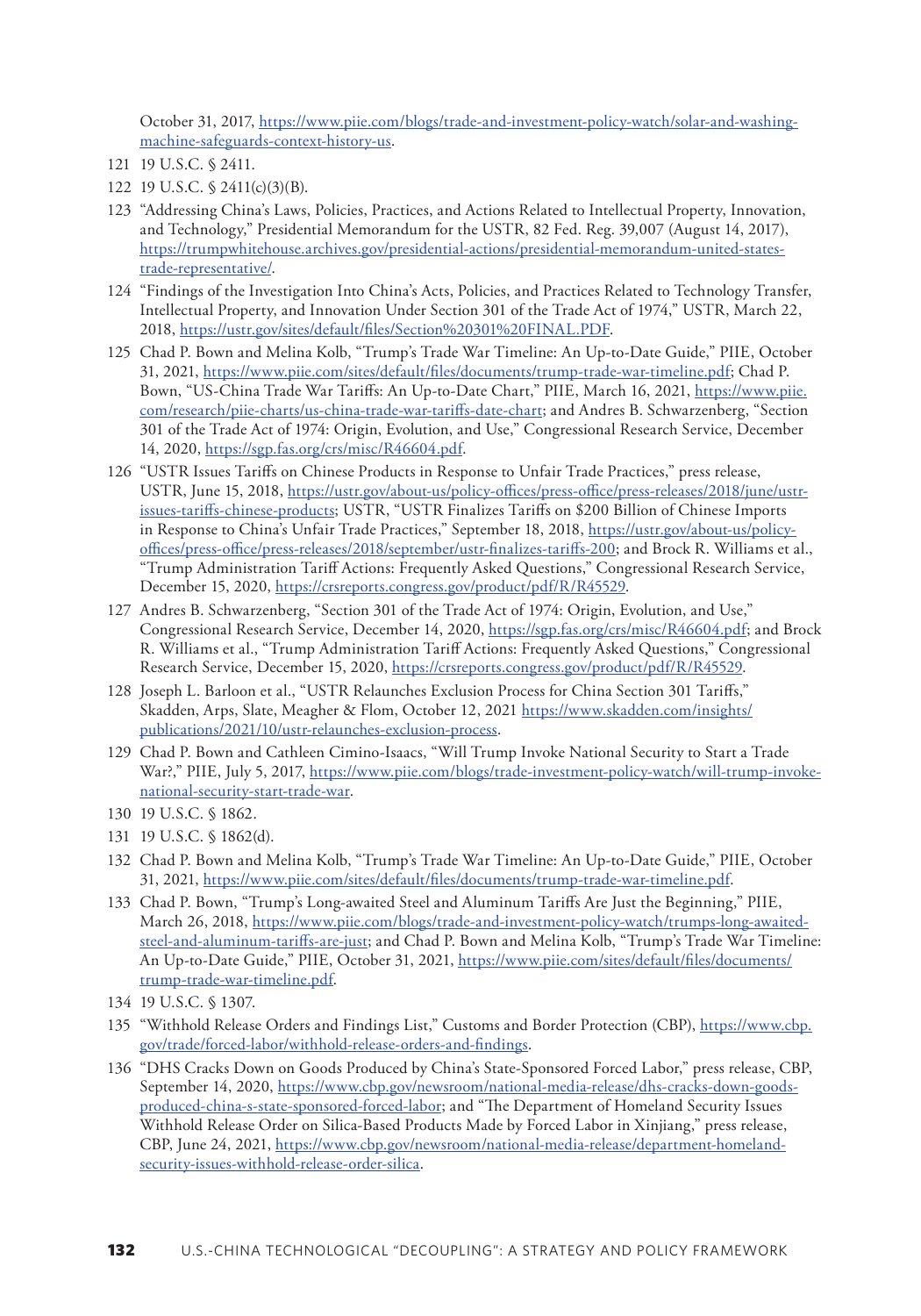- <span id="page-35-0"></span>[137](#page-18-0) Uyghur Forced Labor Prevention Act of 2021, Public Law No. 117-78, § 3, [https://www.govinfo.gov/](https://www.govinfo.gov/content/pkg/PLAW-117publ78/pdf/PLAW-117publ78.pdf) [content/pkg/PLAW-117publ78/pdf/PLAW-117publ78.pdf.](https://www.govinfo.gov/content/pkg/PLAW-117publ78/pdf/PLAW-117publ78.pdf)
- [138](#page-18-0) "Sanctions Programs and Country Information," Treasury Department, [https://home.treasury.gov/](https://home.treasury.gov/policy-issues/financial-sanctions/sanctions-programs-and-country-information) [policy-issues/financial-sanctions/sanctions-programs-and-country-information.](https://home.treasury.gov/policy-issues/financial-sanctions/sanctions-programs-and-country-information)
- [139](#page-18-0) "Reference Sheet on Economic Sanctions," Brookings Institution, December 2020, [https://www.](https://www.brookings.edu/wp-content/uploads/2020/12/ReferenceSheet_EconomicSanctions.pdf) [brookings.edu/wp-content/uploads/2020/12/ReferenceSheet\\_EconomicSanctions.pdf](https://www.brookings.edu/wp-content/uploads/2020/12/ReferenceSheet_EconomicSanctions.pdf).
- [140](#page-18-0) 50 U.S.C. § 1701.
- [141](#page-19-0) 50 U.S.C. § 1701, 1702.
- [142](#page-19-0) As of March 11, 2022. "Declared National Emergencies Under the National Emergencies Act," Brennan Center, December 15, 2021, [https://www.brennancenter.org/our-work/research-reports/declared](https://www.brennancenter.org/our-work/research-reports/declared-national-emergencies-under-national-emergencies-act)[national-emergencies-under-national-emergencies-act](https://www.brennancenter.org/our-work/research-reports/declared-national-emergencies-under-national-emergencies-act).
- [143](#page-19-0) 50 U.S.C. §§ 1601-1651.
- [144](#page-19-0) "Reference Sheet on Economic Sanctions," Brookings Institution, December 2020, [https://www.](https://www.brookings.edu/wp-content/uploads/2020/12/ReferenceSheet_EconomicSanctions.pdf) [brookings.edu/wp-content/uploads/2020/12/ReferenceSheet\\_EconomicSanctions.pdf](https://www.brookings.edu/wp-content/uploads/2020/12/ReferenceSheet_EconomicSanctions.pdf).
- [145](#page-19-0) As of March 27, 2022, based on author's analysis of the Treasury Department's Sanctions List Search and SDN spreadsheet, available at <https://sanctionssearch.ofac.treas.gov/> and [https://home.treasury.gov/](https://home.treasury.gov/policy-issues/financial-sanctions/specially-designated-nationals-list-data-formats-data-schemas) [policy-issues/financial-sanctions/specially-designated-nationals-list-data-formats-data-schemas](https://home.treasury.gov/policy-issues/financial-sanctions/specially-designated-nationals-list-data-formats-data-schemas) (primary names). Figures exclude all entries with exact duplicate names; however, they may include entries for close variations of names, aliases, subsidiaries, and affiliates. "China" here refers to mainland China plus Hong Kong and Macau. China-based actors include some third-country entities that maintain a presence in China.
- [146](#page-19-0) For the purpose of these figures, China-specific reasons refer to human rights abuses and corruption (Executive Order 13818) and Hong Kong repression (Executive Order 13936).
- [147](#page-19-0) "Treasury Sanctions CEIEC for Supporting the Illegitimate Maduro Regime's Efforts to Undermine Venezuelan Democracy," Treasury Department, November 30, 2020, [https://home.treasury.gov/news/](https://home.treasury.gov/news/press-releases/sm1194) [press-releases/sm1194.](https://home.treasury.gov/news/press-releases/sm1194)
- [148](#page-20-0) Executive Order 13818, "Blocking the Property of Persons Involved in Serious Human Rights Abuse or Corruption," 82 Fed. Reg. 60,839 (December 20, 2017), [https://www.federalregister.gov/](https://www.federalregister.gov/documents/2017/12/26/2017-27925/blocking-the-property-of-persons-involved-in-serious-human-rights-abuse-or-corruption) [documents/2017/12/26/2017-27925/blocking-the-property-of-persons-involved-in-serious-human-rights](https://www.federalregister.gov/documents/2017/12/26/2017-27925/blocking-the-property-of-persons-involved-in-serious-human-rights-abuse-or-corruption)[abuse-or-corruption.](https://www.federalregister.gov/documents/2017/12/26/2017-27925/blocking-the-property-of-persons-involved-in-serious-human-rights-abuse-or-corruption)
- [149](#page-20-0) As of March 27, 2022, based on author's analysis of the Treasury Department's Sanctions List Search, available at<https://sanctionssearch.ofac.treas.gov/>. Figures include China, Hong Kong, and Macau-based actors, excluding duplicate entries associated with more than one of these jurisdictions. Rob Berschinski, "Trump Administration Notches a Serious Human Rights Win. No, really." Just Security, January 10, 2018, [https://www.justsecurity.org/50846/trump-administration-notches-human-rights-win-no-really/.](https://www.justsecurity.org/50846/trump-administration-notches-human-rights-win-no-really/)
- [150](#page-20-0) Uyghur Human Rights Policy Act of 2020, Public Law No. 116-145, § 6, [https://www.govinfo.gov/](https://www.govinfo.gov/content/pkg/PLAW-116publ145/pdf/PLAW-116publ145.pdf) [content/pkg/PLAW-116publ145/pdf/PLAW-116publ145.pdf](https://www.govinfo.gov/content/pkg/PLAW-116publ145/pdf/PLAW-116publ145.pdf); and Uyghur Forced Labor Prevention Act of 2021, Public Law No. 117-78, § 5, [https://www.govinfo.gov/content/pkg/PLAW-117publ78/pdf/PLAW-](https://www.govinfo.gov/content/pkg/PLAW-117publ78/pdf/PLAW-117publ78.pdf)[117publ78.pdf](https://www.govinfo.gov/content/pkg/PLAW-117publ78/pdf/PLAW-117publ78.pdf).
- [151](#page-20-0) As of March 27, 2022, based on author's analysis of the Treasury Department's Sanctions List Search, available at<https://sanctionssearch.ofac.treas.gov/>. Executive Order 13936, "The President's Executive Order on Hong Kong Normalization," 85 Fed. Reg. 43,413 (July 14, 2020), [https://www.federalregister.](https://www.federalregister.gov/documents/2020/07/17/2020-15646/the-presidents-executive-order-on-hong-kong-normalization) [gov/documents/2020/07/17/2020-15646/the-presidents-executive-order-on-hong-kong-normalization](https://www.federalregister.gov/documents/2020/07/17/2020-15646/the-presidents-executive-order-on-hong-kong-normalization).
- [152](#page-20-0) S.1260, "United States Innovation and Competition Act of 2021," \$§ 3211, 5202, [https://www.congress.](https://www.congress.gov/bill/117th-congress/senate-bill/1260/text) [gov/bill/117th-congress/senate-bill/1260/text.](https://www.congress.gov/bill/117th-congress/senate-bill/1260/text)
- [153](#page-20-0) S.1260, "United States Innovation and Competition Act of 2021," §§ 5203-5204, [https://www.congress.](https://www.congress.gov/bill/117th-congress/senate-bill/1260/text) [gov/bill/117th-congress/senate-bill/1260/text.](https://www.congress.gov/bill/117th-congress/senate-bill/1260/text)
- [154](#page-20-0) H.R. 4521, The America COMPETES Act of 2022, [https://rules.house.gov/sites/democrats.rules.house.](https://rules.house.gov/sites/democrats.rules.house.gov/files/BILLS-117HR4521RH-RCP117-31.pdf) [gov/files/BILLS-117HR4521RH-RCP117-31.pdf](https://rules.house.gov/sites/democrats.rules.house.gov/files/BILLS-117HR4521RH-RCP117-31.pdf).
- [155](#page-20-0) Executive Order 13942, "Addressing the Threat Posed by TikTok, and Taking Additional Steps to Address the National Emergency With Respect to the Information and Communications Technology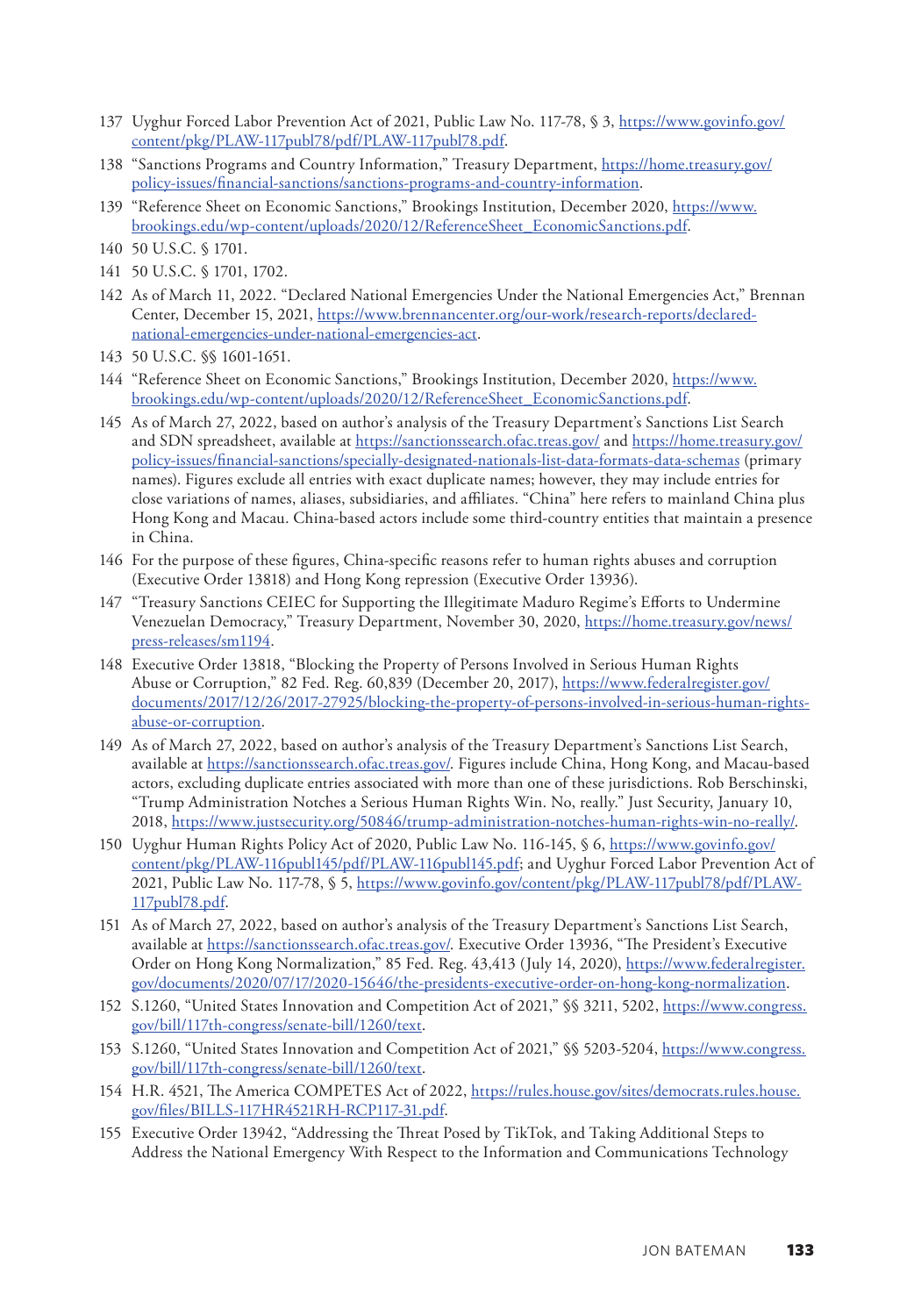<span id="page-36-0"></span>and Services Supply Chain," 85 Fed. Reg. 48,637 (August 6, 2020), [https://www.federalregister.gov/](https://www.federalregister.gov/documents/2020/08/11/2020-17699/addressing-the-threat-posed-by-tiktok-and-taking-additional-steps-to-address-the-national-emergency) [documents/2020/08/11/2020-17699/addressing-the-threat-posed-by-tiktok-and-taking-additional](https://www.federalregister.gov/documents/2020/08/11/2020-17699/addressing-the-threat-posed-by-tiktok-and-taking-additional-steps-to-address-the-national-emergency)[steps-to-address-the-national-emergency;](https://www.federalregister.gov/documents/2020/08/11/2020-17699/addressing-the-threat-posed-by-tiktok-and-taking-additional-steps-to-address-the-national-emergency) and Executive Order 13943, "Addressing the Threat Posed by WeChat, and Taking Additional Steps to Address the National Emergency With Respect to the Information and Communications Technology and Services Supply Chain," 85 Fed. Reg. 48,641 (August 6, 2020), [https://www.federalregister.gov/documents/2020/08/11/2020-17700/addressing-the](https://www.federalregister.gov/documents/2020/08/11/2020-17700/addressing-the-threat-posed-by-wechat-and-taking-additional-steps-to-address-the-national-emergency)[threat-posed-by-wechat-and-taking-additional-steps-to-address-the-national-emergency](https://www.federalregister.gov/documents/2020/08/11/2020-17700/addressing-the-threat-posed-by-wechat-and-taking-additional-steps-to-address-the-national-emergency).

- [156](#page-21-0) Executive Order 13873, "Securing the Information and Communications Technology and Services Supply Chain," 84 Fed. Reg. 22689 (May 15, 2019) [https://www.federalregister.gov/](https://www.federalregister.gov/documents/2019/05/17/2019-10538/securing-the-information-and-communications-technology-and-services-supply-chain) [documents/2019/05/17/2019-10538/securing-the-information-and-communications-technology-and](https://www.federalregister.gov/documents/2019/05/17/2019-10538/securing-the-information-and-communications-technology-and-services-supply-chain)[services-supply-chain.](https://www.federalregister.gov/documents/2019/05/17/2019-10538/securing-the-information-and-communications-technology-and-services-supply-chain)
- [157](#page-21-0) "Identification of Prohibited Transactions to Implement Executive Order 13942 and Address the Threat Posed by TikTok and the National Emergency With Respect to the Information and Communications Technology and Services Supply Chain," Commerce Department, 85 Fed. Reg. 60,061 (September 24, 2020), [https://www.federalregister.gov/documents/2020/09/24/2020-21193/identification-of-prohibited](https://www.federalregister.gov/documents/2020/09/24/2020-21193/identification-of-prohibited-transactions-to-implement-executive-order-13942-and-address-the-threat)[transactions-to-implement-executive-order-13942-and-address-the-threat](https://www.federalregister.gov/documents/2020/09/24/2020-21193/identification-of-prohibited-transactions-to-implement-executive-order-13942-and-address-the-threat).
- [158](#page-21-0) Executive Order 13971, "Addressing the Threat Posed by Applications and Other Software Developed or Controlled by Chinese Companies," 86 Fed. Reg. 1249 (January 5, 2021), [https://www.federalregister.](https://www.federalregister.gov/documents/2021/01/08/2021-00305/addressing-the-threat-posed-by-applications-and-other-software-developed-or-controlled-by-chinese) [gov/documents/2021/01/08/2021-00305/addressing-the-threat-posed-by-applications-and-other](https://www.federalregister.gov/documents/2021/01/08/2021-00305/addressing-the-threat-posed-by-applications-and-other-software-developed-or-controlled-by-chinese)[software-developed-or-controlled-by-chinese.](https://www.federalregister.gov/documents/2021/01/08/2021-00305/addressing-the-threat-posed-by-applications-and-other-software-developed-or-controlled-by-chinese)
- [159](#page-21-0) Robert Chesney, "TikTok, WeChat, and Biden's New Executive Order: What You Need to Know," Lawfare, June 9, 2021, [https://www.lawfareblog.com/tiktok-wechat-and-bidens-new-executive-order](https://www.lawfareblog.com/tiktok-wechat-and-bidens-new-executive-order-what-you-need-know)[what-you-need-know.](https://www.lawfareblog.com/tiktok-wechat-and-bidens-new-executive-order-what-you-need-know)
- [160](#page-21-0) Executive Order 13920, "Securing the United States Bulk-Power System," 85 Fed. Reg. 26595 (May 1, 2020), [https://www.federalregister.gov/documents/2020/05/04/2020-09695/securing-the-united-states](https://www.federalregister.gov/documents/2020/05/04/2020-09695/securing-the-united-states-bulk-power-system)[bulk-power-system](https://www.federalregister.gov/documents/2020/05/04/2020-09695/securing-the-united-states-bulk-power-system).
- [161](#page-21-0) Department of Energy, "Prohibition Order Securing Critical Defense Facilities," 86 Fed. Reg. 533 (January 6, 2021), [https://www.federalregister.gov/documents/2021/01/06/2020-28773/prohibition](https://www.federalregister.gov/documents/2021/01/06/2020-28773/prohibition-order-securing-critical-defense-facilities)[order-securing-critical-defense-facilities](https://www.federalregister.gov/documents/2021/01/06/2020-28773/prohibition-order-securing-critical-defense-facilities).
- [162](#page-21-0) "Notice of Request for Information (RFI) on Ensuring the Continued Security of the United States Critical Electric Infrastructure," Department of Energy, 86 Fed. Reg. 21,309 (April 22, 2021), [https://](https://www.federalregister.gov/documents/2021/04/22/2021-08482/notice-of-request-for-information-rfi-on-ensuring-the-continued-security-of-the-united-states) [www.federalregister.gov/documents/2021/04/22/2021-08482/notice-of-request-for-information-rfi-on](https://www.federalregister.gov/documents/2021/04/22/2021-08482/notice-of-request-for-information-rfi-on-ensuring-the-continued-security-of-the-united-states)[ensuring-the-continued-security-of-the-united-states.](https://www.federalregister.gov/documents/2021/04/22/2021-08482/notice-of-request-for-information-rfi-on-ensuring-the-continued-security-of-the-united-states)
- [163](#page-21-0) "Securing the Information and Communications Technology and Services Supply Chain," Commerce Department, 86 Fed. Reg. 4909 (January 19, 2021), [https://www.federalregister.gov/](https://www.federalregister.gov/documents/2021/01/19/2021-01234/securing-the-information-and-communications-technology-and-services-supply-chain) [documents/2021/01/19/2021-01234/securing-the-information-and-communications-technology-and](https://www.federalregister.gov/documents/2021/01/19/2021-01234/securing-the-information-and-communications-technology-and-services-supply-chain)[services-supply-chain.](https://www.federalregister.gov/documents/2021/01/19/2021-01234/securing-the-information-and-communications-technology-and-services-supply-chain)
- [164](#page-21-0) "Fact Sheet: Executive Order Protecting Americans' Sensitive Data From Foreign Adversaries," press release, White House, June 9, 2021, [https://www.whitehouse.gov/briefing-room/statements](https://www.whitehouse.gov/briefing-room/statements-releases/2021/06/09/fact-sheet-executive-order-protecting-americans-sensitive-data-from-foreign-adversaries/)[releases/2021/06/09/fact-sheet-executive-order-protecting-americans-sensitive-data-from](https://www.whitehouse.gov/briefing-room/statements-releases/2021/06/09/fact-sheet-executive-order-protecting-americans-sensitive-data-from-foreign-adversaries/)[foreign-adversaries/](https://www.whitehouse.gov/briefing-room/statements-releases/2021/06/09/fact-sheet-executive-order-protecting-americans-sensitive-data-from-foreign-adversaries/); and Executive Order 14034, "Protecting Americans' Sensitive Data From Foreign Adversaries," 86 Fed. Reg. 31,423 (June 9, 2021), [https://www.federalregister.gov/](https://www.federalregister.gov/documents/2021/06/11/2021-12506/protecting-americans-sensitive-data-from-foreign-adversaries) [documents/2021/06/11/2021-12506/protecting-americans-sensitive-data-from-foreign-adversaries](https://www.federalregister.gov/documents/2021/06/11/2021-12506/protecting-americans-sensitive-data-from-foreign-adversaries).
- [165](#page-21-0) "U.S. Secretary of Commerce Gina Raimondo Statement on Actions Taken Under ICTS Supply Chain Executive Order," press release, Commerce Department, March 17, 2021, [https://www.commerce.gov/](https://www.commerce.gov/news/press-releases/2021/03/us-secretary-commerce-gina-raimondo-statement-actions-taken-under-icts) [news/press-releases/2021/03/us-secretary-commerce-gina-raimondo-statement-actions-taken-under-icts;](https://www.commerce.gov/news/press-releases/2021/03/us-secretary-commerce-gina-raimondo-statement-actions-taken-under-icts) Alexandra Alper, "Exclusive: U.S. Examining Alibaba's Cloud Unit for National Security Risks – Sources," Reuters, January 19, 2022, [https://www.reuters.com/technology/exclusive-us-examining](https://www.reuters.com/technology/exclusive-us-examining-alibabas-cloud-unit-national-security-risks-sources-2022-01-18/)[alibabas-cloud-unit-national-security-risks-sources-2022-01-18/;](https://www.reuters.com/technology/exclusive-us-examining-alibabas-cloud-unit-national-security-risks-sources-2022-01-18/) and Ben Brody, "A Secretive US Security Program Has Its Sights on DiDi," Protocol, March 23, 2022, [https://www.protocol.com/policy/didi](https://www.protocol.com/policy/didi-commerce-icts)[commerce-icts.](https://www.protocol.com/policy/didi-commerce-icts)
- [166](#page-22-0) Haye Kesteloo, "Department of Defense Bans the Purchase of Commercial-Over-the-Shelf UAS, Including DJI Drones Effective Immediately," DroneDJ, June 7, 2018, [https://dronedj.com/2018/06/07/](https://dronedj.com/2018/06/07/department-of-defense-bans-the-purchase-of-commercial-over-the-shelf-uas-including-dji-drones/) [department-of-defense-bans-the-purchase-of-commercial-over-the-shelf-uas-including-dji-drones/;](https://dronedj.com/2018/06/07/department-of-defense-bans-the-purchase-of-commercial-over-the-shelf-uas-including-dji-drones/) and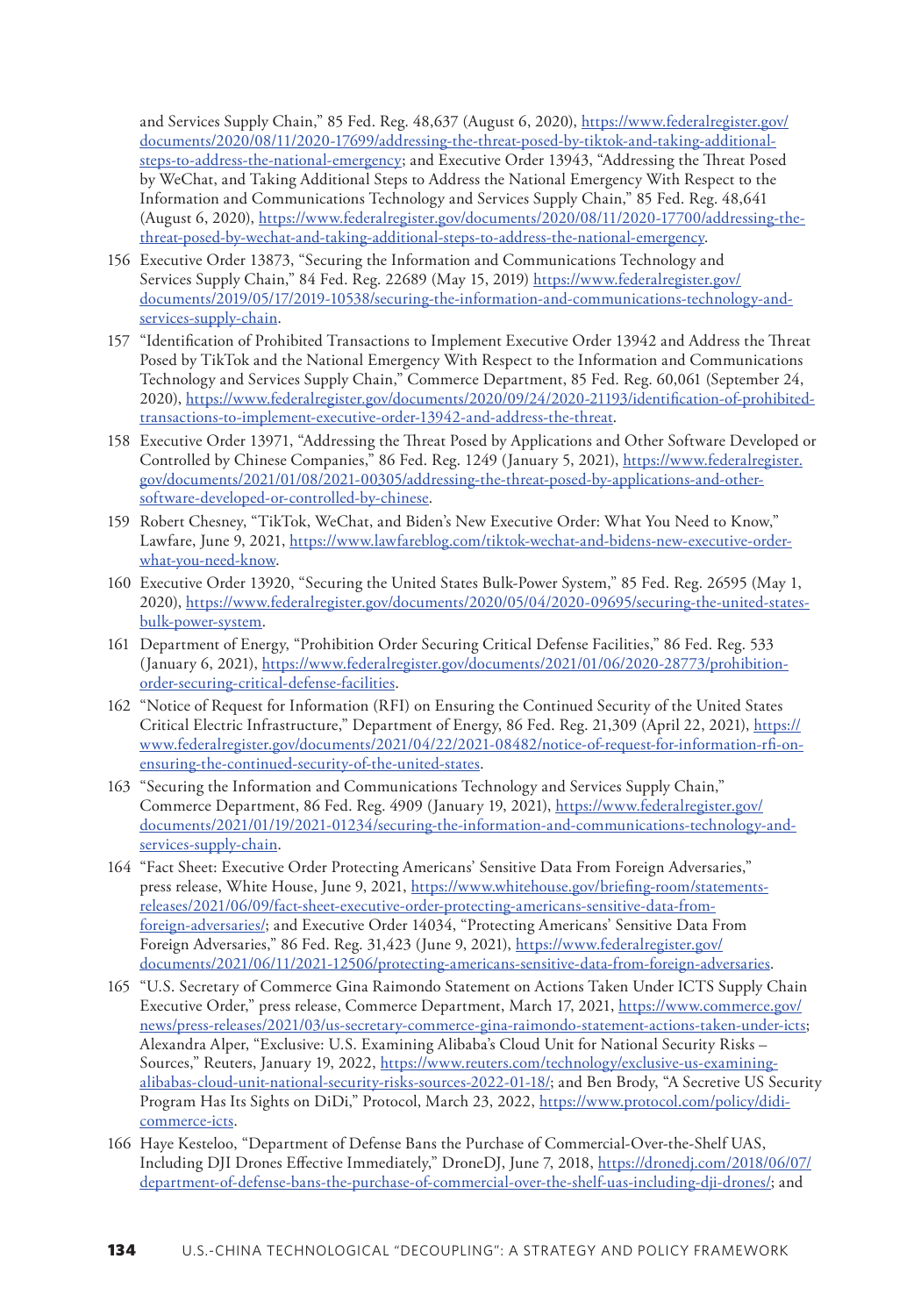<span id="page-37-0"></span>National Defense Authorization Act for Fiscal Year 2020, Public Law No. 116-92, § 848, [https://www.](https://www.govinfo.gov/content/pkg/PLAW-116publ92/pdf/PLAW-116publ92.pdf) [govinfo.gov/content/pkg/PLAW-116publ92/pdf/PLAW-116publ92.pdf](https://www.govinfo.gov/content/pkg/PLAW-116publ92/pdf/PLAW-116publ92.pdf).

- [167](#page-22-0) "Secretary Bernhardt Signs Order Grounding Interior's Drone Fleet for Non-Emergency Operations," press release, Department of Interior, January 29, 2020, [https://www.doi.gov/pressreleases/secretary](https://www.doi.gov/pressreleases/secretary-bernhardt-signs-order-grounding-interiors-drone-fleet-non-emergency)[bernhardt-signs-order-grounding-interiors-drone-fleet-non-emergency.](https://www.doi.gov/pressreleases/secretary-bernhardt-signs-order-grounding-interiors-drone-fleet-non-emergency)
- [168](#page-22-0) Executive Order 13981, "Protecting the United States From Certain Unmanned Aircraft Systems," 86 Fed. Reg. 6,821 (January 18, 2021), [https://www.federalregister.gov/documents/2021/01/22/2021-01646/](https://www.federalregister.gov/documents/2021/01/22/2021-01646/protecting-the-united-states-from-certain-unmanned-aircraft-systems) [protecting-the-united-states-from-certain-unmanned-aircraft-systems](https://www.federalregister.gov/documents/2021/01/22/2021-01646/protecting-the-united-states-from-certain-unmanned-aircraft-systems).
- [169](#page-22-0) John S. McCain National Defense Authorization Act for Fiscal Year 2019, Public Law No. 115-232, § 889(f)(3)(A-B).
- [170](#page-22-0) John S. McCain National Defense Authorization Act for Fiscal Year 2019, Public Law No. 115-232, §  $889(f)(3)(D)$ .
- [171](#page-22-0) Angela B. Styles, Scott M. Heimberg, Robert K. Huffman, and Chris Chamberlain, "Section 889(a)(1) (B): Five Things to Know About the Interim Rule and a Roadmap for Compliance," Akin Gump, August 5, 2020, [https://www.akingump.com/en/news-insights/section-889a1b-five-things-to-know-about-the](https://www.akingump.com/en/news-insights/section-889a1b-five-things-to-know-about-the-interim-rule-and-a-roadmap-for-compliance.html)[interim-rule-and-a-roadmap-for-compliance.html.](https://www.akingump.com/en/news-insights/section-889a1b-five-things-to-know-about-the-interim-rule-and-a-roadmap-for-compliance.html)
- [172](#page-22-0) Author's analysis of the Treasury Department's Federal Contract Explorer spreadsheet, available at [https://datalab.usaspending.gov/unstructured-data/contract-explorer/awards\\_contracts\\_FY18\\_v2.csv](https://datalab.usaspending.gov/unstructured-data/contract-explorer/awards_contracts_FY18_v2.csv). This figure excludes all entries with exact duplicate names; however, they include entries for close variations of names, aliases, subsidiaries, and affiliates.
- [173](#page-22-0) 47 C.F.R. §§ 54.9–54.11; and "Protecting Against National Security Threats to the Communications Supply Chain Through FCC Programs," FCC, 86 Fed. Reg. 46,995 (August 23, 2021), [https://www.](https://www.federalregister.gov/documents/2021/08/23/2021-17279/protecting-against-national-security-threats-to-the-communications-supply-chain-through-fcc-programs) [federalregister.gov/documents/2021/08/23/2021-17279/protecting-against-national-security-threats-to](https://www.federalregister.gov/documents/2021/08/23/2021-17279/protecting-against-national-security-threats-to-the-communications-supply-chain-through-fcc-programs)[the-communications-supply-chain-through-fcc-programs](https://www.federalregister.gov/documents/2021/08/23/2021-17279/protecting-against-national-security-threats-to-the-communications-supply-chain-through-fcc-programs).
- [174](#page-22-0) Matt Kapko, "Rural US Carriers Secure \$1.9B to Rip Out Chinese Equipment," SDxCentral, December 23, 2020, [https://www.sdxcentral.com/articles/news/rural-us-carriers-secure-1-9b-to-rip-out-chinese](https://www.sdxcentral.com/articles/news/rural-us-carriers-secure-1-9b-to-rip-out-chinese-equipment/2020/12/)[equipment/2020/12/](https://www.sdxcentral.com/articles/news/rural-us-carriers-secure-1-9b-to-rip-out-chinese-equipment/2020/12/); and Mike Dano, "Verizon, CenturyLink, Windstream Still Using Huawei, ZTE Equipment," September 4, 2020, [https://www.lightreading.com/security/verizon-centurylink](https://www.lightreading.com/security/verizon-centurylink-windstream-still-using-huawei-zte-equipment/d/d-id/763705)[windstream-still-using-huawei-zte-equipment/d/d-id/763705](https://www.lightreading.com/security/verizon-centurylink-windstream-still-using-huawei-zte-equipment/d/d-id/763705).
- [175](#page-23-0) As of December 1, 2021. Eileen Guo, Jess Aloe, and Karen Hao, "We Built a Database to Understand the China Initiative. Then the Government Changed Its Records." MIT Technology Review, December 2, 2021, <https://www.technologyreview.com/2021/12/02/1039397/china-initiative-database-doj/>.
- [176](#page-23-0) "Chinese Telecommunications Conglomerate Huawei and Subsidiaries Charged in Racketeering Conspiracy and Conspiracy to Steal Trade Secrets," press release, Justice Department, February 13, 2020, [https://www.justice.gov/opa/pr/chinese-telecommunications-conglomerate-huawei-and-subsidiaries](https://www.justice.gov/opa/pr/chinese-telecommunications-conglomerate-huawei-and-subsidiaries-charged-racketeering)[charged-racketeering](https://www.justice.gov/opa/pr/chinese-telecommunications-conglomerate-huawei-and-subsidiaries-charged-racketeering).
- [177](#page-23-0) "Information About the Department of Justice's China Initiative and a Compilation of China-Related Prosecutions Since 2018," Justice Department, November 19, 2021, [https://www.justice.gov/nsd/](https://www.justice.gov/nsd/information-about-department-justice-s-china-initiative-and-compilation-china-related) [information-about-department-justice-s-china-initiative-and-compilation-china-related.](https://www.justice.gov/nsd/information-about-department-justice-s-china-initiative-and-compilation-china-related)
- [178](#page-23-0) "Chinese Telecommunications Conglomerate Huawei and Subsidiaries Charged in Racketeering Conspiracy and Conspiracy to Steal Trade Secrets," press release, Justice Department, February 13, 2020, [https://www.justice.gov/opa/pr/chinese-telecommunications-conglomerate-huawei-and-subsidiaries](https://www.justice.gov/opa/pr/chinese-telecommunications-conglomerate-huawei-and-subsidiaries-charged-racketeering)[charged-racketeering](https://www.justice.gov/opa/pr/chinese-telecommunications-conglomerate-huawei-and-subsidiaries-charged-racketeering).
- [179](#page-23-0) As of September 15, 2021. Ellen Nakashima and David Nakamura, "China Initiative Aims to Stop Economic Espionage. Is Targeting Academics Over Grant Fraud 'Overkill'?," *Washington Post*, September 15, 2021, [https://www.washingtonpost.com/national-security/china-initiative-questions](https://www.washingtonpost.com/national-security/china-initiative-questions-dismissals/2021/09/15/530ef936-f482-11eb-9738-8395ec2a44e7_story.html)[dismissals/2021/09/15/530ef936-f482-11eb-9738-8395ec2a44e7\\_story.html.](https://www.washingtonpost.com/national-security/china-initiative-questions-dismissals/2021/09/15/530ef936-f482-11eb-9738-8395ec2a44e7_story.html)
- [180](#page-23-0) Ellen Nakashima and David Nakamura, "U.S. Drops Cases Against Five Researchers Accused of Hiding Ties to Chinese Military," *Washington Post*, July 23, 2021, [https://www.washingtonpost.](https://www.washingtonpost.com/national-security/us-drops-cases-against-five-researchers-accused-of-hiding-ties-to-chinese-military/2021/07/23/54a8b268-ec04-11eb-8950-d73b3e93ff7f_story.html) [com/national-security/us-drops-cases-against-five-researchers-accused-of-hiding-ties-to-chinese](https://www.washingtonpost.com/national-security/us-drops-cases-against-five-researchers-accused-of-hiding-ties-to-chinese-military/2021/07/23/54a8b268-ec04-11eb-8950-d73b3e93ff7f_story.html)[military/2021/07/23/54a8b268-ec04-11eb-8950-d73b3e93ff7f\\_story.html;](https://www.washingtonpost.com/national-security/us-drops-cases-against-five-researchers-accused-of-hiding-ties-to-chinese-military/2021/07/23/54a8b268-ec04-11eb-8950-d73b3e93ff7f_story.html) and Elizabeth Redden, "A Retreat From China Collaborations in the Face of U.S. Scrutiny," *Inside Higher Ed*, October 29, 2021, <https://www.insidehighered.com/news/2021/10/29/survey-finds-chilling-effect-china-initiative>.